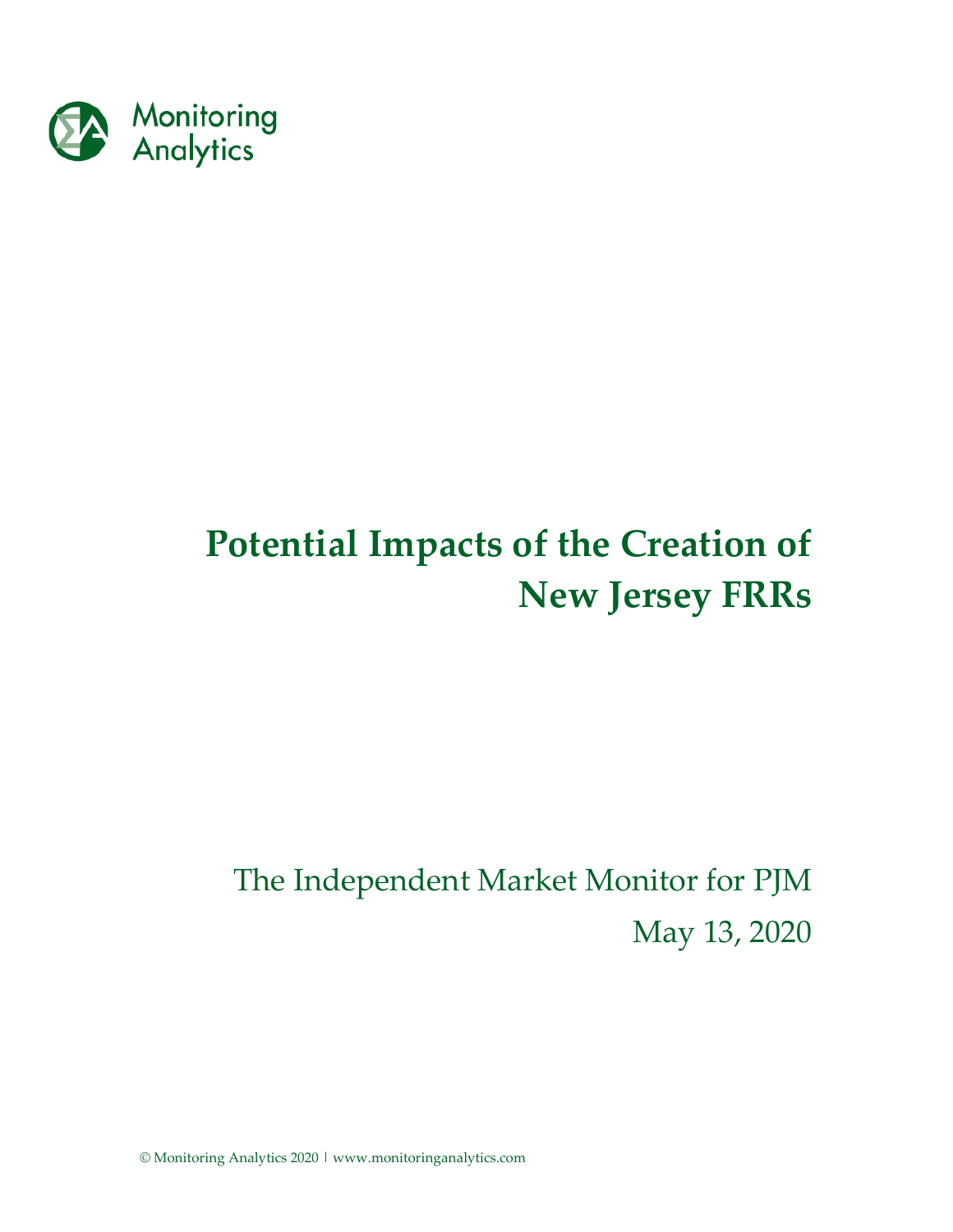This page intentionally left blank.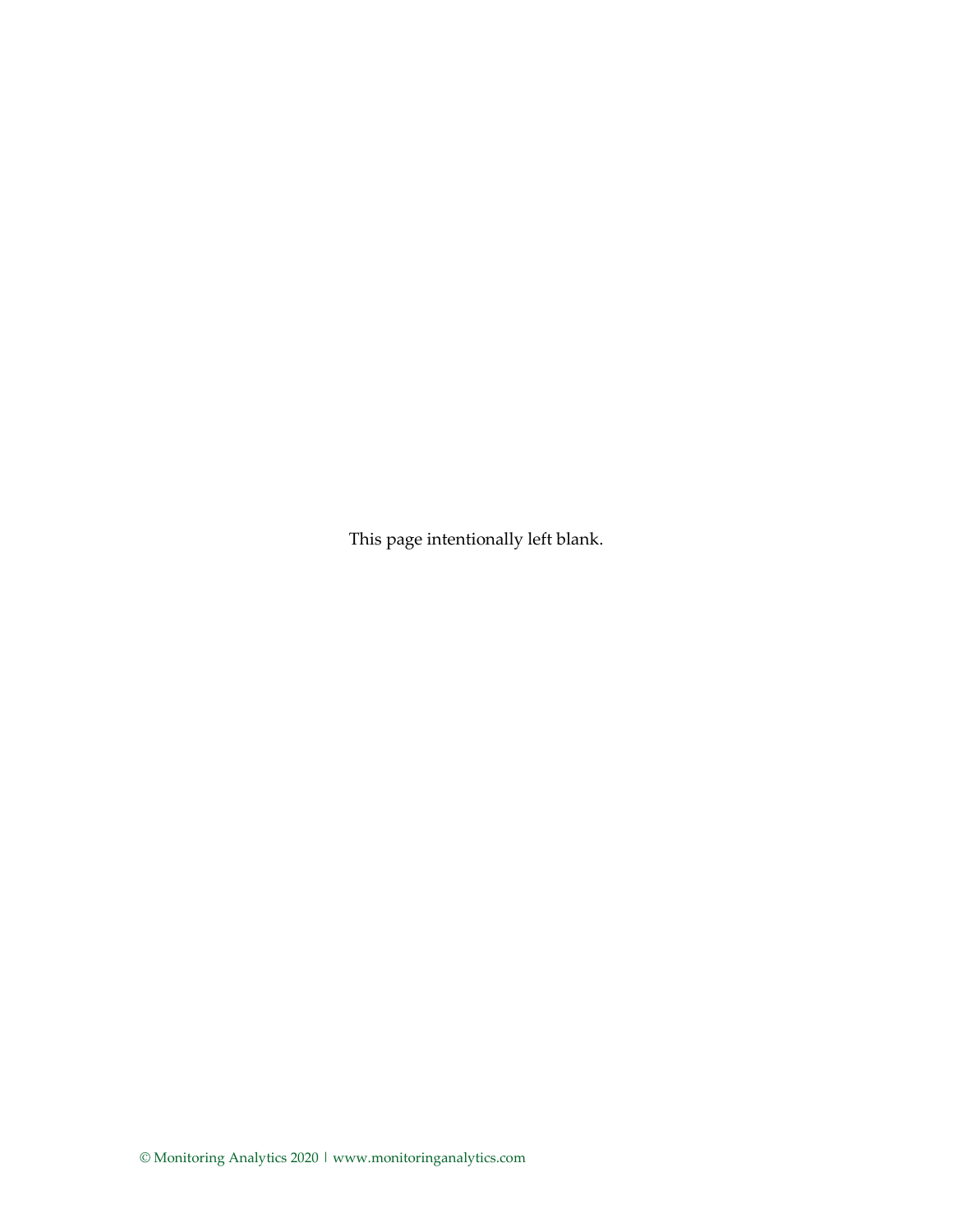# **Summary**

The Independent Market Monitor for PJM (IMM or MMU) analyzed the impacts of the creation of Fixed Resource Requirement (FRR) entities in New Jersey. FRR entities elect to not participate in the PJM Capacity Market and to use the FRR option to satisfy their capacity obligations. Under the FRR option, Load Serving Entities (LSEs) in New Jersey would need to meet their FRR capacity obligations through owned generation, if any, and bilateral contracts with the owners of capacity, primarily within the AECO, JCPL, PSEG and RECO Zones but also including resources from outside New Jersey. The IMM analyzed six scenarios. Separate Locational Deliverability Areas (LDAs) for AECO and RECO were not analyzed because of their relatively small load obligations. The load obligation of AECO and RECO together only accounts for 15 percent of the total load obligation of New Jersey.

All four zones in New Jersey are entirely within New Jersey. The PSEG Zone includes the PSEG North LDA, the Rest of PSEG LDA and the PSEG portion of the Rest of EMAAC LDA, all of which are part of the EMAAC parent LDA. The AECO Zone, JCPL Zone and RECO Zone are not modeled LDAs and are part of the Rest of EMAAC LDA.

In Scenario 1, the IMM assumes that an FRR is established that includes all of New Jersey and that the FRR procures the entire New Jersey capacity obligation at a rate equal to the weighted average net Cost of New Entry (CONE) times B offer caps applicable to the LDAs in New Jersey (\$235.42 per MW-day) for the 2021/2022 PJM Reliability Pricing Model (RPM) Base Residual Auction (BRA). The IMM concludes that under Scenario 1, net load charges for New Jersey under the FRR alternative would increase by \$386.4 million or 29.6 percent compared to the results of the 2021/2022 RPM BRA.

In Scenario 2, the IMM assumes that an FRR is established that includes all of New Jersey and that the FRR procures the entire New Jersey capacity obligation at a rate equal to the weighted average clearing prices in the 2021/2022 RPM BRA applicable to the LDAs in New Jersey (\$186.16 per MW-day). The IMM concludes that under Scenario 2, the net load charges for New Jersey under the FRR alternative would increase by \$32.0 million or 2.4 percent compared to the results of the 2021/2022 RPM BRA.

For both Scenarios 1 and 2, the IMM also analyzed the impacts on the RTO, excluding New Jersey. In both scenarios, the Rest of RTO clearing price would decrease by \$12.61 per MW-day to \$127.39 per MW-day, or 9.0 percent compared to the results of the 2021/2022 RPM BRA. In both scenarios, the EMAAC clearing price would decrease by \$38.34 per MW-day to \$127.39 per MW-day, or 23.1 percent. In both scenarios, the ComEd clearing price would decrease by \$6.54 per MW-day to \$189.01 per MW-day, or 3.3 percent. In both scenarios, the DEOK clearing price would decrease by \$11.53 per MW-day to \$128.47 per MW-day, or 8.2 percent. Net load charges for the RTO excluding New Jersey would be lower by \$783.9 million or 9.7 percent compared to the 2021/2022 RPM BRA net load charges.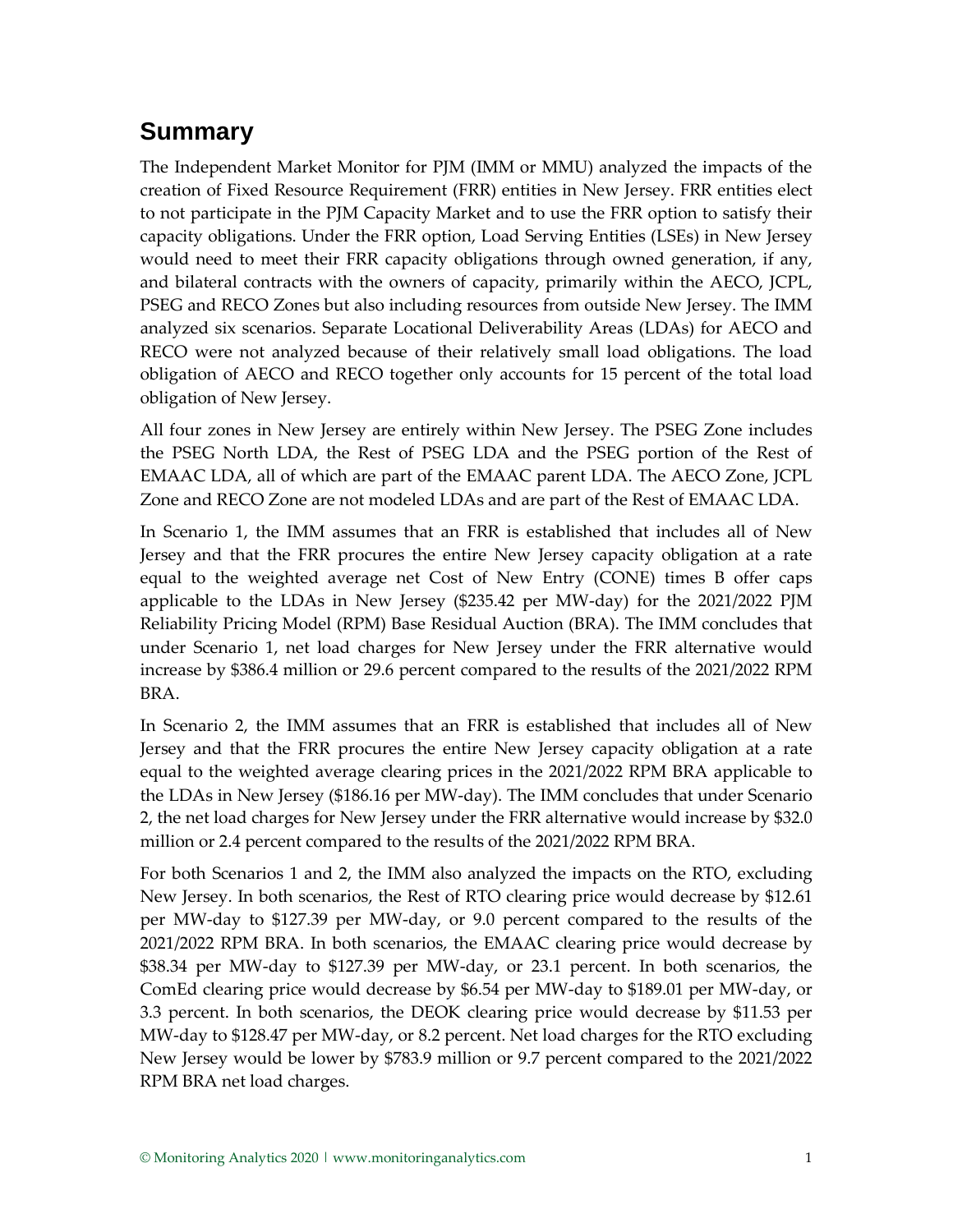In Scenario 3, the IMM assumes that an FRR is established for the PSEG LDA (PSEG FRR) and that the FRR procures the entire PSEG capacity obligation at a rate equal to the 2021/2022 net CONE times B offer cap for PSEG (\$244.24 per MW-day). The rest of New Jersey remains in the PJM Capacity Market. The IMM concludes that under Scenario 3 net load charges for PSEG under the FRR alternative would increase by \$199.0 million or 27.2 percent compared to the results of the 2021/2022 RPM BRA.

In Scenario 4, the IMM assumes that an FRR is established for the PSEG LDA and that the FRR procures the entire PSEG capacity obligation at a rate equal to the clearing price in the 2021/2022 RPM BRA (\$204.29 per MW-day). The IMM concludes that under Scenario 4 the net load charges for PSEG under the FRR alternative would increase by \$46.6 million or 6.4 percent compared the results of the 2021/2022 RPM BRA.

For both Scenarios 3 and 4, the IMM also analyzed the impacts on the RTO, excluding the PSEG FRR. In both scenarios, the Rest of RTO clearing price would decrease by \$31.27 per MW-day to \$108.73 per MW-day, or 22.3 percent compared to the results of the 2021/2022 RPM BRA. In both scenarios, the EMAAC clearing price would decrease by \$10.73 per MW-day to \$155.00 per MW-day, or 6.5 percent. In both scenarios, the DEOK clearing price would decrease by \$11.53 per MW-day to \$128.47 per MW-day, or 8.2 percent. The clearing price in all New Jersey LDAs other than PSEG would decrease. Net load charges for the RTO excluding the PSEG FRR would be lower by \$1,144.3 million or 13.2 percent compared to the 2021/2022 RPM BRA net load charges.

For both Scenarios 3 and 4, the IMM also analyzed the net impact on New Jersey. In both Scenarios 3 and 4, the net load charges for New Jersey, excluding the PSEG FRR, would decrease by \$42.3 million or 7.3 percent compared to the results of the 2021/2022 RPM BRA. In Scenario 3, the net load charges for all New Jersey, including the PSEG FRR, would increase by \$156.7 million or 12.0 percent compared to the results of the 2021/2022 RPM BRA. In Scenario 4, the net load charges for all New Jersey, including the PSEG FRR, would increase by \$4.4 million or 0.3 percent compared to the results of the 2021/2022 RPM BRA.

In Scenario 5, the IMM assumes that an FRR is established for the JCPL LDA (JCPL FRR) and that the JCPL FRR procures the entire JCPL FRR capacity obligation at a rate equal to the 2021/2022 net CONE times B offer cap for JCPL (\$217.38 per MW-day). The rest of New Jersey remains in the PJM Capacity Market. The IMM concludes that under Scenario 5, net load charges for the JCPL FRR under the FRR alternative would increase by \$110.3 million or 28.3 percent compared to the results of the 2021/2022 RPM BRA.

In Scenario 6, the IMM assumes that an FRR is established for the JCPL LDA and that the JCPL FRR procures the entire JCPL capacity obligation at a rate equal to the clearing price in the 2021/2022 RPM BRA (\$165.73 per MW-day). The IMM concludes that under Scenario 6 the net load charges for the JCPL FRR under the FRR alternative would decrease by \$8.4 million or 2.1 percent compared the results of the 2021/2022 RPM BRA.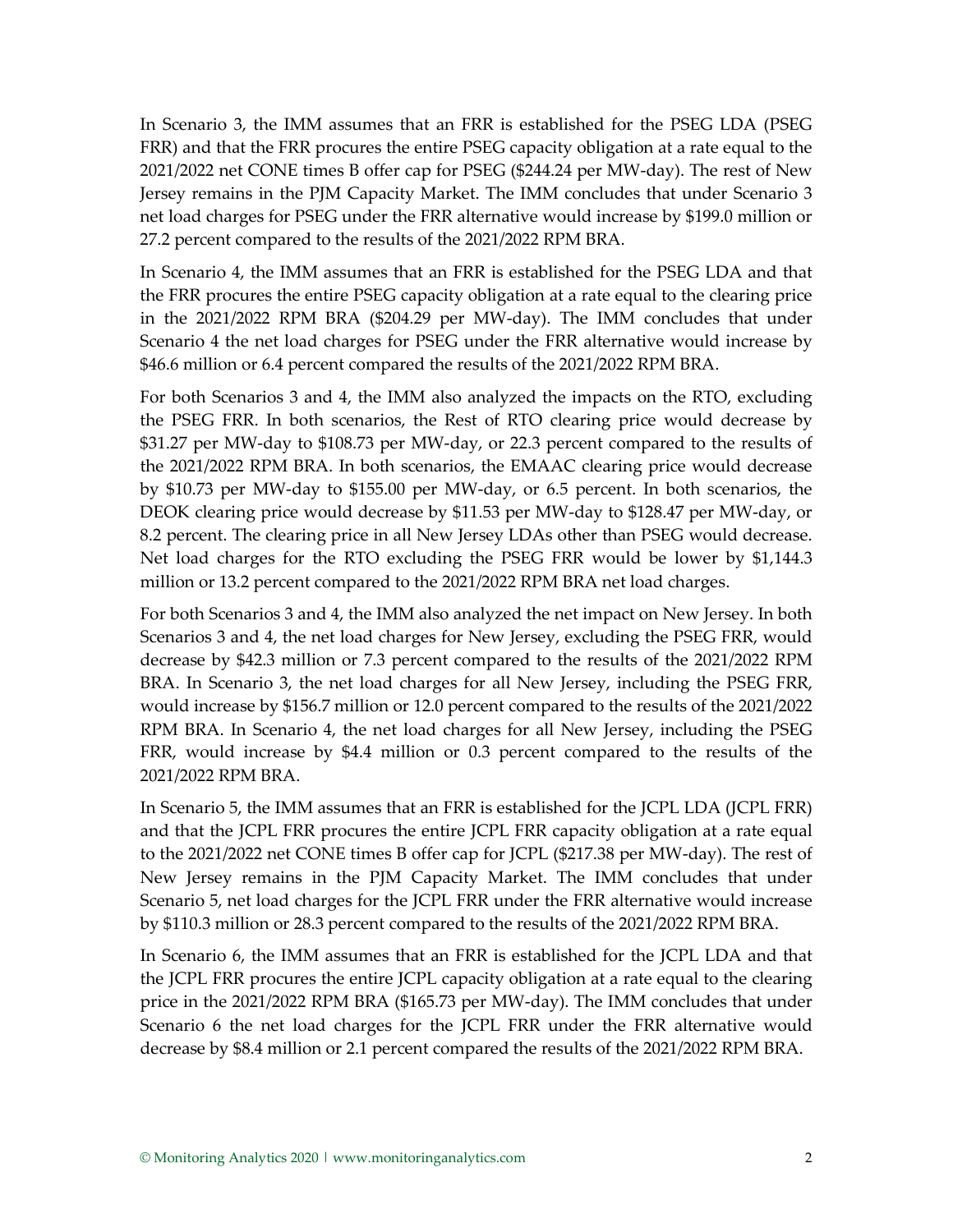For both Scenarios 5 and 6, the IMM also analyzed the impacts on the RTO, excluding the JCPL FRR. In Scenario 5, the Rest of RTO clearing price would decrease by \$18.31 per MW-day to \$121.69 per MW-day, or 13.1 percent compared to the results of the 2021/2022 RPM BRA. The EMAAC clearing price would increase by \$8.81 per MW-day to \$174.54 per MW-day, or 5.3 percent compared to the results of the 2021/2022 RPM BRA. The PSEG clearing price would increase by \$24.68 per MW-day or 12.1 percent compared to the results of the 2021/2022 RPM BRA. The DEOK clearing price would decrease by \$11.53 per MW-day to \$128.47 per MW-day, or 8.2 percent. In Scenario 5, the net load charges for the RTO excluding the JCPL LDA would be lower by \$518.7 million or 5.8 percent compared to the 2021/2022 RPM BRA net load charges.

In Scenario 6, the Rest of RTO clearing price would decrease by \$16.39 per MW-day or 11.7 percent compared to the results of the 2021/2022 RPM BRA. The EMAAC clearing price would increase by \$19.27 per MW-day to \$185.00 per MW-day or 11.6 percent compared to the results of the 2021/2022 RPM BRA. The DEOK clearing price would decrease by \$11.53 per MW-day to \$128.47 per MW-day, or 8.2 percent. In Scenario 6, the net load charges for the RTO excluding the JCPL LDA would be lower by \$433.3 million or 4.8 percent compared to the 2021/2022 RPM BRA net load charges.

For both Scenarios 5 and 6, the IMM also analyzed the impact on New Jersey. In Scenario 5, the net load charges for New Jersey, excluding the JCPL FRR, would increase by \$63.5 million or 6.9 percent compared to the results of the 2021/2022 RPM BRA. In Scenario 5, the net load charges for all New Jersey, including the JCPL FRR, would increase by \$173.8 million or 13.3 percent compared to the results of the 2021/2022 RPM BRA.

In Scenario 6, the net load charges for New Jersey, excluding the JCPL FRR, would increase by \$37.1 million or 4.0 percent compared to the results of the 2021/2022 RPM BRA. In Scenario 6, the net load charges for all New Jersey, including the JCPL FRR, would increase by \$28.8 million or 2.2 percent compared to the results of the 2021/2022 RPM BRA.

[Table 1](#page-5-0) presents a summary of the results for all six scenarios including the impact on net load charges: for the defined FRRs; for New Jersey excluding the defined FRRs; for all of New Jersey including the defined FRRs and the non FRR portions of New Jersey; and for the rest of the PJM market, where the rest of the PJM market includes the non FRR portions of New Jersey when relevant.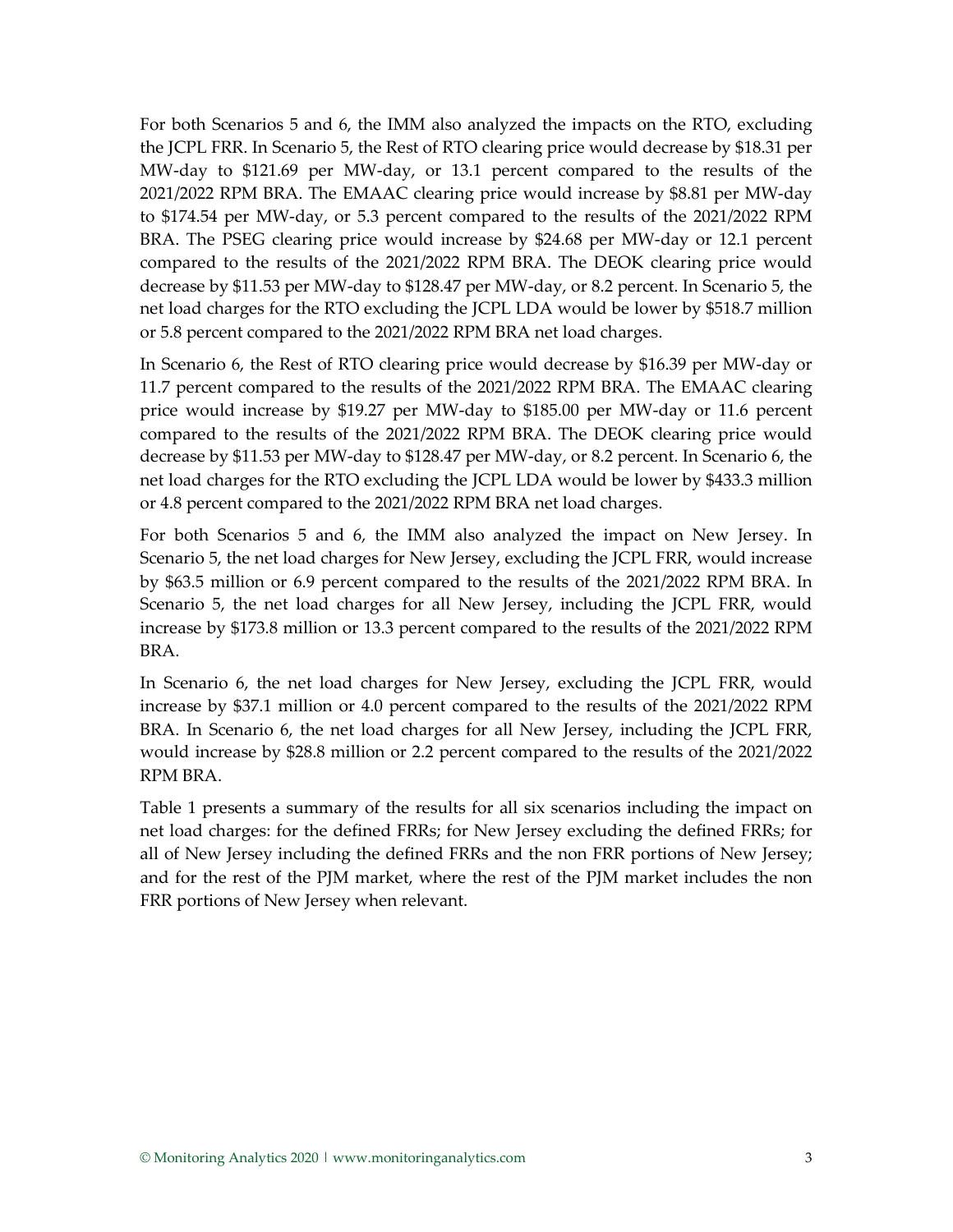<span id="page-5-0"></span>

| Table 1 Scenario summary |     |               |
|--------------------------|-----|---------------|
|                          | FRR | Rest of New L |

|          |               | <b>FRR</b> |           | Rest of New Jersey |                | New Jersey              |         | Rest of PJM Market      |            |
|----------|---------------|------------|-----------|--------------------|----------------|-------------------------|---------|-------------------------|------------|
| Scenario |               | Change     | Percent   |                    | Change Percent | Change                  | Percent | Change                  | Percent    |
|          | \$386,448,104 |            | 29.6%     | NA.                |                | NA \$386,448,104        | 29.6%   | (\$783,926,664)         | $(9.7\%)$  |
|          | \$31,972,755  |            | 2.4%      | NА                 | NA             | \$31,972,755            | 2.4%    | (\$783,926,664)         | $(9.7\%)$  |
|          | \$198,950,988 |            | 27.2%     | (\$42, 257, 383)   |                | $(7.3\%)$ \$156,693,605 |         | 12.0% (\$1,144,282,356) | $(13.2\%)$ |
| 4        | \$46,635,898  |            | 6.4%      | (\$42, 257, 383)   | (7.3%)         | \$4,378,515             |         | 0.3% (\$1,144,282,356)  | $(13.2\%)$ |
| 5        | \$110,330,027 |            | 28.3%     | \$63,456,528       |                | 6.9% \$173,786,555      | 13.3%   | (\$518,687,090)         | $(5.8\%)$  |
| 6        | (\$8,362,231) |            | $(2.1\%)$ | \$37,134,318       | 4.0%           | \$28,772,087            | 2.2%    | (\$433,329,584)         | (4.8%)     |

Based on the analysis, the creation of a New Jersey FRR, a PSEG FRR or a JCPL FRR, is likely to increase payments for capacity by customers in New Jersey. It is expected that the actual price for capacity in New Jersey would be the result of a negotiation between the owners of the required capacity, and the State of New Jersey.[1](#page-5-1) The price for capacity resources could substantially exceed the capacity market clearing price and the capacity market offer cap.

Creation of an FRR creates market power for the small number of local generation owners from whom generation must be purchased in order to meet the reliability requirements of the FRR entities. All participants in the New Jersey, JCPL, and PSEG FRRs fail the one and three pivotal supplier test which reinforces the conclusion that there is structural market power in each case. A fundamental point about the FRR approach is that the FRR approach is a nonmarket approach. In the FRR approach, there is no PJM market monitoring of offer behavior by generation owners, there are no market rules governing offers, and there are no market rules requiring competitive behavior. In the absence of a competitive market that includes the FRR area(s), there is no competitive market reference point to define what a competitive offer would be from the FRR generation owners in a bilateral negotiation or what the competitive market price would be. Prior market results do not define a competitive outcome in subsequent periods because market dynamics and market outcomes may change significantly. As a result, even the higher estimates of the cost impact to the customers of New Jersey from the creation of an FRR are likely to be conservatively low. If New Jersey were to subsidize any generating units, the subsidy costs would be in addition to the direct FRR costs.

# **Introduction**

 $\overline{a}$ 

In this report, the IMM analyzes the rules governing the FRR alternative to direct participation in the PJM Capacity Market and a range of potential impacts of creating a New Jersey FRR service area both on payments by customers in New Jersey and by

<span id="page-5-1"></span><sup>1</sup> This could also include the owners of capacity that could be imported, limited by the CETL.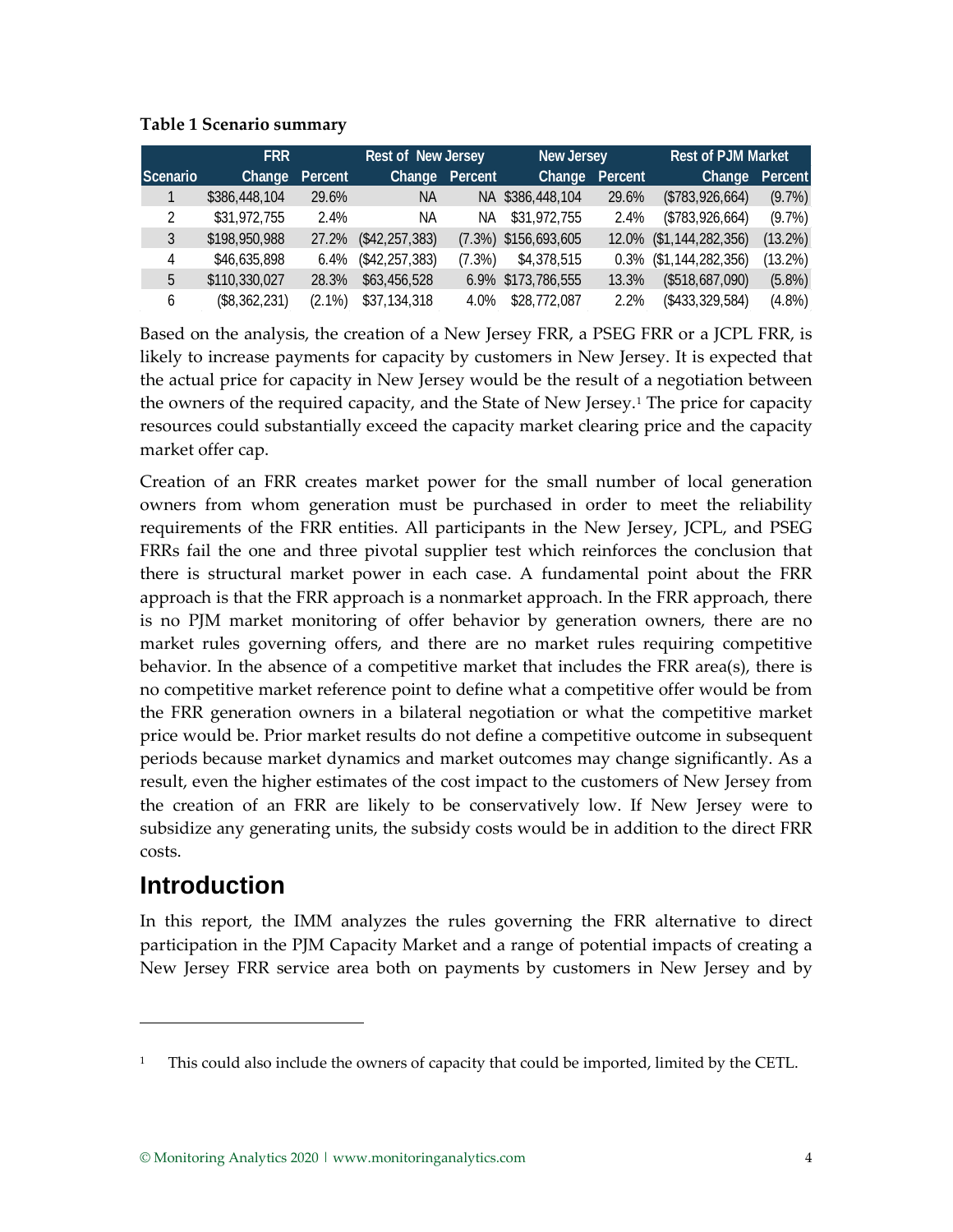customers in the balance of the RTO, based on explicitly stated assumptions.[2](#page-6-0) The IMM previously published reports on the impacts of a ComEd FRR and of a set of Maryland FRRs but the public discussion of potential FRRs in other LDAs has not been supported by analysis to date.[3](#page-6-1) [4](#page-6-2) The IMM will provide analyses of the outcomes under different assumptions and of other potential FRRs, upon request. The IMM previously provided comparable analysis of FERC's resource specific FRR approach and of PJM's extended resource carve out proposal or repricing approach[.5](#page-6-3) The IMM also provided an analysis of the impact of the MOPR order on prices in the upcoming BRA.<sup>[6](#page-6-4)</sup>

The American Electric Power Company, Inc. (AEP) created the first FRR service area based on the original RPM tariff rules implemented in 200[7](#page-6-5).<sup>7</sup> AEP was a vertically integrated utility (transmission, generation and distribution assets) which participated in all the other PJM markets, but which, rather than participating in the PJM Capacity Market, received payment for generation capacity well in excess of capacity market prices, based on a cost of service model, under a regulatory arrangement with Ohio.

In order to create a new FRR service area, a utility (investor owned, electric cooperative or public power entity) must elect the FRR option consistent with the PJM Market Rules. The utility can make a voluntary FRR election or be required to make the FRR election by the state in which the FRR exists.

There are four transmission zones in New Jersey: Atlantic Electric Company (AECO), Jersey Central Power and Light Company (JCPL), Public Service Electric and Gas Company (PSEG), and Rockland Electric Company (RECO). New Jersey could require that all LSEs located in the state elect FRR status or that all LSEs in specific zones elect

<span id="page-6-0"></span><sup>2</sup> See Reliability Assurance Agreement Among Load Serving Entities in the PJM Region ("RAA"), Article 1 and Schedule 8.1.

<span id="page-6-1"></span><sup>&</sup>lt;sup>3</sup> "Potential Impacts of the Creation of a ComEd FRR," Monitoring Analytics, LLC, [<http://www.monitoringanalytics.com/reports/Reports/2019.shtml>](http://www.monitoringanalytics.com/reports/Reports/2019.shtml) (December 18, 2019).

<span id="page-6-2"></span><sup>4</sup> "Potential Impacts of the Creation of Maryland FRRs," Monitoring Analytics, LLC,  $\langle \text{http://www.monitoringanalytics.com/reports/Reports/2020/IMM}$  Potential Impacts of the Creation of Maryland FRRs 20200416.pdf> (April 16, 2020).

<span id="page-6-3"></span><sup>5</sup> See Monitoring Analytics, LLC "MOPR/FRR Sensitivity Analyses of the 2021/2022 RPM Base Residual Auction," [<http://www.monitoringanalytics.com/reports/Reports/2018/IMM\\_MOPR](http://www.monitoringanalytics.com/reports/Reports/2018/IMM_MOPR_FRR_Sensitivity_Analyses_Report_20180926.pdf) [\\_FRR\\_Sensitivity\\_Analyses\\_Report\\_20180926.pdf>](http://www.monitoringanalytics.com/reports/Reports/2018/IMM_MOPR_FRR_Sensitivity_Analyses_Report_20180926.pdf) (September 26, 2018).

<span id="page-6-4"></span><sup>6</sup> See Monitoring Analytics, LLC "Potential Impacts of the MOPR Order," [<http://www.monitoringanalytics.com/reports/Reports/2020/IMM\\_Potential\\_Impacts\\_of\\_the\\_](http://www.monitoringanalytics.com/reports/Reports/2020/IMM_Potential_Impacts_of_the_MOPR_Order_20200320.pdf) [MOPR\\_Order\\_20200320.pdf>](http://www.monitoringanalytics.com/reports/Reports/2020/IMM_Potential_Impacts_of_the_MOPR_Order_20200320.pdf) (March 20, 2020).

<span id="page-6-5"></span><sup>7</sup> See RAA Schedule 8.1; 117 FERC ¶ 61,331 (2006) at PP 36, 113.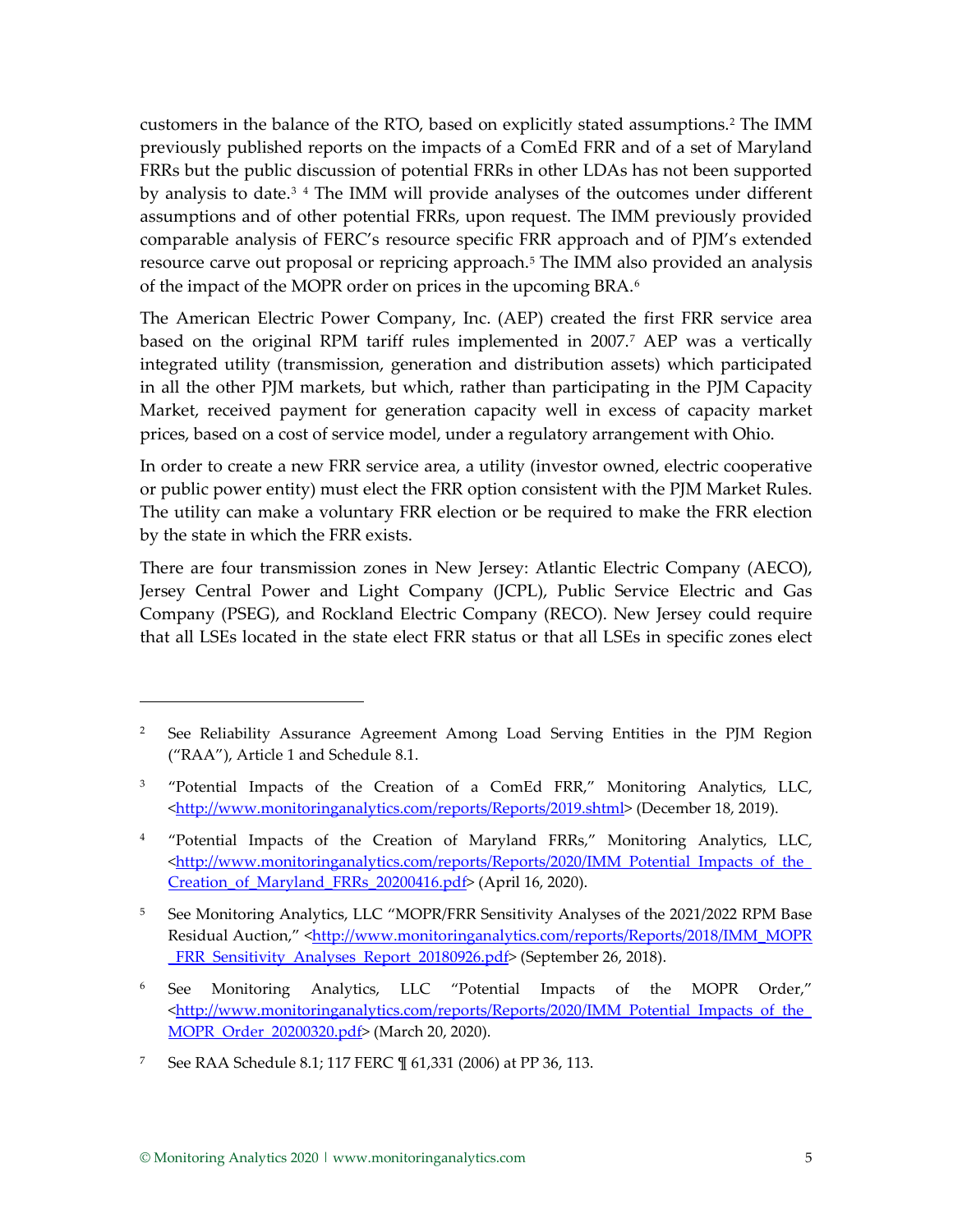FRR status.<sup>[8](#page-7-0)</sup> Regardless of the existence of retail choice, the FRR entity must include all load in the FRR service area and must provide adequate capacity to meet that load. In the AEP case, AEP owned enough generation assets to meet its PJM defined UCAP obligation. In New Jersey, there are not enough capacity resources to meet the PJM defined FRR UCAP obligation. In order to create a viable New Jersey FRR, LSEs in New Jersey would need to contract with other capacity resource owners in New Jersey, and capacity resource owners external to New Jersey, limited by Capacity Emergency Transfer Limit (CETL) and minimum internal resource requirement, to meet the FRR UCAP obligation for the load in New Jersey.<sup>[9](#page-7-1)</sup> There are shortfalls in internal capacity for a New Jersey FRR, a PSEG FRR and a JCPL FRR.

The analysis in this report is based on the actual auction inputs and results for the PJM Reliability Pricing Model (RPM) BRA (BRA) for the 2021/2022 Delivery Year, the last BRA run.[10](#page-7-2)

The IMM evaluated the results of creating a New Jersey FRR service area for load in New Jersey, and for the rest of the capacity market, under six scenarios:

- Scenario 1: An FRR is established that includes all of New Jersey and the FRR procures the entire New Jersey capacity obligation at a rate equal to the weighted average of the 2021/2022 net CONE times B offer caps applicable to the LDAs in New Jersey (\$235.42 per MW-day).
- Scenario 2: An FRR is established that includes all of New Jersey and the FRR procures the entire New Jersey capacity obligation at a rate equal to the weighted

<span id="page-7-1"></span><sup>9</sup> The minimum internal resource requirement is the minimum percentage of capacity resources that must be located within an LDA to satisfy an FRR plan. It is calculated as the LDA reliability requirement minus CETL, divided by the zonal peak load forecast times the forecast pool wide requirement for the delivery year. In the 2021/2022 RPM BRA, PSEG and PSEG North LDAs did not have defined minimum internal resource requirements.

<span id="page-7-0"></span><sup>&</sup>lt;sup>8</sup> An FRR entity is required to meet the capacity obligations of all alternative retail LSEs in the FRR service area. The alternative retail LSEs are required to compensate the FRR entity based on a state mandated compensation mechanism or based on the Rest of RTO capacity price, in the absence of a state compensation mechanism. For any delivery year subsequent to those addressed in the FRR entity's current FRR capacity plan, the alternative retail LSE may satisfy the load payment to the FRR entity with capacity resources.

<span id="page-7-2"></span><sup>&</sup>lt;sup>10</sup> Participant behavior and market performance were evaluated as not competitive in the 2021/2022 RPM Base Residual Auction. See Monitoring Analytics, LLC, "Analysis of the 2021/2022 RPM Base Residual Auction - Revised," [<http://www.monitoringanalytics.com/](http://www.monitoringanalytics.com/reports/Reports/2018/IMM_Analysis_of_the_20212022_RPM_BRA_Revised_20180824.pdf) [reports/Reports/2018/IMM\\_Analysis\\_of\\_the\\_20212022\\_RPM\\_BRA\\_Revised\\_20180824.pdf>](http://www.monitoringanalytics.com/reports/Reports/2018/IMM_Analysis_of_the_20212022_RPM_BRA_Revised_20180824.pdf) (August 24, 2018).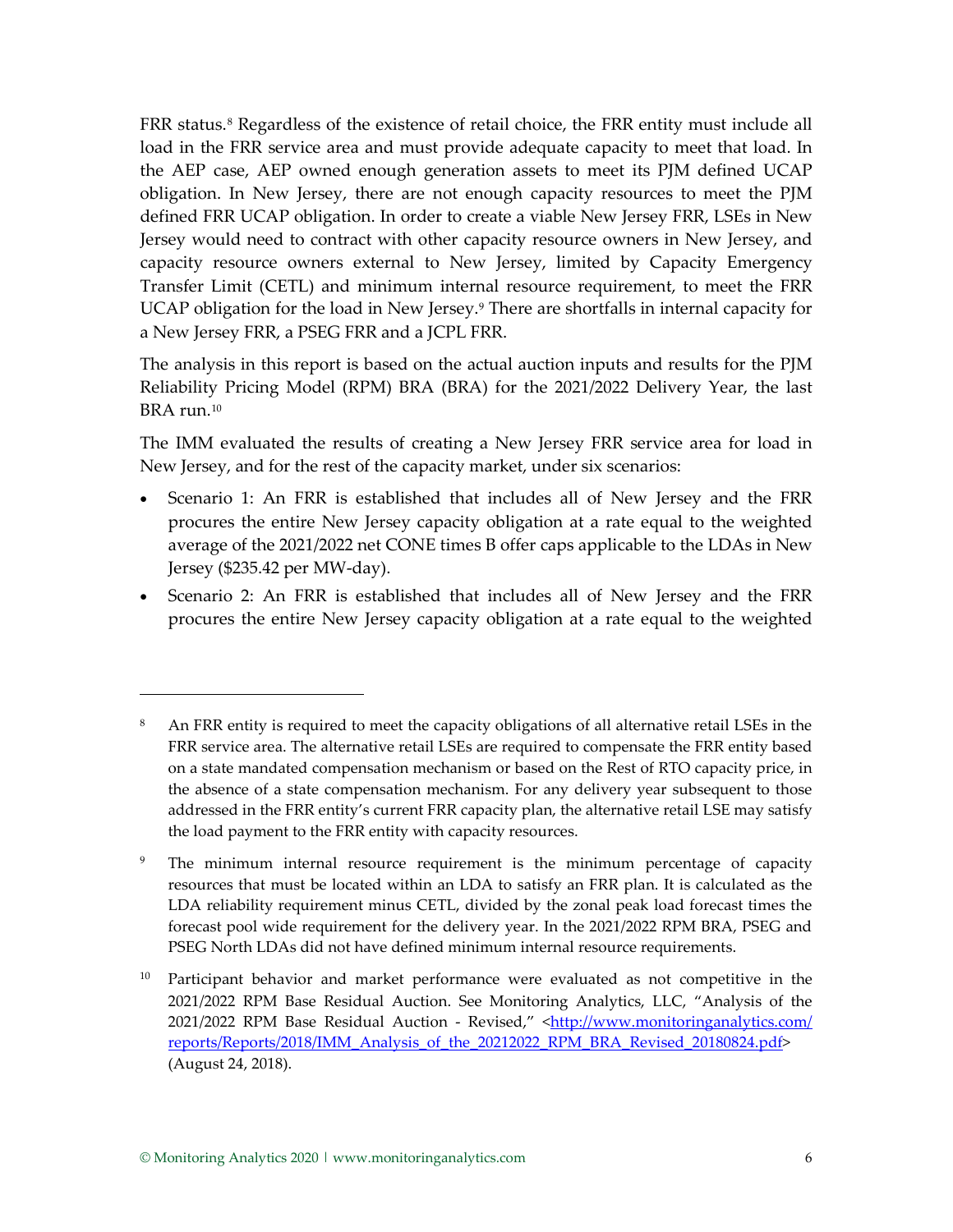average clearing prices in the 2021/2022 RPM BRA applicable to LDAs in New Jersey (\$186.16 per MW-day).

- Scenario 3: An FRR is established for the PSEG LDA and the FRR procures the entire PSEG capacity obligation at a rate equal to the 2021/2022 net CONE times B offer cap for PSEG (\$244.24 per MW-day).
- Scenario 4: An FRR is established for the PSEG LDA and the FRR procures the entire PSEG capacity obligation at a rate equal to the PSEG clearing price in the 2021/2022 RPM BRA (\$204.29 per MW-day).
- Scenario 5: An FRR is established for the JCPL Zone and the FRR procures the entire JCPL capacity obligation at a rate equal to the 2021/2022 net CONE times B offer cap for JCPL (\$217.38 per MW-day).
- Scenario 6: An FRR is established for the JCPL Zone and the FRR procures the entire JCPL capacity obligation at a rate equal to the clearing price applicable to the JCPL Zone in the 2021/2022 RPM BRA (\$165.73 per MW-day).

# **Assumptions**

- 1. In Scenarios 1 and 2, the PJM Capacity Market would not include New Jersey. In Scenarios 3 and 4, the PJM Capacity Market would not include the PSEG LDA. In Scenarios 5 and 6, the PJM Capacity Market would not include the JCPL LDA.
- 2. In Scenarios 1 and 2, the FRR service area would include all of New Jersey. In Scenarios 3 and 4, the FRR service area would include the PSEG LDA. In Scenarios 5 and 6, the FRR service area would include the JCPL LDA.
- 3. There would be capacity imports into New Jersey FRRs only from capacity resources needed to cover any shortfall in meeting the FRR obligation. The price of imports to New Jersey from capacity resources outside New Jersey is assumed to be the same as the price paid to the capacity resources in New Jersey meeting the FRR obligation.
- 4. All capacity resources would be eligible to meet FRR reliability requirements. This includes matched seasonal resources with an annual equivalent offer price less than or equal to the rate paid to all annual capacity resources in the FRR service area.
- 5. Unmatched seasonal resources would offer their capacity in the PJM Capacity Market. These resources would be mapped to the relevant parent LDA. In the 2021/2022 BRA, less than 50 annual equivalent ICAP MW, or less than 0.3 percent of the New Jersey FRR obligation, were offered as seasonal capacity.
- 6. All resources that do not enter a contract with a New Jersey FRR would offer their capacity resources in the PJM Capacity Market.
- 7. The MW capacity of energy efficiency resources that are part of the FRR plan would be added back to the FRR obligation.<sup>[11](#page-8-0)</sup>

<span id="page-8-0"></span><sup>&</sup>lt;sup>11</sup> The FRR obligation is based on the PJM peak load forecast for the delivery year. The PJM peak load forecast accounts for the contribution of energy efficiency resources to reducing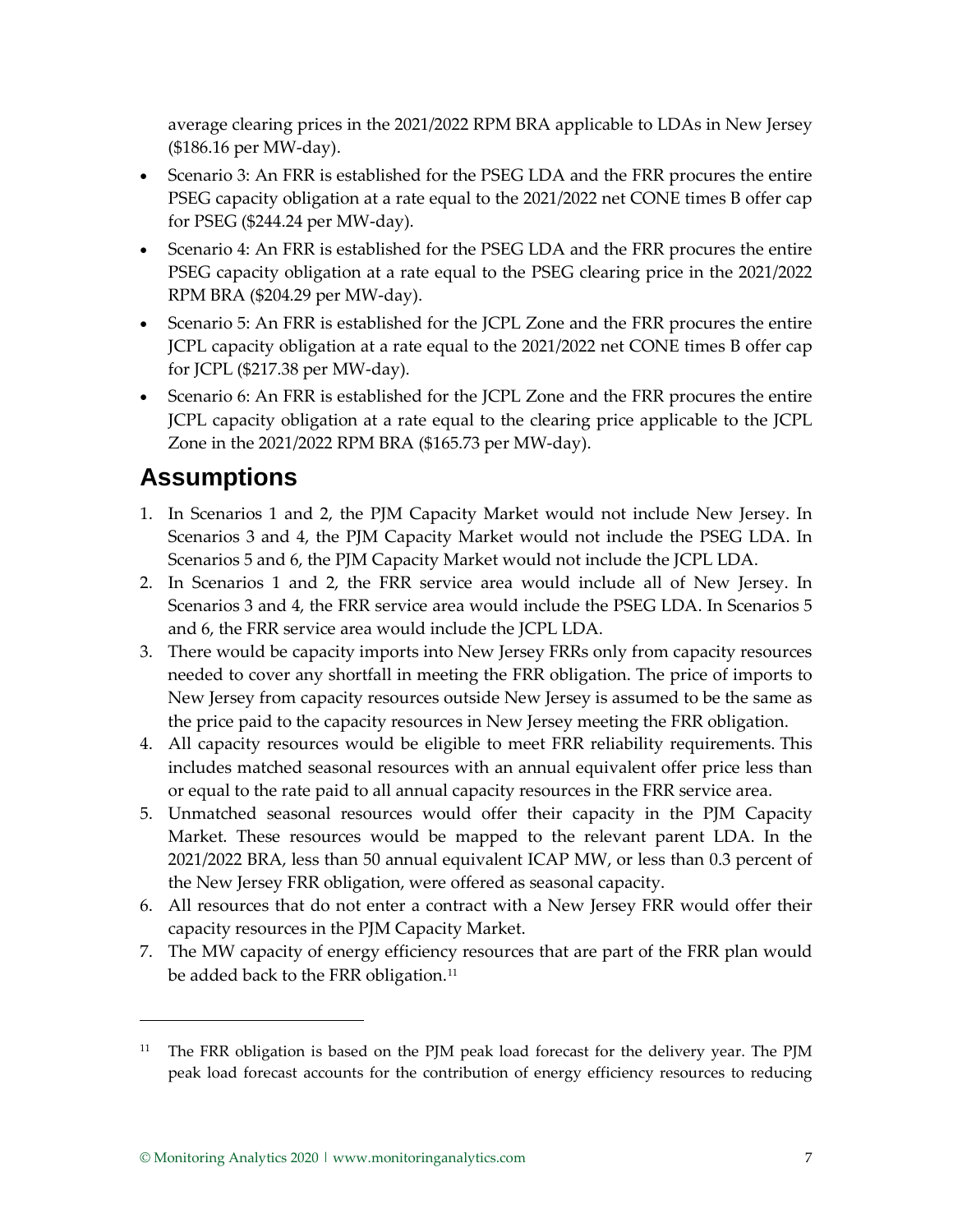## **Market Structure**

 $\overline{a}$ 

[Table 2](#page-9-0) shows the New Jersey generation capacity resources in terms of installed capacity (ICAP).

| <b>Zone</b> | ICAP (MW) | Percent |
|-------------|-----------|---------|
| <b>AECO</b> | 1,865.2   | 12.8%   |
| <b>JCPL</b> | 3,625.3   | 24.8%   |
| <b>PSEG</b> | 9,098.6   | 62.4%   |
| <b>RECO</b> | 0.0       | 0.0%    |
| Total       | 14,589.1  | 100.0%  |

#### <span id="page-9-0"></span>**Table 2 Generation capacity resources by transmission zone in New Jersey**

[Table 3](#page-9-1) shows the installed capacity by fuel source for the capacity resources located in New Jersey.<sup>[12](#page-9-2)</sup>

| <b>Modeled LDA</b>      | Zone        | Coal          |                    | Gas Nuclear | Oil   |      |       | Solar Solid Waste Hydroelectric | Wind          | <b>DR</b> | EE    | <b>PRD</b> | <b>Total</b> |
|-------------------------|-------------|---------------|--------------------|-------------|-------|------|-------|---------------------------------|---------------|-----------|-------|------------|--------------|
| Rest of EMAAC           | AECO        | 458.9         | 1.371.1            | 0.0         | 22.9  | 12.3 | 0.0   | 0.0                             | 0.0           | 76.8      | 35.8  | 0.0        | 1.977.8      |
| Rest of EMAAC           | JCPL        | $0.0^{\circ}$ | 3.020.0            | 0.0         | 216.1 | 58.1 | 10.0  | 321.1                           | $0.0^{\circ}$ | 156.6     | 161.4 | 0.0        | 3.943.3      |
| Rest of EMAAC           | <b>PSEG</b> | 0.0           | $0.0\,$            | 3.472.6     | 0.0   | 0.0  | 0.0   | 0.0                             | 0.0           | 0.0       | 0.0   | 0.0        | 3.472.6      |
| <b>PSEG</b>             | <b>PSEG</b> |               | $0.0\quad 5.429.8$ | 0.0         | 0.0   | 18.2 | 175.0 | 30                              | 0 O           | 374.8     | 221.9 | 0.0        | 6.222.7      |
| Rest of PSEG PSEG       |             |               | $0.0$ 2.125.2      | 0.0         | 0.0   | 18.2 | 77.3  | 0.0                             | 0.0           | 201.5     | 154.0 | 0.0        | 2.576.2      |
| <b>PSEG North</b>       | <b>PSEG</b> |               | $0.0$ 3.304.6      | 0.0         | 0.0   | 0.0  | 97.7  | 3.0                             | 0.0           | 173.3     | 67.9  | 0.0        | 3.646.5      |
| Rest of EMAAC           | <b>RECO</b> | 0.0           | 0.0                | 0.0         | 0.0   | 0.0  | 0.0   | 0.0                             | 0.0           | 5.6       | 7.0   | 0.0        | 12.6         |
| <b>Total New Jersey</b> |             | 458.9         | 9.820.9            | 3.472.6     | 239.0 | 88.6 | 185.0 | 324.1                           | 0.0           | 613.8     | 426.1 | 0.0        | 15.629.0     |

#### <span id="page-9-1"></span>**Table 3 Installed capacity by fuel source[13](#page-9-3) [14](#page-9-4)**

demand. To avoid double counting, the amount of energy efficiency capacity included in the FRR plan is added back to the FRR obligation.

- <span id="page-9-2"></span><sup>12</sup> The ICAP MW values reflect administrative reductions applied by PJM to the capabilities of wind generators to 14.7 percent for wind farms in mountainous terrain and 17.6 percent for wind farms in open terrain, and solar generators to 42.0 percent for ground mounted fixed panel, 60.0 percent for ground mounted tracking panel, and 38.0 percent for other than ground mounted solar arrays, of nameplate capacity when determining the installed capacity.
- <span id="page-9-3"></span><sup>13</sup> ICAP values, rather than UCAP, are used for confidentiality reasons and the ICAP values represent resources that were offered into the 2021/2022 RPM Base Residual Auction. Resources that were not offered into 2021/2022 RPM Base Residual Auction are not included in this table. Seasonal resources that were offered into the 2021/2022 RPM Base Residual Auction but were not matched and included as FRR capacity for this study are not included in this table.
- <span id="page-9-4"></span><sup>14</sup> One solid waste power plant that is physically located outside New Jersey but electrically located in New Jersey is included in [Table 3.](#page-9-1)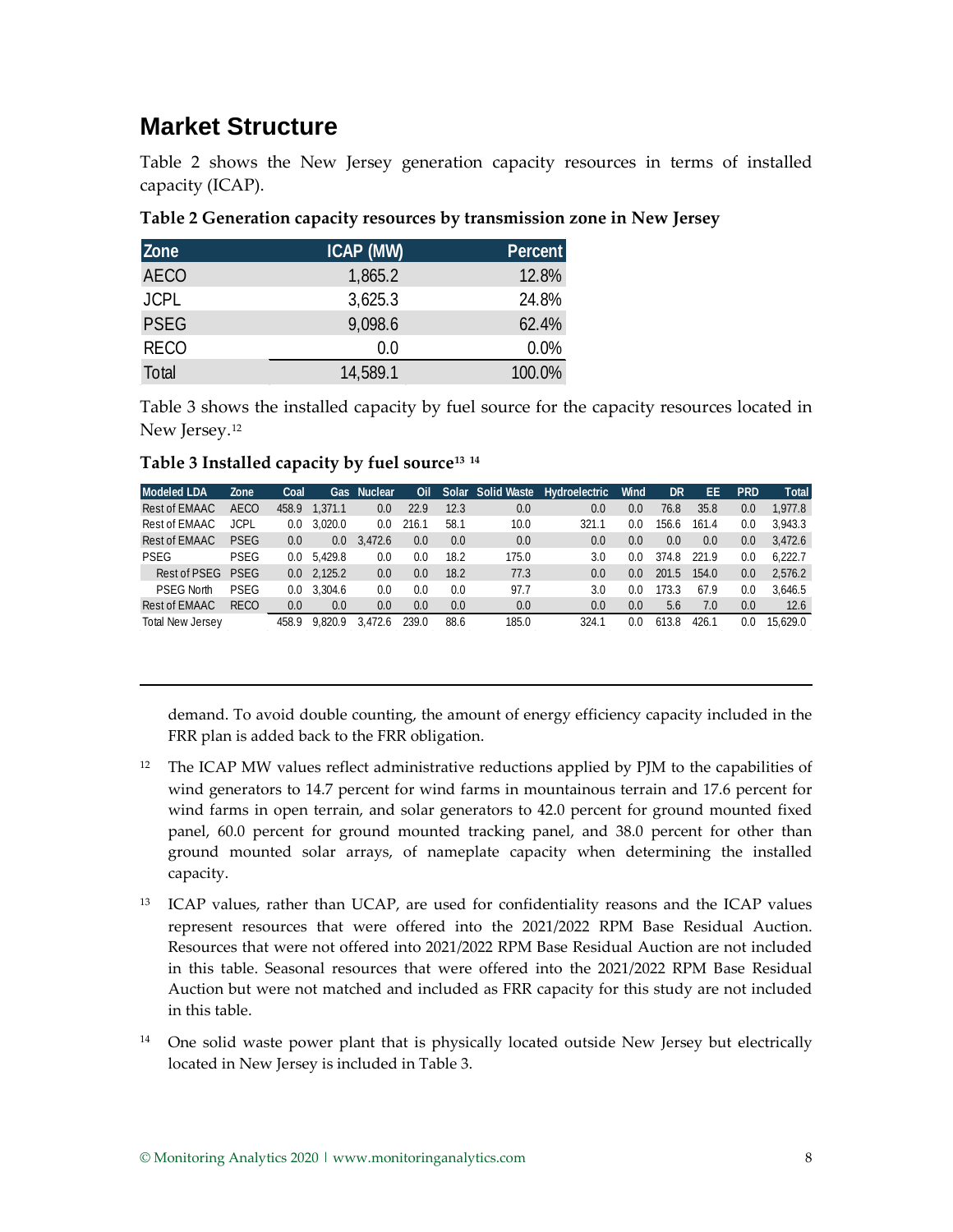New Jersey's renewable portfolio standard (RPS) has a target of 50 percent renewable energy by 2030.[15](#page-10-0) The 2030 target includes an additional requirement that 1.58 percent of energy consumption be sourced from solar generators.<sup>[16](#page-10-1)</sup> New Jersey's target for offshore wind capacity was increased from 3,500 MW by 2030 to 7,500 MW by 2035.<sup>[17](#page-10-2)</sup> The NJ Board of Public Utilities (BPU) opened a 100 day application window for qualified offshore wind projects on September 20, 2018, and on June, 21, 2019, the first award for a 1,100 MW offshore wind project was granted to Ørsted.<sup>[18](#page-10-3) [19](#page-10-4) [20](#page-10-5)</sup> The RPS for 2020 requires 21.0 percent renewable with 4.9 percent sourced from solar. The New Jersey FRR capacity for this study includes 311.5 MW of tier 1 renewable resources, with 88.6 MW being zero carbon.<sup>[21](#page-10-6)</sup>

The most recent data from New Jersey shows that renewable energy production from New Jersey resources was 735.5 GWh in 2019, or 1.2 percent of New Jersey energy production in 2019. In 2018, renewable energy production from New Jersey resources was 655.0 GWh, or 1.0 percent of New Jersey energy production. New Jersey also imports significant levels of renewable energy in order to meet RPS targets. In the 2018/2019 compliance year, New Jersey imported 97.7 percent of the total RECs that met class I RPS standards; 88.7 percent of the imported class I RECs were from renewable

<span id="page-10-0"></span><sup>15</sup> New Jersey's RPS definition is not zero carbon. New Jersey's RPS definition of class I renewable resources includes wind, solar, waste to energy, geothermal, and landfill gas technologies. Waste to energy, geothermal, and landfill gas energy production result in carbon emissions.

<span id="page-10-1"></span><sup>16</sup> New Jersey also has an offshore wind capacity target of 7,500 MW by 2031. This requirement has not been incorporated into the current RPS rules. See Executive Order 92, Philip D. Murphy, Governor of New Jersey (November 19, 2019) [<https://nj.gov/](https://nj.gov/infobank/eo/056murphy/approved/eo_archive.html) [infobank/eo/056murphy/approved/eo\\_archive.html>](https://nj.gov/infobank/eo/056murphy/approved/eo_archive.html).

<span id="page-10-2"></span><sup>&</sup>lt;sup>17</sup> Executive Order 92, Philip D. Murphy, Governor of New Jersey (November 19, 2019) [<https://nj.gov/infobank/eo/056murphy/approved/eo\\_archive.html>](https://nj.gov/infobank/eo/056murphy/approved/eo_archive.html).

<span id="page-10-3"></span><sup>18</sup> BPU Docket No. QO18080851.

<span id="page-10-4"></span><sup>19</sup> "New Jersey Board of Public Utilities Awards Historic 1,100 MW Offshore Wind Solicitation to Ørsted's Ocean Wind Project," New Jersey BPU Press Release (June 21, 2019) [<https://nj.gov/bpu/newsroom/2019/approved/20190621.html>](https://nj.gov/bpu/newsroom/2019/approved/20190621.html).

<span id="page-10-5"></span> $20$  The Ocean Wind Project will be completed in three phases. Phase 1 commercial operation date is May 1, 2024. Phase 2 commercial operating date is September 1, 2024 and phase 3 commercial operating date is December 1, 2024. See June 21, 2019 Order, BPU Docket No. Q018121289 [<https://www.state.nj.us/bpu/agenda/orders/>](https://www.state.nj.us/bpu/agenda/orders/).

<span id="page-10-6"></span><sup>&</sup>lt;sup>21</sup> The tier I total includes 37.9 MW of landfill gas capacity and 185.0 waste to energy capacity in addition to the solar generation.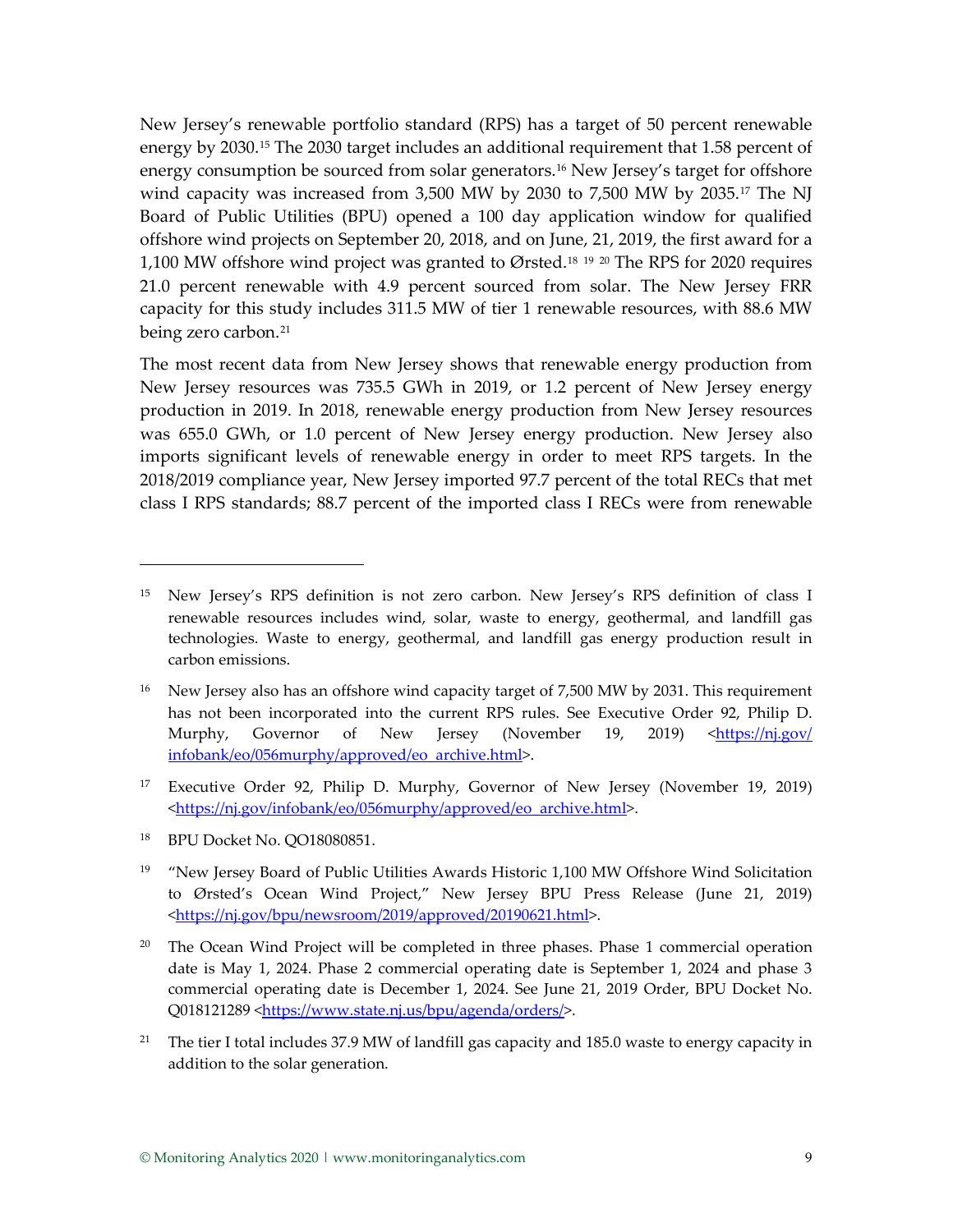energy resources. Out of state resources are not eligible to participate in New Jersey's solar program; 2,747,676 SRECs were retired in 2018/2019 compliance year.<sup>[22](#page-11-1)</sup>

Market share is calculated by dividing the output of a supplier by total supply in a market. Concentration ratios are a summary measure of market share. The Herfindahl-Hirschman Index (HHI) concentration ratio is calculated by summing the squares of the market shares of all firms in a market.

FERC's Merger Policy Statement states that a market can be broadly characterized as: unconcentrated if the market HHI is below 1000, equivalent to 10 firms with equal market shares; moderately concentrated if the market HHI is between 1000 and 1800; and highly concentrated if the market HHI is greater than 1800, equivalent to between five and six firms with equal market shares.[23](#page-11-2)

[Table 4](#page-11-0) shows the HHI results for the FRRs analyzed. The HHI results show that the PSEG and NJ FRRs are highly concentrated and that the JCPL FRR is moderately concentrated.

#### <span id="page-11-0"></span>**Table 4 HHI results**

| <b>Market</b> | <b>HHI</b> |
|---------------|------------|
| JCPL.         | 1572       |
| PSFG          | 5562       |
| New Jersey    | 2445       |

The HHI is not a definitive measure of structural market power. The number of pivotal suppliers in the capacity market is a more precise measure of structural market power than the HHI. It is possible to have pivotal suppliers in a market even when the HHI level is not in the highly concentrated range. The three pivotal supplier test can show the existence of structural market power when the HHI is less than 2500 and the maximum market share is less than 20 percent. The three pivotal supplier test can also show the absence of market power when the HHI is greater than 2500 and the maximum market share is greater than 20 percent. The three pivotal supplier test is more accurate than the HHI and market share tests because it focuses on the relationship between demand and the ownership structure of supply available to meet it.

A generation owner or owners are pivotal if the capacity of the owners' generation facilities is needed to meet the demand for capacity. The results of the pivotal supplier test are measured by the residual supply index (RSIx). The RSIx is a general measure that can be used with any number of pivotal suppliers. The subscript denotes the number of

l

<span id="page-11-1"></span><sup>22</sup> PJM EIS GATS.

<span id="page-11-2"></span><sup>23</sup> See *Inquiry Concerning the Commission's Merger Policy under the Federal Power Act: Policy Statement, 77* FERC ¶ 61,263 *mimeo* at 80 (1996).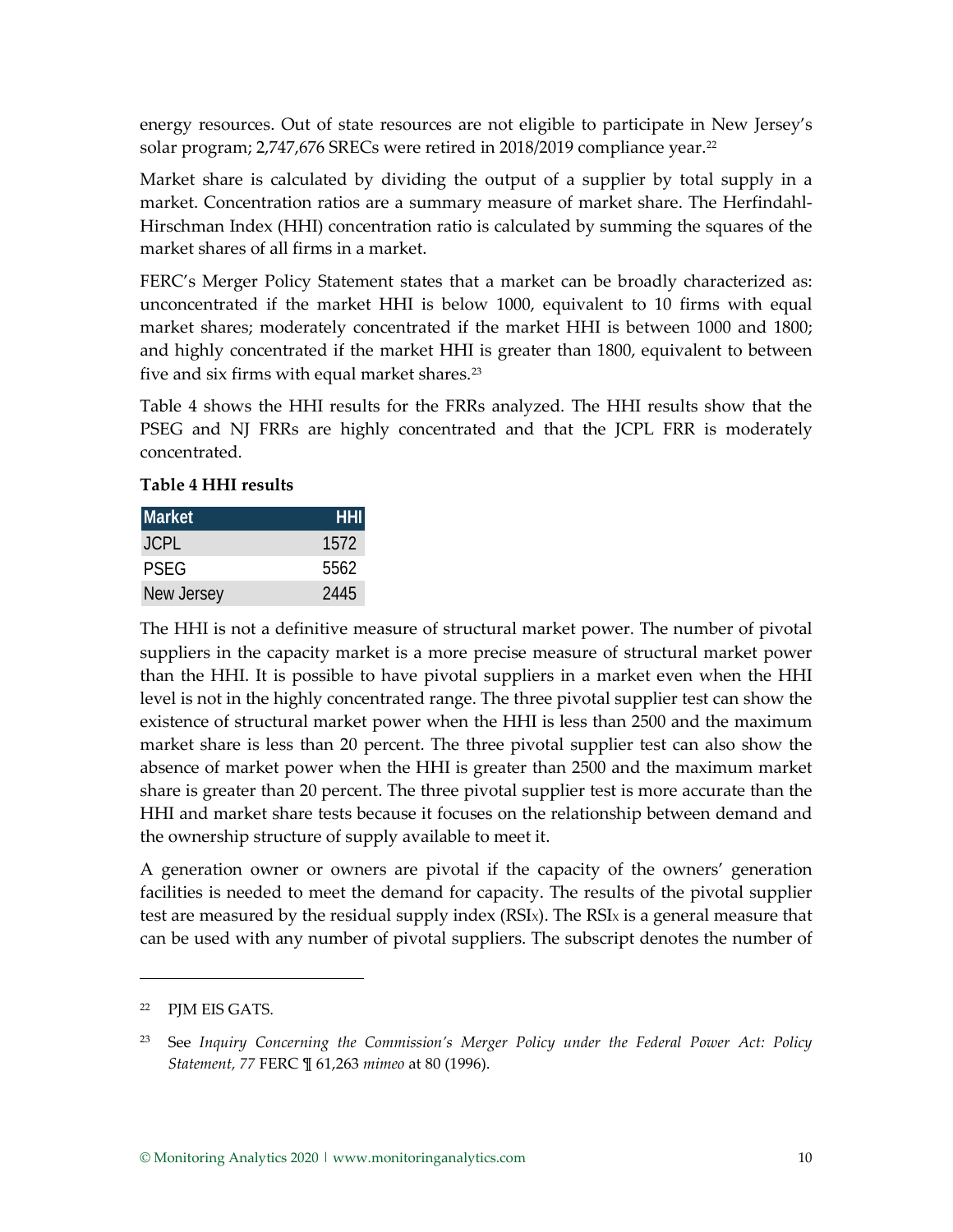pivotal suppliers included in the test. If the RSI $x$  is less than or equal to 1.0, the supply owned by the specific generation owner, or owners, is needed to meet market demand and the generation owners are pivotal suppliers with a significant ability to influence market prices.

[Table 5](#page-12-0) shows the results of the pivotal supplier test for the FRRs analyzed. All participants in the New Jersey, JCPL, and PSEG FRRs fail the one and three pivotal supplier test (RSI is less than  $1.0$ ).<sup>[24](#page-12-1)</sup>

| <b>Market</b> | $RSI_{1, 1.05}$ | <b>RSI</b> | Total<br>Participants | Failed $RSI_3$<br><b>Participants</b> |
|---------------|-----------------|------------|-----------------------|---------------------------------------|
| <b>JCPL</b>   | 0.79            | 0.41       | 16                    | 16                                    |
| <b>PSEG</b>   | 0.27            | 0.08       | 17                    | 17                                    |
| New Jersey    | 0.53            | 0.38       | 33                    | 33                                    |

#### <span id="page-12-0"></span>**Table 5 Pivotal supplier results**

l

[Table 6](#page-13-0) shows zonal UCAP obligation for each zone in New Jersey. All four zones in New Jersey (AECO, JCPL, PSEG and RECO) are entirely located in New Jersey. This is the capacity obligation assigned to New Jersey and each New Jersey zone in the PJM Capacity Market. For example, the zonal UCAP obligation for the entire AECO Zone is 2,687.1 MW. The entire AECO Zone is within New Jersey. New Jersey's share of the AECO Zone zonal UCAP obligation is 2,687.1 MW. The PSEG Zone includes PSEG North and Rest of PSEG LDAs. The zonal UCAP obligation for the entire PSEG Zone is 10,901.1 MW, of which the share of PSEG North is 5,336.1 MW. The total New Jersey zonal UCAP obligation for 2021/2022 Delivery Year is 20,568.1 MW.[25](#page-12-2)

<span id="page-12-1"></span><sup>&</sup>lt;sup>24</sup> The one pivotal supplier test and the three pivotal supplier test here include all market supply and all market demand for each FRR.

<span id="page-12-2"></span> $25$  The reliability requirement for an LDA is the projected internal capacity in the LDA plus the capacity emergency transfer objective (CETO) for the delivery year. The CETO is calculated to meet 1 day in 25 year loss of load expectation for an LDA. See "PJM Manual 18: PJM Capacity Market," § 2.4.2 Reliability Requirement in Locational Deliverability Areas, Rev. 43 (Dec. 3, 2019). The FPR is calculated to meet 1 day in 10 year loss of load expectation for an LDA. See "PJM Manual 20: PJM Capacity Market," § 1.7 Compliance with ReliabilityFirst (RF), Rev. 10 (March 21, 2019).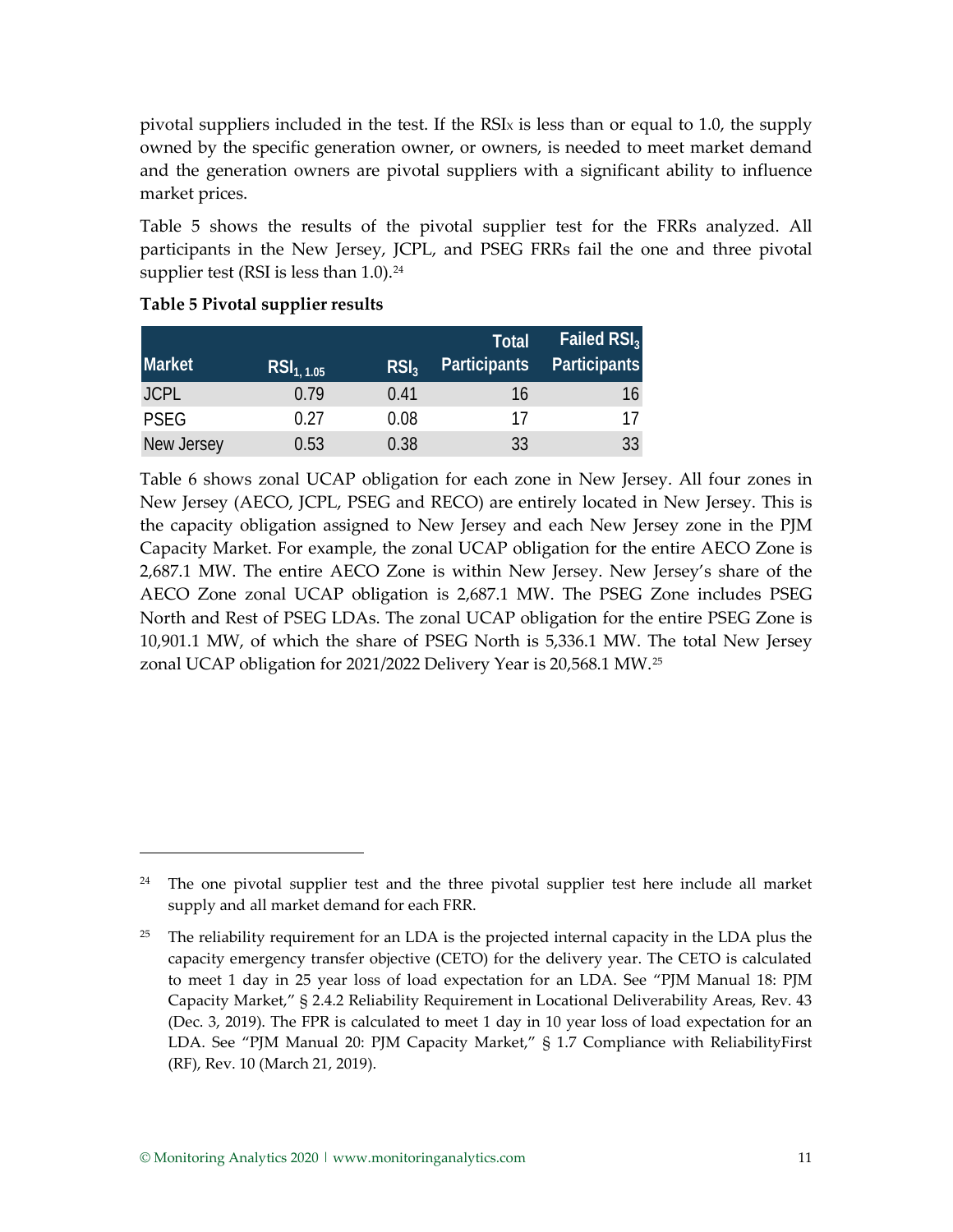|                   | Share of the Peak | Zonal UCAP             | New Jersey Share of Zonal   |
|-------------------|-------------------|------------------------|-----------------------------|
| <b>Zone</b>       | Load (Percent)    | <b>Obligation (MW)</b> | <b>UCAP Obligation (MW)</b> |
| <b>AECO</b>       | 100.0%            | 2,687.1                | 2,687.1                     |
| <b>JCPL</b>       | 100.0%            | 6,538.6                | 6,538.6                     |
| <b>PSEG</b>       | 100.0%            | 10,901.1               | 10,901.1                    |
| Rest of PSEG      | 100.0%            | 5,565.0                | 5,565.0                     |
| <b>PSEG North</b> | 100.0%            | 5,336.1                | 5,336.1                     |
| <b>RECO</b>       | 100.0%            | 441.3                  | 441.3                       |
| New Jersey        |                   | 20,568.1               | 20,568.1                    |

<span id="page-13-0"></span>**Table 6 New Jersey share of the zonal UCAP obligation by transmission zone[26](#page-13-1)**

[Table 7](#page-14-0) shows the FRR UCAP MW obligation for each zone in New Jersey. All four zones in New Jersey (AECO, JCPL, PSEG and RECO) are entirely located in New Jersey. This is the capacity obligation that would be assigned to New Jersey and each New Jersey zone if each were an FRR. The FRR obligation includes the EE add back. The FRR obligation is based on the PJM peak load forecast for the delivery year. The PJM peak load forecast is assumed to account for the contribution of energy efficiency resources because load is assumed to be reduced by the energy efficiency resources.[27](#page-13-2) Consistent with the approach PJM uses in the capacity auctions, the amount of energy efficiency capacity included in the FRR plan is added back to the FRR obligation to avoid the double counting that would result from including EE as a supply side resource and as a reduction to the peak load forecast,. For example, the FRR UCAP obligation for AECO is defined as the AECO zonal forecast peak load (2,308.0 MW) times the forecast pool requirement (1.0898), or 2,515.3 MW plus the EE add back (38.7 MW) or 2,554.0 MW. The PSEG Zone includes PSEG North and Rest of PSEG LDAs. The FRR obligation for the entire PSEG Zone is 10,445.6 MW, of which the share of PSEG North is 5,068.8 MW. The total New Jersey FRR obligation including the EE add back for the 2021/2022 Delivery Year is 19,715.8 MW.

<span id="page-13-1"></span><sup>&</sup>lt;sup>26</sup> The column totals exclude the zonal UCAP obligations for sub zones: Rest of PSEG and PSEG North, to avoid double counting.

<span id="page-13-2"></span><sup>27</sup> There are significant issues with the measurement and verification of EE. See the *2019 State of the Market Report for PJM*, Volume 2, Section 6: Demand Response pg. 314.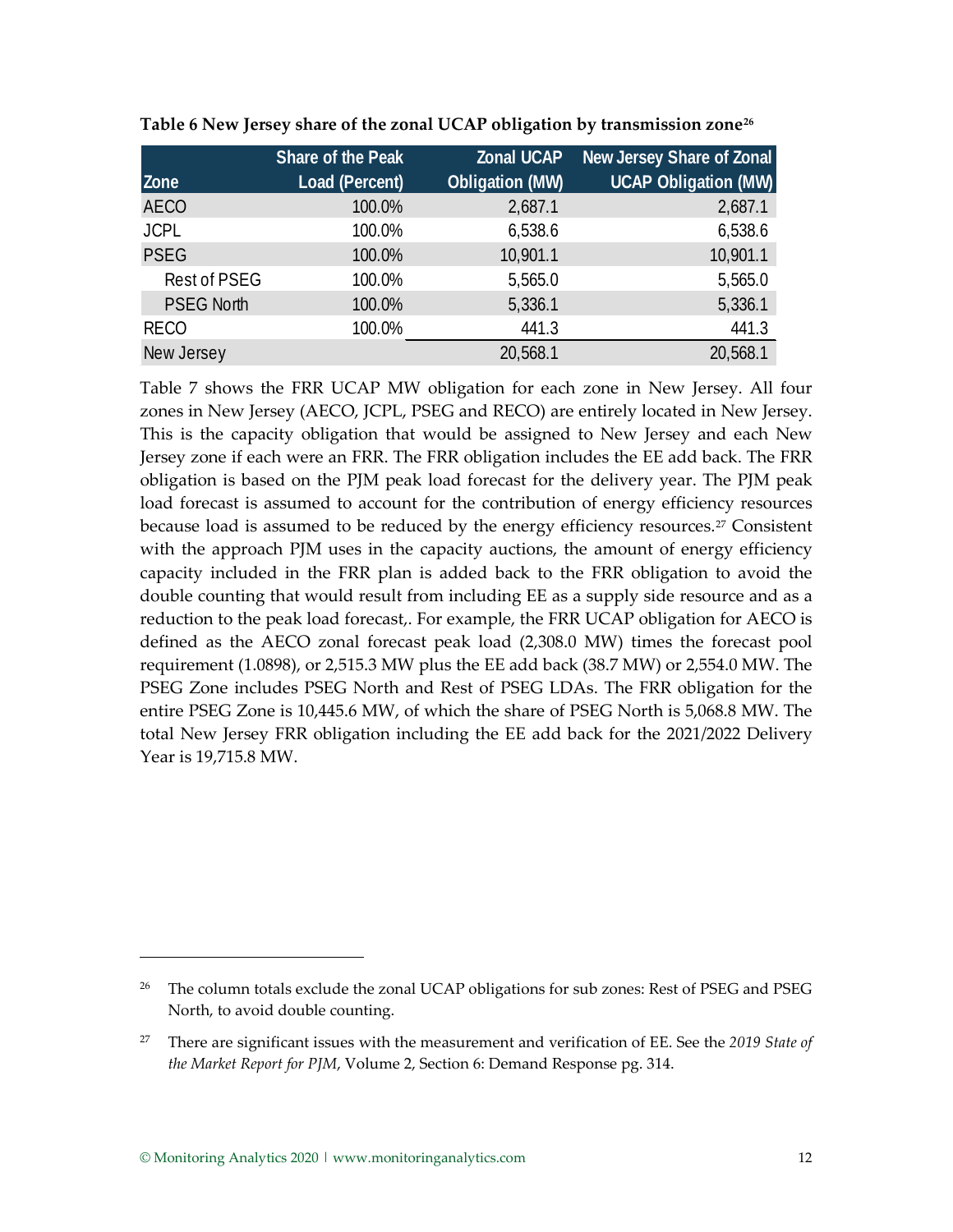|                   | Share of the Peak |               | Zonal Peak Load FRR UCAP Obligation (MW) |
|-------------------|-------------------|---------------|------------------------------------------|
| <b>Zone</b>       | Load (Percent)    | Forecast (MW) | plus EE add back                         |
| <b>AECO</b>       | 100.0%            | 2,308.0       | 2,554.0                                  |
| <b>JCPL</b>       | 100.0%            | 5,616.0       | 6,295.9                                  |
| <b>PSEG</b>       | 100.0%            | 9,363.0       | 10,445.6                                 |
| Rest of PSEG      | 100.0%            | 4,779.8       | 5,376.8                                  |
| <b>PSEG North</b> | 100.0%            | 4,583.2       | 5,068.8                                  |
| <b>RECO</b>       | 100.0%            | 379.0         | 420.3                                    |
| Total             |                   | 17,666.0      | 19,715.8                                 |

<span id="page-14-0"></span>**Table 7 New Jersey share of the peak load, peak load forecast and FRR obligation by transmission zone[28](#page-14-1) [29](#page-14-2)**

Comparing [Table 6](#page-13-0) with [Table 7](#page-14-0) shows the zonal FRR UCAP obligations are lower than the UCAP obligations in the capacity market. The reduced obligations are a result of the fact that the RPM auction clearing uses sloped demand curves (Variable Resource Requirement or VRR curves) while the FRR Entities use vertical demand curves based on a fixed MW requirement. Under the current rules for every LDA, the calculated reliability requirement reflects the more stringent 1 day in 25 years loss of load expectation. The calculated RTO wide reliability requirement reflects the less stringent 1 day in 10 years loss of load expectation. The difference in reliability standards for an individual LDA and the RTO is intended to capture the diversity benefit. However, if a New Jersey FRR service area were created, the FRR UCAP obligation reflects only the 1 day in 10 years loss of load expectation, which is a less stringent reliability standard than the 1 day in 25 years that would apply if New Jersey remained in the PJM Capacity Market.<sup>[30](#page-14-3)</sup>

[Table 8](#page-15-0) shows that the total capacity in New Jersey offered in the 2021/2022 RPM BRA is not enough to meet the New Jersey FRR obligation. LSEs in New Jersey would need to secure capacity both from resource owners in New Jersey and capacity resources outside New Jersey to meet the FRR UCAP obligation for the New Jersey FRR service area.

[Table 8](#page-15-0) shows unforced capacity offered, FRR UCAP obligation plus the EE add back and shortfall in each New Jersey LDA. In the 2021/2022 BRA, 5,951.6 MW UCAP were

<span id="page-14-1"></span><sup>&</sup>lt;sup>28</sup> The contribution percentages are the five year historical average of the New Jersey portion of each zone's load during the yearly maximum load hour.

<span id="page-14-2"></span><sup>&</sup>lt;sup>29</sup> The column totals exclude the FRR UCAP obligations for sub zones: Rest of PSEG and PSEG North, to avoid double counting.

<span id="page-14-3"></span><sup>&</sup>lt;sup>30</sup> This result, which has been part of the RPM design from its inception, should be reviewed to ensure its consistency with the design of FRRs and the capacity market. In the future, this rule could be changed to ensure consistency.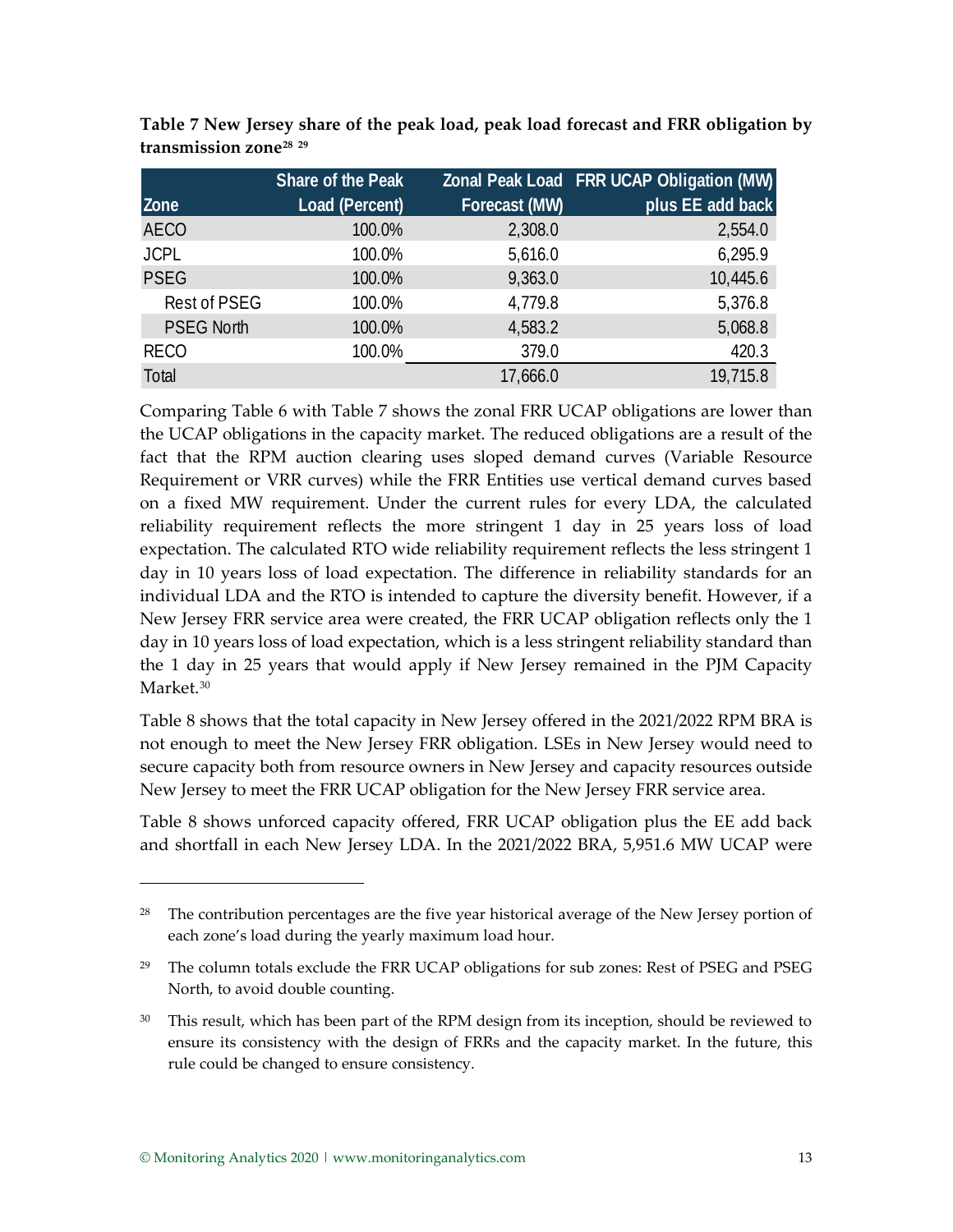offered in the PSEG LDA. The PSEG FRR obligation for the 2021/2022 Delivery Year is 10,445.6 MW. The PSEG LDA needs to import 4,494.0 MW UCAP or 43.0 percent of the FRR UCAP obligation from capacity resources located outside the PSEG LDA. The entire PSEG LDA, which includes PSEG North LDA, is located within the PSEG Zone. The PSEG Zone also includes a portion of the Rest of EMAAC LDA. The PSEG obligation can be met in significant part by imports from the portion of the Rest of EMAAC inside the PSEG Zone.

|                         |             |                    | FRR Obligation (UCAP MW) | <b>Shortfall</b> | <b>Shortfall</b> |
|-------------------------|-------------|--------------------|--------------------------|------------------|------------------|
| <b>Modeled LDA</b>      | Zone        | Capacity (UCAP MW) | plus EE add back         | (UCAP MW)        | (Percent)        |
| <b>Rest of EMAAC</b>    | <b>AECO</b> | 1,879.2            | 2,554.0                  | (674.8)          | $(26.4\%)$       |
| Rest of EMAAC           | <b>JCPL</b> | 3,847.9            | 6,295.9                  | (2,448.0)        | $(38.9\%)$       |
| Rest of EMAAC           | <b>PSEG</b> | 3,313.2            | <b>NA</b>                | <b>NA</b>        | <b>NA</b>        |
| <b>PSEG</b>             | <b>PSEG</b> | 5,951.6            | 10,445.6                 | (4,494.0)        | $(43.0\%)$       |
| Rest of PSEG PSEG       |             | 2,462.2            | 5,376.8                  | (2,914.6)        | <b>NA</b>        |
| <b>PSEG North</b>       | <b>PSEG</b> | 3,489.4            | 5,068.8                  | (1, 579.4)       | NA.              |
| Rest of EMAAC           | <b>RECO</b> | 13.3               | 420.3                    | (407.0)          | $(96.8\%)$       |
| <b>Total New Jersey</b> |             | 15,005.2           | 19,715.8                 | (4,710.6)        | $(23.9\%)$       |

#### <span id="page-15-0"></span>**Table 8 Capacity, FRR obligation and shortfall for New Jersey by LDA[31](#page-15-1) [32](#page-15-2)**

[Table 9](#page-16-0) shows the LDA, modeled LDA and parent LDA for each zone in New Jersey. All transmission zones are LDAs, but there are also additional LDAs, including parts of zones in some cases and multiple zones in other cases. Not all LDAs are modeled separately in the PJM capacity market auctions. Of the four LDAs in New Jersey, all LDAs are entirely within New Jersey. The PSEG Zone in New Jersey includes the PSEG LDA, which includes the entire PSEG North LDA, and the PSEG portion of the Rest of EMAAC LDA, both of which are part of the EMAAC parent LDA. The AECO Zone, JCPL Zone and RECO Zone are not modeled LDAs and are part of the EMAAC parent LDA.

l

<span id="page-15-1"></span><sup>&</sup>lt;sup>31</sup> The capacity includes the annual equivalent of matched seasonal resources. Since the 2020/2021 Delivery Year, RPM rules allow seasonal resources to offer in the capacity market. Complementary seasonal capacity resources are matched within the auction clearing process.

<span id="page-15-2"></span><sup>&</sup>lt;sup>32</sup> The column totals exclude the FRR Obligation and shortfall for subzones: Rest of PSEG and PSEG North, to avoid double counting.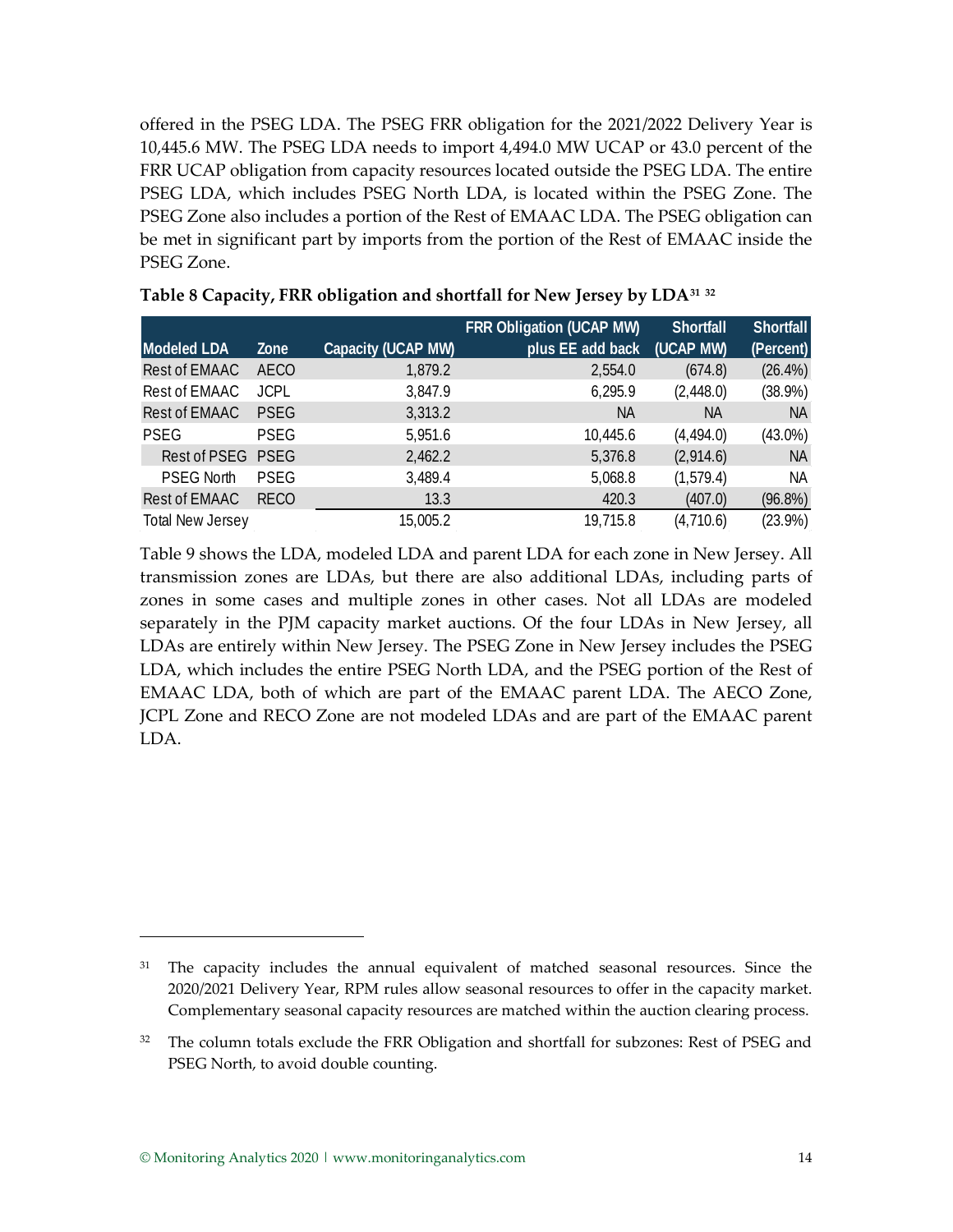| <b>Zone</b> | LDA.        | <b>Modeled LDAs</b>  | <b>Parent LDA</b> |
|-------------|-------------|----------------------|-------------------|
| <b>AECO</b> | AECO        | Rest of EMAAC        | <b>MAAC</b>       |
| <b>JCPL</b> | ICPI.       | <b>Rest of EMAAC</b> | MAAC              |
| <b>PSEG</b> | <b>PSEG</b> | PSEG, PSEG North     | <b>EMAAC</b>      |
| <b>RECO</b> | RFCO        | <b>Rest of EMAAC</b> | MAAC              |

<span id="page-16-0"></span>**Table 9 LDA and parent LDA of zones located in New Jersey**

The PSEG Zone, excluding the PSEG portion of the Rest of EMAAC, is a modeled LDA. The portion of PSEG LDA called PSEG North is also a modeled LDA. The Rest of EMAAC is a modeled LDA. The PSEG portion of the Rest of EMAAC LDA is not associated with any load or geographical region. It includes two generators both geographically located in New Jersey. These generators are connected to the high voltage transmission system.[33](#page-16-1)

[Table 10](#page-17-0) shows the weighted average net CONE times B offer caps applicable to LDAs in New Jersey and the weighted average clearing prices in the 2021/2022 BRA.<sup>[34](#page-16-2) [35](#page-16-3)</sup>

<span id="page-16-1"></span><sup>&</sup>lt;sup>33</sup> PJM defines EMAAC as a Global LDA and PSEG as a Zonal LDA. The PJM definition of the parent EMAAC LDA includes all generation and load connected to the 500 kV and lower transmission system in the PSEG Zone. The PJM definition of the PSEG LDA includes only generation and load connected to the 345 kV and lower transmission system. See "PJM Manual 14 B: PJM Region Transmission Planning Process," § C2.2 Current Locational Deliverability Area Definitions, Rev. 46 (August 28, 2019).

<span id="page-16-2"></span><sup>&</sup>lt;sup>34</sup> Weights are the zonal FRR UCAP obligations. These weights are used throughout the report when weighted average offer caps are calculated. There were no generation capacity resources offered in RECO in the 2021/2022 BRA. The offer cap applicable to RECO is not included in the calculation of weighted zonal FRR UCAP obligation.

<span id="page-16-3"></span>The net CONE times B offer caps are calculated by zone. The gross CONE values are very close across zones but net revenues vary. See Table 5 in "Analysis of the 2021/2022 RPM Base Residual Auction - Revised," [<http://www.monitoringanalytics.com/reports/Reports/](http://www.monitoringanalytics.com/reports/Reports/2018/IMM_Analysis_of_the_20212022_RPM_BRA_Revised_20180824.pdf) [2018/IMM\\_Analysis\\_of\\_the\\_20212022\\_RPM\\_BRA\\_Revised\\_20180824.pdf>](http://www.monitoringanalytics.com/reports/Reports/2018/IMM_Analysis_of_the_20212022_RPM_BRA_Revised_20180824.pdf) (August 24, 2018).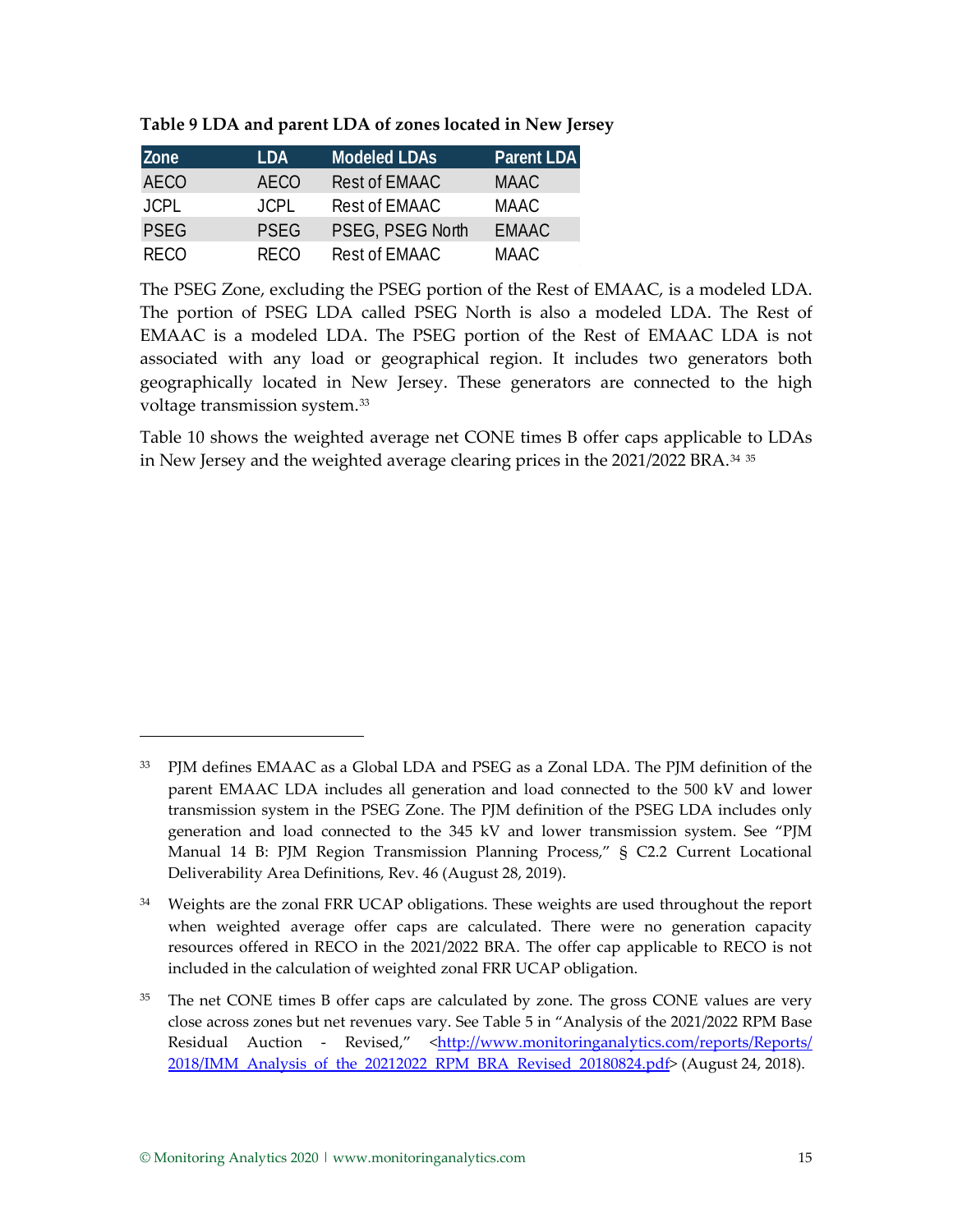|                   | <b>FRR UCAP Obligation (MW)</b> | Offer Cap       | 2021/2022 BRA Clearing Price |
|-------------------|---------------------------------|-----------------|------------------------------|
| <b>Zone</b>       | plus EE add back                | (\$ per MW-day) | (\$ per MW-day)              |
| <b>AECO</b>       | 2,554.0                         | \$243.80        | \$165.73                     |
| <b>JCPL</b>       | 6,295.9                         | \$217.38        | \$165.73                     |
| <b>PSEG</b>       | 10,445.6                        | \$244.24        | \$204.29                     |
| <b>PSEG</b>       | 5,376.8                         | \$244.24        | \$204.29                     |
| <b>PSEG North</b> | 5,068.8                         | \$244.24        | \$204.29                     |
| <b>RECO</b>       | 420.3                           | <b>NA</b>       | \$165.73                     |
| New Jersey        | 19,715.8                        | \$235.42        | \$186.16                     |

<span id="page-17-0"></span>**Table 10 Net CONE times B offer cap for each zone in New Jersey and weighted average clearing price for New Jersey**

[Figure 1](#page-18-0) is a map of the zones and modeled LDAs in New Jersey.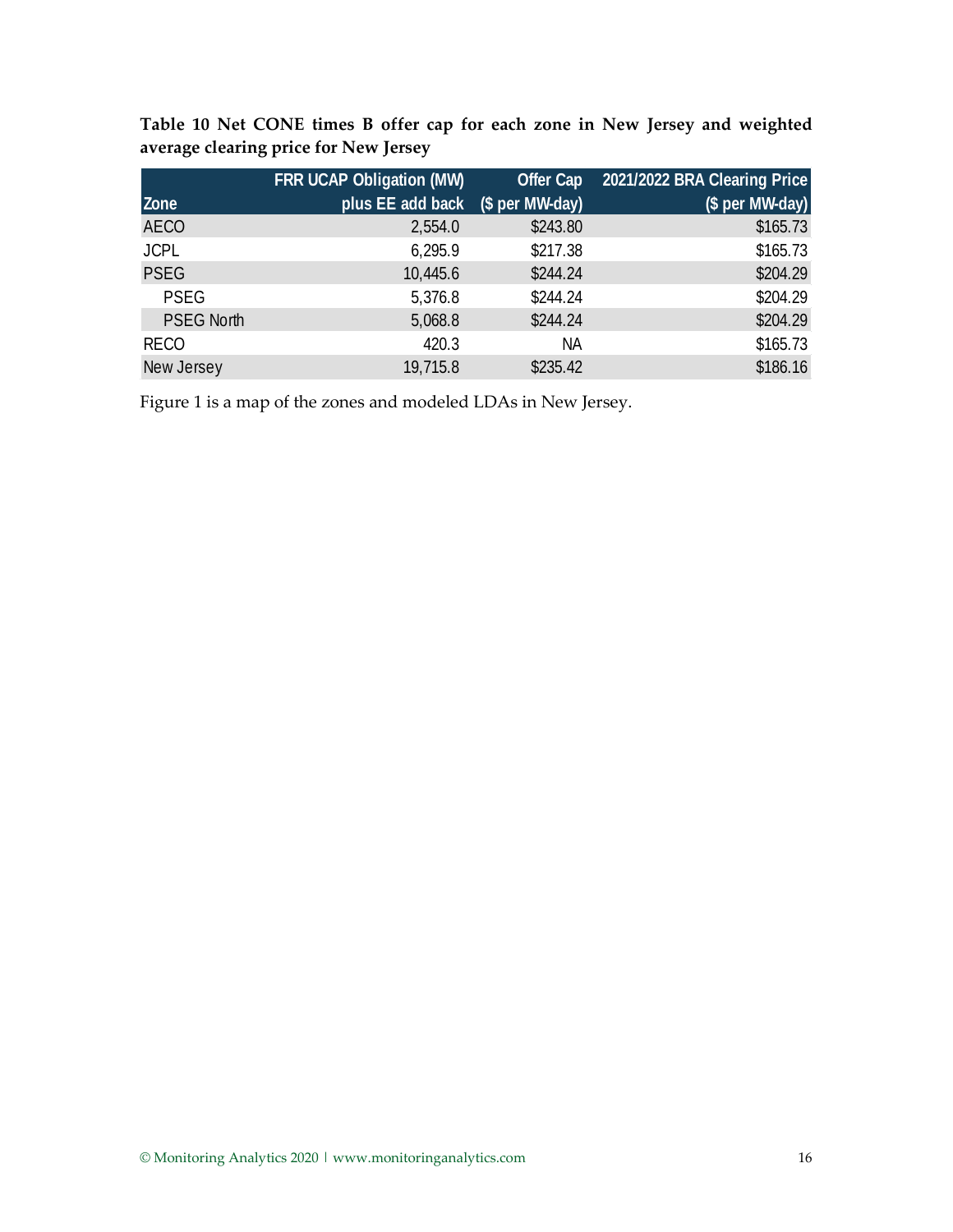

<span id="page-18-0"></span>**Figure 1 New Jersey zones and modeled locational deliverability areas**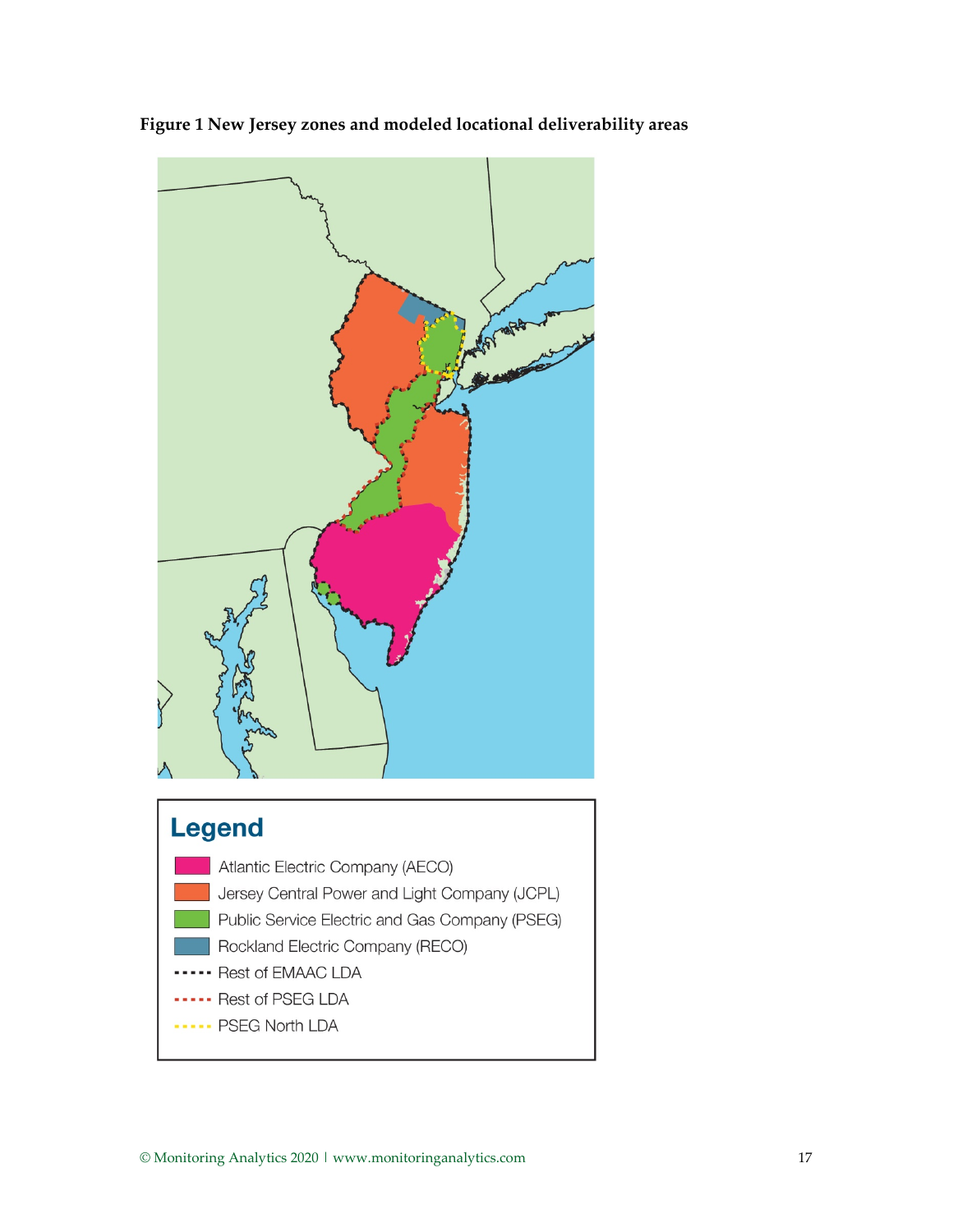# **Existing FRR Design**

 $\overline{a}$ 

The existing FRR approach remains an option for utilities with or without retail choice, including both investor owned and publicly owned utilities.<sup>36 [37](#page-19-1)</sup> Such utilities have had and continue to have the ability to opt out of the capacity market and provide their own capacity. There is no reason for any special exemptions for such utilities. Such utilities have the option to use the existing FRR option if they plan to continue to be cost of service based or wish to become cost of service based.

The RAA provides that states may require LSEs to become FRR entities.<sup>[38](#page-19-2)</sup>

The Reliability Assurance Agreement (RAA) defines the purpose of the FRR alternative.[39](#page-19-3)

> The Fixed Resource Requirement ("FRR") Alternative provides an alternative means, under the terms and conditions of this Schedule, for an eligible Load-Serving Entity to satisfy its obligation hereunder to commit Unforced Capacity to ensure reliable service to loads in the PJM Region.

The Reliability Assurance Agreement also defines the eligibility criteria for the FRR election.[40](#page-19-4)

> A Party is eligible to select the FRR Alternative if it (a) is an IOU, Electric Cooperative, or Public Power Entity; and (b) demonstrates the capability to satisfy the Unforced Capacity obligation for all load in an FRR Service Area, including all expected load growth in such area, for the term of such Party's participation in the FRR Alternative.

- <span id="page-19-3"></span><sup>39</sup> See "Reliability Assurance Agreement Among Load Serving Entities in the PJM Region," Schedule 8.1.A.
- <span id="page-19-4"></span><sup>40</sup> See "Reliability Assurance Agreement Among Load Serving Entities in the PJM Region," Schedule 8.1.B.

<span id="page-19-0"></span><sup>&</sup>lt;sup>36</sup> See "Reliability Assurance Agreement Among Load Serving Entities in the PJM Region," Schedule 8.1.

<span id="page-19-1"></span><sup>&</sup>lt;sup>37</sup> The current FRR rules address areas with retail choice. See "Reliability Assurance Agreement Among Load Serving Entities in the PJM Region," Schedule 8.1.D.8.

<span id="page-19-2"></span><sup>&</sup>lt;sup>38</sup> See "Reliability Assurance Agreement Among Load Serving Entities in the PJM Region," Schedule 8.1.I.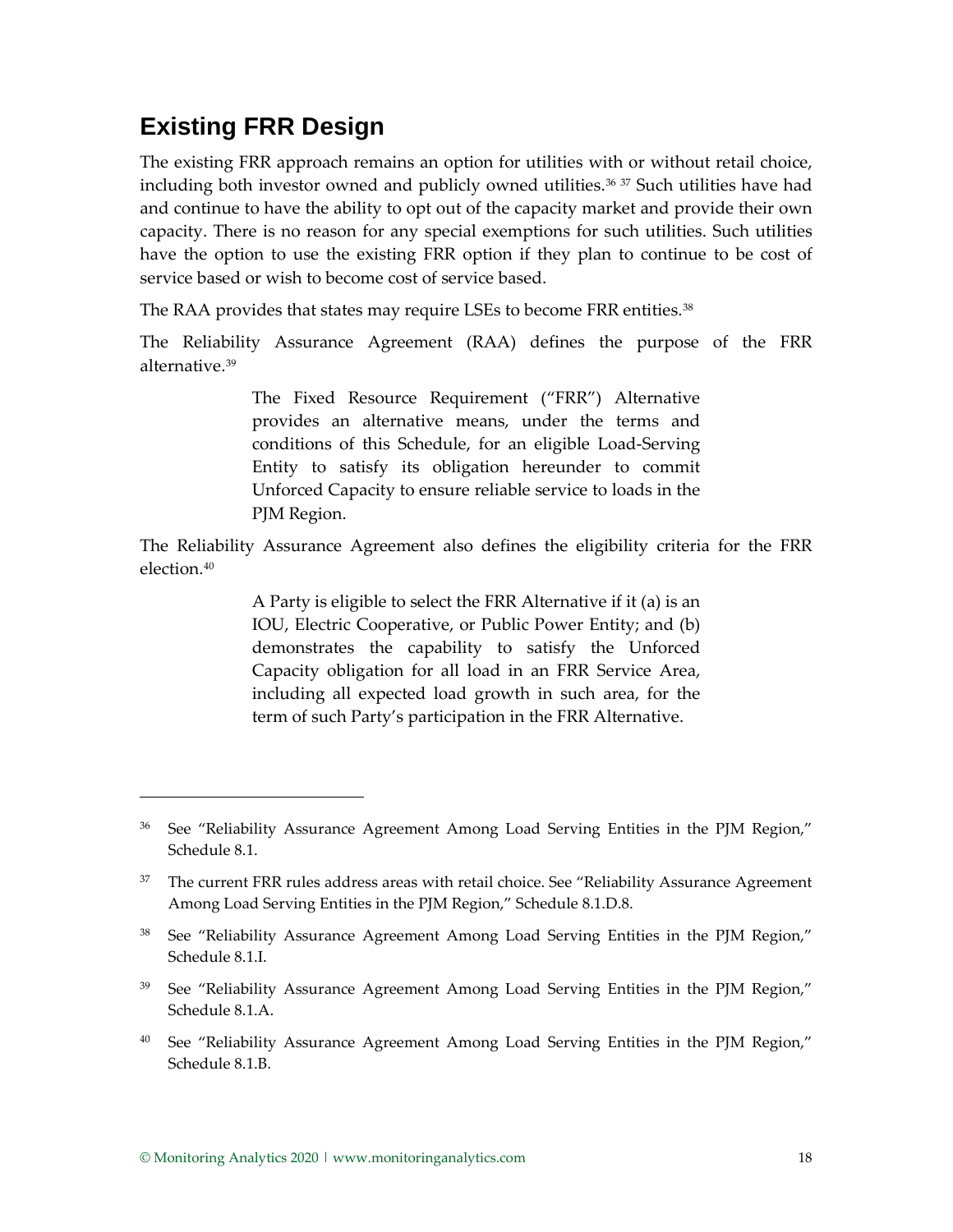A Party eligible under B.1 above may select the FRR Alternative only as to all of its load in the PJM Region; provided however, that a Party may select the FRR Alternative for only part of its load in the PJM Region if (a) the Party elects the FRR Alternative for all load (including all expected load growth) in one or more FRR Service Areas; (b) the Party complies with the rules and procedures of the Office of the Interconnection and all relevant Electric Distributors related to the metering and reporting of load data and settlement of accounts for separate FRR Service Areas; and (c) the Party separately allocates its Capacity Resources to and among FRR Service Areas in accordance with rules specified in the PJM Manuals.

An IOU is defined in the PJM RAA as "an investor-owned utility with substantial business interest in owning and/or operating electric facilities in any two or more of the following three asset categories: generation, transmission, distribution."

An entity must request to elect the existing FRR option no later than four months prior to the BRA for the first delivery year of the election. An entity must under the existing FRR option submit its FRR capacity plan no later than one month prior to the BRA for the effective delivery year. The minimum term for election of the existing FRR option is five consecutive delivery years. Under the existing FRR option, an entity may terminate its FRR election following the minimum term by providing written notice to PJM no later than two months prior to the BRA for the effective delivery year. In the event of a State Regulatory Structural Change, an entity may elect or terminate its FRR election by providing written notice to PJM no later than two months prior to the BRA for the effective delivery year.<sup>[41](#page-20-0)</sup>

<span id="page-20-0"></span><sup>&</sup>lt;sup>41</sup> State Regulatory Structural Change is defined as "to any Party, as a state law, rule, or order that, after September 30, 2006, initiates a program that allows retail electric consumers served by such Party to choose from among alternative suppliers on a competitive basis, terminates such a program, expands such a program to include classes of customers or localities served by such Party that were not previously permitted to participate in such a program, or that modifies retail electric market structure or market design rules in a manner that materially increases the likelihood that a substantial proportion of the customers of such Party that are eligible for retail choice under such a program (a) that have not exercised such choice will exercise such choice; or (b) that have exercised such choice will no longer exercise such choice, including for example, without limitation, mandating divestiture of utility-owned generation or structural changes to such Party's default service rules that materially affect whether retail choice is economically viable." See "Reliability Assurance Agreement Among Load Serving Entities in the PJM Region," Article 1.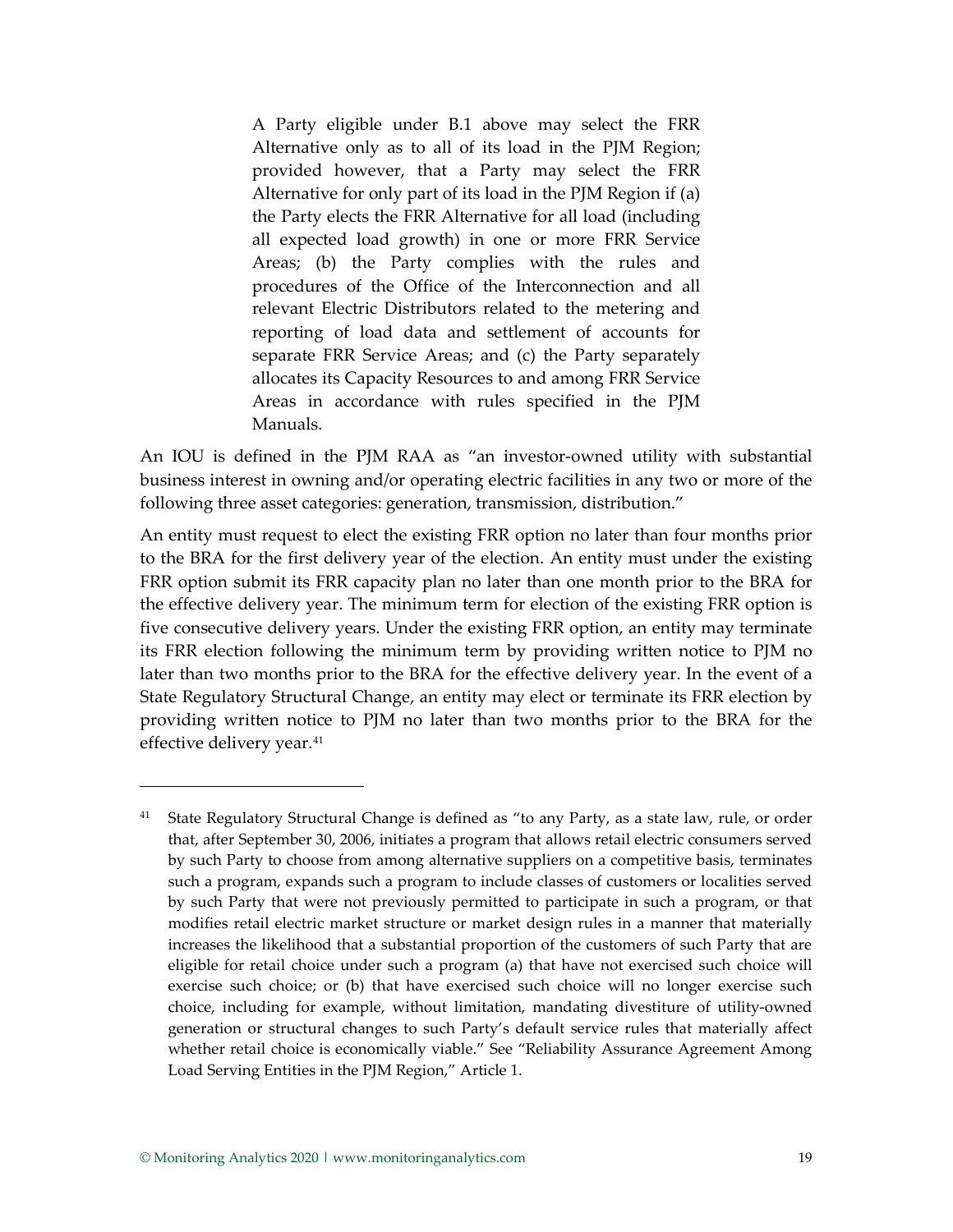Public power entities and electric cooperatives could use the existing FRR option if they plan to continue to be cost of service based. To request the existing FRR option, public power entities or electric cooperatives need to demonstrate that the identified service area meets the definition of an FRR Service Area as defined in the RAA. The definition of FRR Service Area provides that "In the event that the service obligations of an Electric Cooperative or Public Power Entity are not defined by geographic boundaries but by physical connections to a defined set of customers, the FRR Service Area in such circumstances shall be defined as all customers physically connected to transmission or distribution facilities of such Electric Cooperative or Public Power Entity within an area bounded by appropriate wholesale aggregate metering as described above."

Under the current rules, an FRR entity can sell excess capacity in RPM auctions for a delivery year subject to a cap equal to the lesser of (a) 25 percent of the unforced capacity equivalent of the installed reserve margin for such delivery year multiplied by the preliminary forecast peak load for which such FRR entity is responsible under its FRR capacity plan(s) for such delivery year, or (b) 1,300 MW[.42](#page-21-0) For New Jersey, JCPL, and PSEG, this cap would equal 1,300.0 MW. In order to sell excess capacity in RPM auctions for a delivery year, an FRR entity must commit additional capacity resources above its defined FRR UCAP obligation in an amount equal to the lesser of three percent of the FRR UCAP obligation or 450 MW.[43](#page-21-1) For New Jersey, this additional threshold quantity would equal 445.0 MW. For JCPL, this additional threshold quantity would equal 183.6 MW. For PSEG, this additional threshold quantity would equal 156.3 MW.

# **Results**

 $\overline{a}$ 

### *Scenario 1*

In Scenario 1, an FRR is established that includes all of New Jersey and the FRR procures the entire New Jersey FRR UCAP obligation of 19,715.8 MW at a rate equal to the weighted average of the 2021/2022 net CONE times B offer caps applicable to the LDAs in New Jersey (\$235.42 per MW-day).<sup>[44](#page-21-2)</sup> New Jersey has 4,710.6 MW UCAP or 23.9

<span id="page-21-0"></span><sup>&</sup>lt;sup>42</sup> See "Reliability Assurance Agreement Among Load Serving Entities in the PJM Region," Schedule 8.1.E.2.

<span id="page-21-1"></span><sup>&</sup>lt;sup>43</sup> See "Reliability Assurance Agreement Among Load Serving Entities in the PJM Region," Article 1 and Schedule 8.1.E.

<span id="page-21-2"></span><sup>&</sup>lt;sup>44</sup> The FRR UCAP obligation is defined as the [(obligation peak load \* final zonal FRR scaling factor) – nominal PRD value committed by the FRR entity]  $*$  [forecast pool requirement + EE add back]. The final zonal FRR scaling factor equals the final zonal peak load forecast for the delivery year / zonal weather normalized peak load for the summer concluding prior to the start of the delivery year. See "Reliability Assurance Agreement Among Load Serving Entities in the PJM Region," Schedule 8.1.F. The EE add back MW are determined by PJM in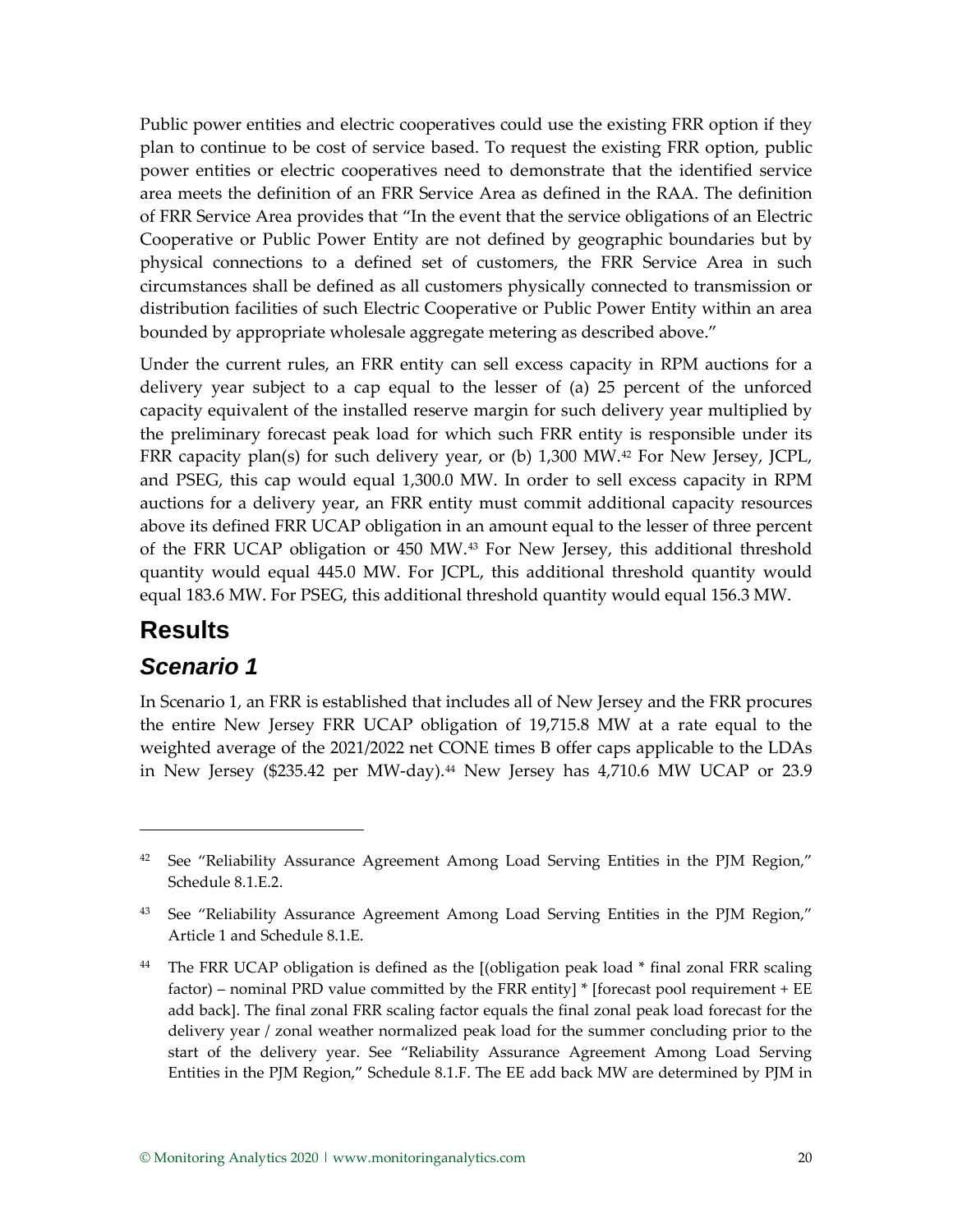percent fewer MW than needed to meet its FRR obligation. The New Jersey FRR would need to contract with capacity resources outside New Jersey to cover the deficit. If a New Jersey FRR service area were created, the New Jersey FRR would be required to procure 19,715.8 MW UCAP, 852.2 MW (4.1 percent) less than if New Jersey remained in the PJM Capacity Market. In Scenario 1, summer capacity resources in New Jersey are matched with winter capacity resources in New Jersey such that the total annual equivalent price is less than or equal to the weighted average of the 2021/2022 net CONE times B offer caps applicable to the LDAs in New Jersey (\$235.42 per MW-day). The unmatched seasonal resources are mapped to the rest of EMAAC LDA.

This is a sensitivity analysis based on the assumption that the owners of capacity resources in the New Jersey FRR would request payment at the existing offer cap and that all capacity resources would be paid the same price. It is expected that the actual price for capacity in the New Jersey FRR would be the result of a negotiation between the owners of the required capacity, and the State of New Jersey.[45](#page-22-0) The price for capacity resources could substantially exceed the capacity market clearing price and the capacity market offer cap.

[Table 11](#page-24-0) compares the clearing prices for the rest of the PJM Capacity Market by LDA for the 2021/2022 RPM BRA and for Scenario 1. All binding constraints would remain the same except that the EMAAC and ATSI constraints would not be binding and the DEOK constraint would be binding. The Rest of RTO LDA clearing price would decrease by \$12.61 per MW-day from \$140.00 per MW-day to \$127.39 per MW-day, or 9.0 percent, from the Rest of the RTO clearing price in the 2021/2022 RPM BRA. The EMAAC LDA clearing price would decrease by \$38.34 per MW-day from \$165.73 per MW-day to \$127.39 per MW-day, or 23.1 percent, from the EMAAC LDA clearing price in the 2021/2022 RPM BRA. The ATSI LDA clearing price would decrease by \$43.94 per MW-day from \$171.33 per MW-day to \$127.39 per MW-day, or 25.6 percent, from the ATSI LDA clearing price in the 2021/2022 RPM BRA. The ComEd LDA clearing price would decrease by \$6.54 per MW-day from \$195.55 per MW-day to \$189.01 per MWday, or 3.3 percent, from the ComEd LDA clearing price in the 2021/2022 RPM BRA. The DEOK LDA clearing price would decrease by \$11.53 per MW-day from \$140.00 per MWday to \$128.47 per MW-day, or 8.2 percent, from the DEOK LDA clearing price in the 2021/2022 RPM BRA.

[Table 12](#page-25-0) shows the gross and net load charges to New Jersey for the 2021/2022 BRA and for Scenario 1. The net load charges when New Jersey is included in the PJM Capacity

the BRA. See "PJM Manual 18B: Energy Efficiency Measurement & Verification," Rev. 04 (Aug. 22, 2019).

<span id="page-22-0"></span><sup>&</sup>lt;sup>45</sup> This could also include the owners of capacity that could be imported, limited by the CETL.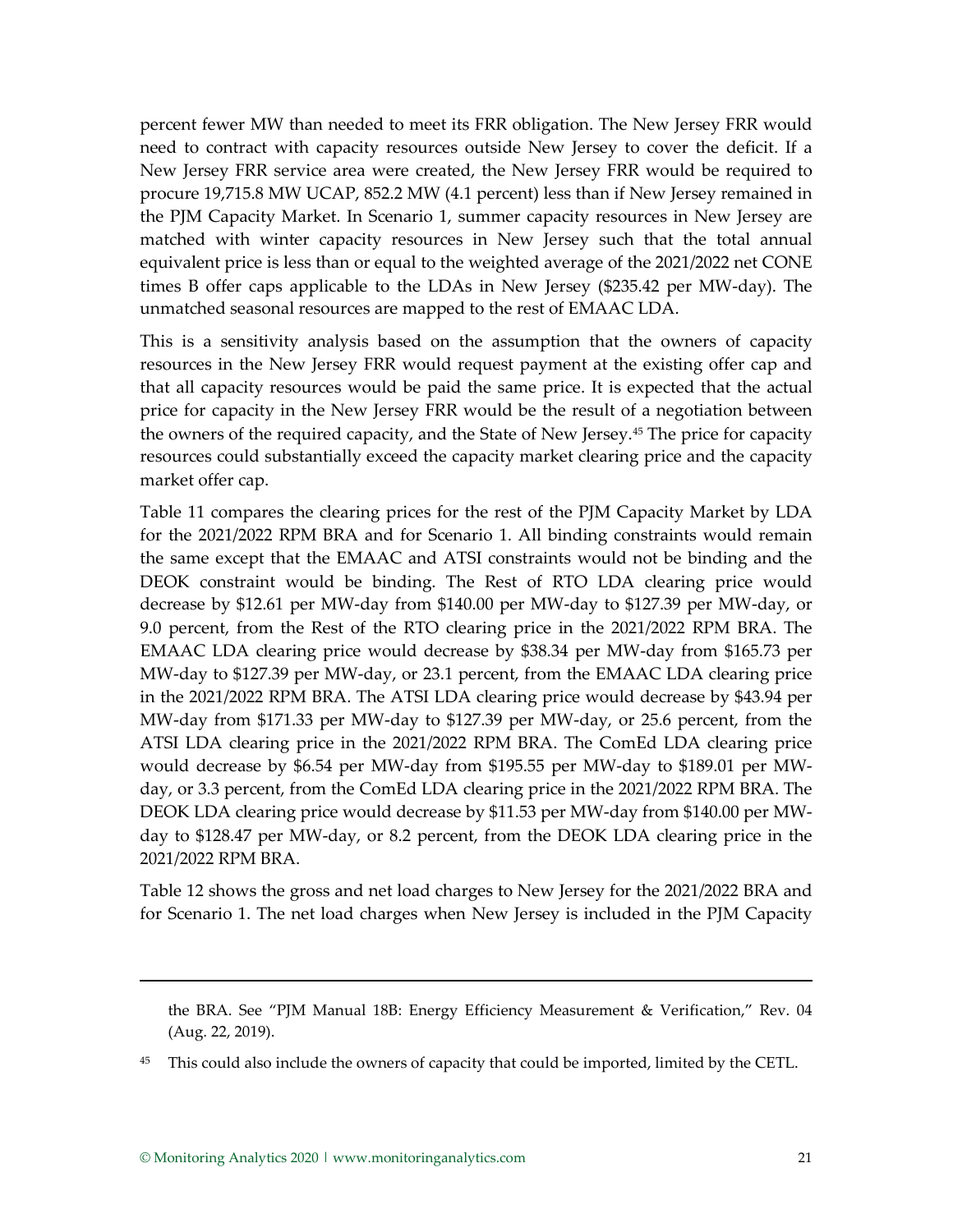Market are net of Capacity Transfer Rights (CTRs) payments to load.[46](#page-23-0) CTRs are analogous to FTRs in the energy market and return capacity market congestion revenues to load. Capacity market congestion revenues are the difference between the total dollars paid by load for capacity and the total dollars received by capacity market sellers. The difference exists because load pays for all capacity at the single LDA clearing price despite the fact that the capacity imported into the LDA receives a lower price. Credits for CTRs do not exist with an FRR because the CTR credits are based on the operation of the integrated PJM Capacity Market with locational pricing. The FRR entity would no longer be in the PJM Capacity Market and the rules governing price formation in the capacity market would no longer apply[.47](#page-23-1)

[Table 12](#page-25-0) shows that, based on actual auction clearing prices and quantities, make whole MW and RPM zonal UCAP obligation, gross load charges for the 2021/2022 RPM BRA for New Jersey were \$1,402,173,465. In the 2021/2022 RPM BRA, only 5,367.6 MW UCAP of PSEG capacity resources cleared. The PSEG LDA needed an additional 5,533.5 MW UCAP to meet the PSEG zonal UCAP obligation. The CTR credits received by the PSEG LDA are based on the UCAP MW needed to meet the PSEG UCAP obligation. The PSEG LDA imported 6,902.0 MW of capacity from the rest of the EMAAC LDA. The clearing price for the PSEG LDA was \$38.56 per MW-day higher than the clearing price for the rest of the EMAAC LDA. The load in the PSEG Zone received CTR credits of \$83,093,233. The load in the other zones in New Jersey received CTR credits of \$11,399,731. After accounting for CTRs, the net load charges for the 2021/2022 RPM BRA for New Jersey were \$1,307,680,502.

If a New Jersey FRR were created and the capacity price for New Jersey were equal to the weighted average net CONE times B offer caps applicable to the LDAs in New Jersey (\$235.42 per MW-day), the load charges for New Jersey would have been \$1,694,128,606, an increase of \$386,448,104, or 29.6 percent higher than in the 2021/2022 BRA. [\(Table 12\)](#page-25-0)

l

<span id="page-23-0"></span><sup>&</sup>lt;sup>46</sup> The MW of CTRs available for allocation to LSEs in an LDA is equal to the unforced capacity imported into the LDA determined based on the results of the Base Residual Auction and Incremental Auctions, less any MW of CETL paid for directly by market participants which include Qualifying Transmission Upgrades (QTUs) cleared in an RPM Auction and Incremental Capacity Transfer Rights (ICTRs). The price of the CTR credits is the locational adder for the LDA.

<span id="page-23-1"></span> $47$  If an FRR entity could pay imported capacity a lower price than it pays internal capacity, the difference would be analogous to a CTR credit. But increased reliance on internal resources in an FRR reduces the quantity of imports and the potential size of any such credit. In addition, the prices in the rest of the RTO are a function of the level of imports by the FRR entity, so if more imports are assumed the price in the rest of RTO would also be higher.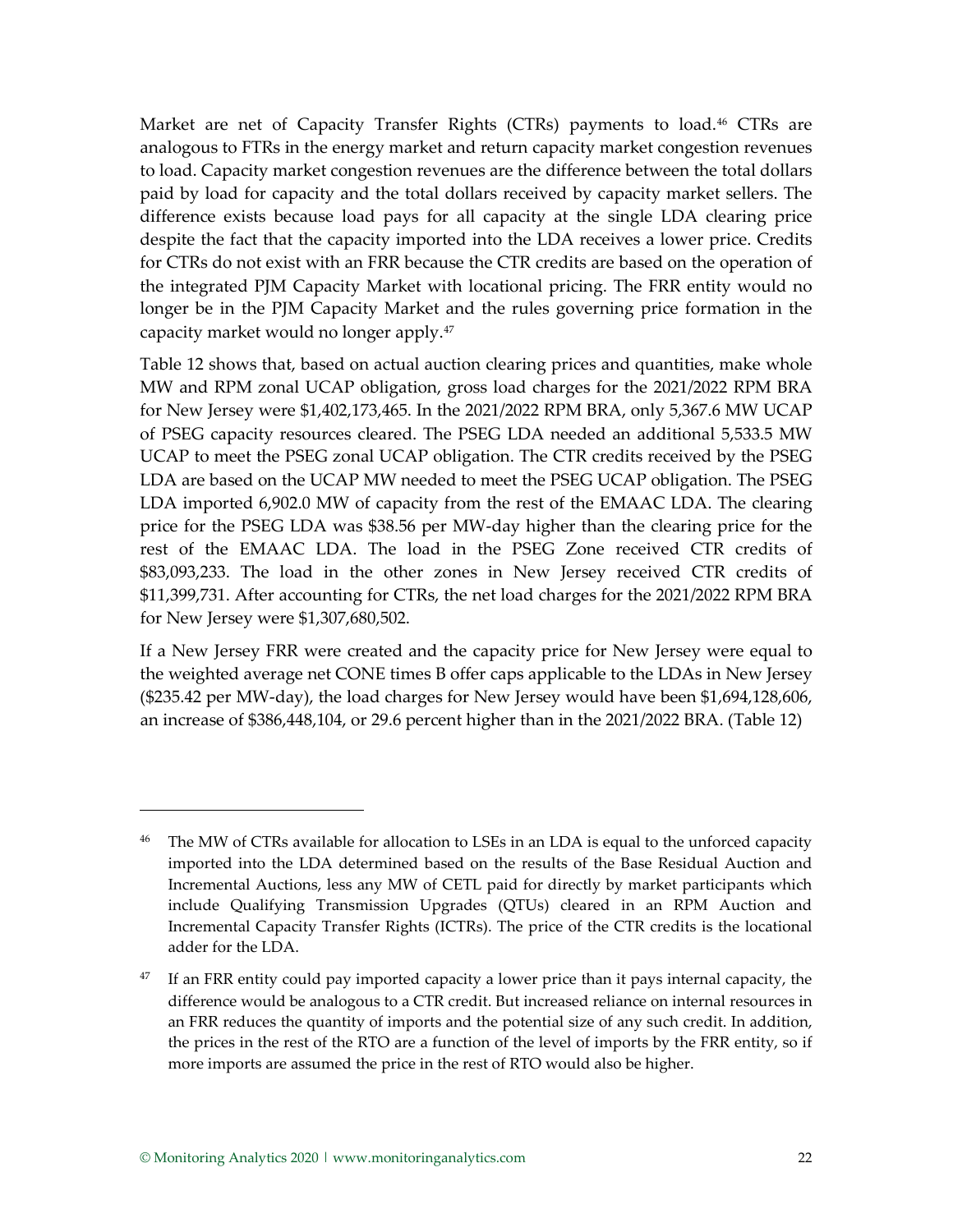The higher load charges in Scenario 1 compared to the results of the 2021/2022 BRA are the result of higher prices and the elimination of CTRs, which more than offset the lower FRR UCAP obligation for the load in New Jersey.

[Table 13](#page-25-1) shows the net load charges for the RTO excluding the load in the New Jersey FRR for Scenario 1. Based on actual auction clearing prices and quantities, make whole MW and the RPM zonal UCAP obligation, the gross load charges for the 2021/2022 RPM BRA, for the RTO excluding the New Jersey FRR, were \$8,312,797,707. After accounting for CTRs, the net load charges for the 2021/2022 RPM BRA for the RTO excluding New Jersey were \$8,079,164,173.

Under Scenario 1, the gross load charges for the 2021/2022 RPM BRA for the RTO excluding New Jersey would have been \$7,467,303,983. After accounting for CTRs, the net load charges for the 2021/2022 RPM BRA, for the RTO excluding New Jersey, would have been \$7,295,237,509, a reduction of \$783,926,664 or 9.7 percent.

If New Jersey were to subsidize any generating units, the subsidy costs would be in addition to the direct FRR costs.

|                       |               | Scenario 1 and |           |                |
|-----------------------|---------------|----------------|-----------|----------------|
| <b>LDA</b>            | 2021/2022 BRA | Scenario 2     | Change    | <b>Percent</b> |
| Rest of RTO           | \$140.00      | \$127.39       | (\$12.61) | $(9.0\%)$      |
| Rest of MAAC          | \$140.00      | \$127.39       | (\$12.61) | $(9.0\%)$      |
| <b>Rest of EMAAC</b>  | \$165.73      | \$127.39       | (\$38.34) | $(23.1\%)$     |
| Rest of SWMAAC        | \$140.00      | \$127.39       | (\$12.61) | $(9.0\%)$      |
| <b>Rest of PSEG</b>   | \$204.29      | <b>NA</b>      | NA        | <b>NA</b>      |
| <b>PSEG North</b>     | \$204.29      | <b>NA</b>      | <b>NA</b> | <b>NA</b>      |
| DPL South             | \$165.73      | \$127.39       | (\$38.34) | $(23.1\%)$     |
| Pepco                 | \$140.00      | \$127.39       | (\$12.61) | $(9.0\%)$      |
| <b>Rest of ATSI</b>   | \$171.33      | \$127.39       | (\$43.94) | (25.6%)        |
| <b>ATSI Cleveland</b> | \$171.33      | \$127.39       | (\$43.94) | (25.6%)        |
| ComEd                 | \$195.55      | \$189.01       | (\$6.54)  | (3.3%)         |
| <b>BGE</b>            | \$200.30      | \$200.30       | \$0.00    | 0.0%           |
| PPL                   | \$140.00      | \$127.39       | (\$12.61) | $(9.0\%)$      |
| DAY                   | \$140.00      | \$127.39       | (\$12.61) | $(9.0\%)$      |
| <b>DEOK</b>           | \$140.00      | \$128.47       | (\$11.53) | (8.2%)         |

#### <span id="page-24-0"></span>**Table 11 Clearing prices in Scenario 1 and Scenario 2 compared to the actual BRA results**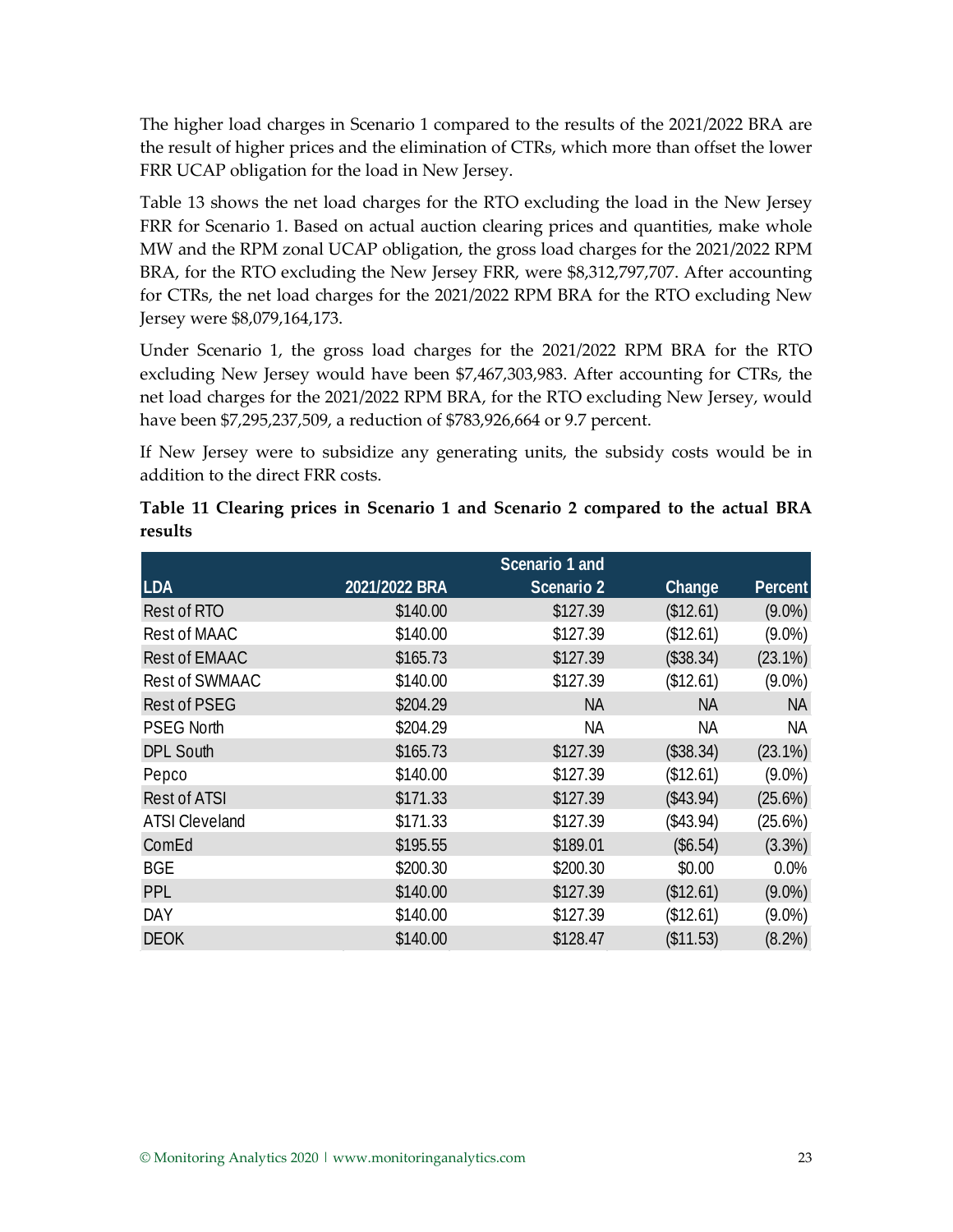| New Jersey FRR                   | <b>BRA</b>      | Scenario 1      | Change         | Percent     |
|----------------------------------|-----------------|-----------------|----------------|-------------|
| Zonal UCAP Obligation (MW UCAP)  | 20,568.1        | 19,715.8        | (852.2)        | $(4.1\%)$   |
| Zonal Capacity Price (\$/MW-day) | \$186.77        | \$235.42        | \$48.64        | 26.0%       |
| Gross Load Charges               | \$1,402,173,465 | \$1,694,128,606 | \$291,955,141  | 20.8%       |
| Value of CTRs                    | \$94,492,963    | \$0             | (\$94,492,963) | $(100.0\%)$ |
| Net Load Charges                 | \$1,307,680,502 | \$1,694,128,606 | \$386,448,104  | 29.6%       |

#### <span id="page-25-0"></span>**Table 12 Net load charges for New Jersey (Scenario 1)[48](#page-25-2)**

#### <span id="page-25-1"></span>**Table 13 Net load charges for RTO excluding New Jersey (Scenario 1)**

|                                   |                 | Scenario 1 and  |                   |            |
|-----------------------------------|-----------------|-----------------|-------------------|------------|
| <b>RTO (Excluding New Jersey)</b> | <b>BRA</b>      | Scenario 2      | Change            | Percent    |
| Zonal UCAP Obligation             | 143,059.2       | 143,267.8       | 208.6             | 0.1%       |
| Gross Load Charges                | \$8,312,797,707 | \$7,467,303,983 | (\$845, 493, 724) | $(10.2\%)$ |
| Value of CTRs                     | \$233,633,534   | \$172,066,474   | (\$61,567,060)    | $(26.4\%)$ |
| Net Load Charges                  | \$8,079,164,173 | \$7,295,237,509 | (\$783,926,664)   | (9.7%)     |

### *Scenario 2*

 $\overline{a}$ 

In Scenario 2, an FRR is established that includes all of New Jersey and the FRR procures the entire New Jersey FRR UCAP obligation of 19,715.8 MW at a rate equal to the weighted average clearing prices in the 2021/2022 RPM BRA applicable to the LDAs in New Jersey (\$186.16 per MW-day). New Jersey has 4,710.6 MW UCAP or 23.9 percent fewer MW than needed to meet its FRR obligation. The New Jersey FRR would need to contract with capacity resources outside New Jersey to cover the deficit. If a New Jersey FRR service area were created, New Jersey would be required to procure 19,715.8 MW UCAP, 852.2 MW (4.1 percent) less than if New Jersey remained in the PJM Capacity Market. In Scenario 2, summer capacity resources in New Jersey are matched with winter capacity resources in New Jersey such that the total annual equivalent price is less than or equal to the weighted average clearing prices in the 2021/2022 RPM BRA applicable to the LDAs in New Jersey (\$186.16 per MW-day). The unmatched seasonal resources are mapped to the rest of EMAAC LDA.

[Table 11](#page-24-0) compares the clearing prices for the rest of the PJM Capacity Market by LDA for the 2021/2022 RPM BRA and for Scenario 1. All binding constraints would remain the same except the EMAAC and ATSI constraints would not be binding and the DEOK constraint would also be binding. The Rest of RTO LDA clearing price would decrease by \$12.61 per MW-day from \$140.00 per MW-day to \$127.39 per MW-day, or 9.0 percent, from the Rest of the RTO clearing price in the 2021/2022 RPM BRA. The EMAAC LDA clearing price would decrease by \$38.34 per MW-day from \$165.73 per MW-day to \$127.39 per MW-day, or 23.1 percent, from the EMAAC LDA clearing price in the

<span id="page-25-2"></span><sup>&</sup>lt;sup>48</sup> The net load charges for the BRA include make whole payments. The gross load charges for the delivery year are calculated using the unrounded zonal capacity price.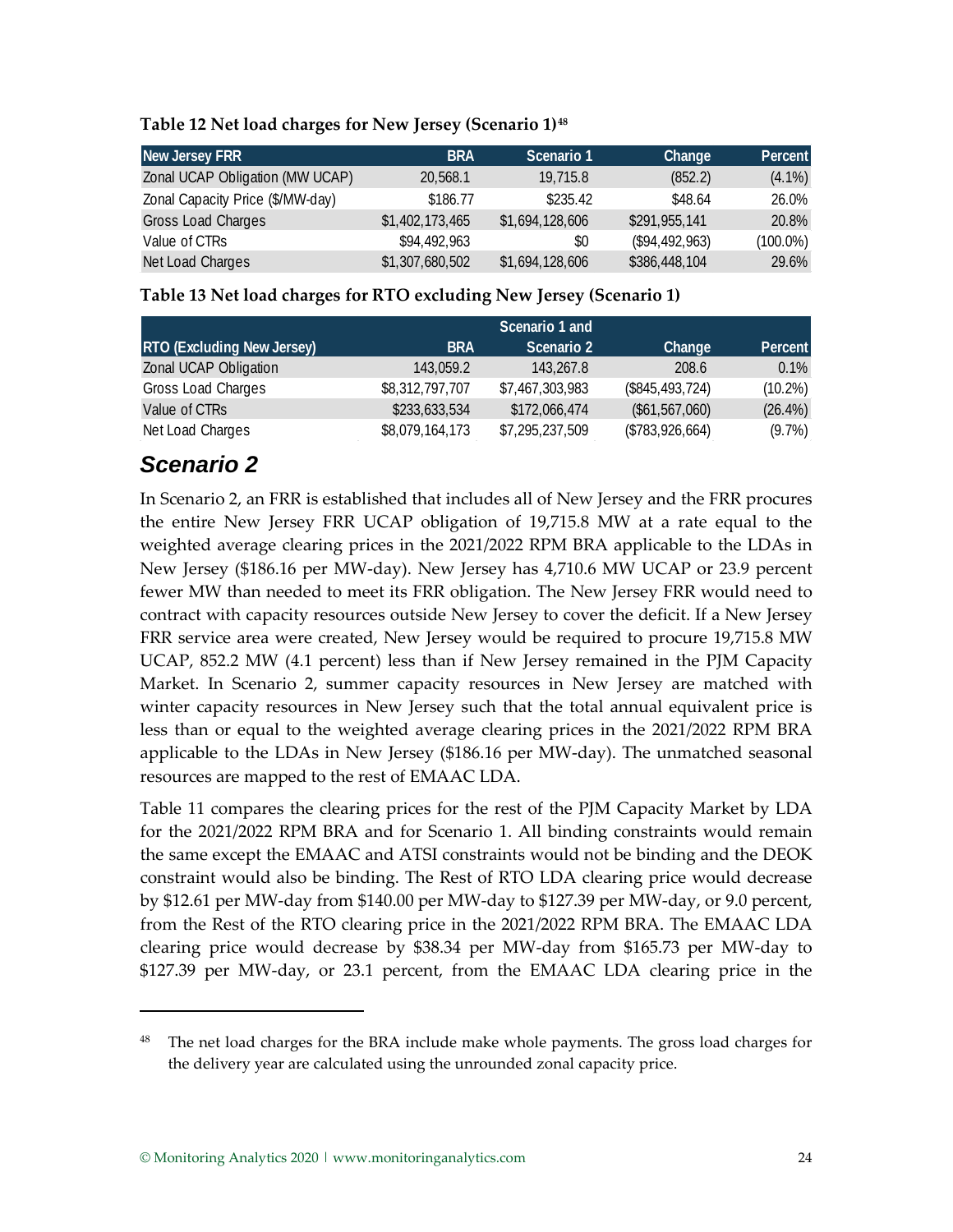2021/2022 RPM BRA. The ATSI LDA clearing price would decrease by \$43.94 per MWday from \$171.33 per MW-day to \$127.39 per MW-day, or 25.6 percent, from the ATSI LDA clearing price in the 2021/2022 RPM BRA. The ComEd LDA clearing price would decrease by \$6.54 per MW-day from \$195.55 per MW-day to \$189.01 per MW-day, or 3.3 percent, from the ComEd LDA clearing price in the 2021/2022 RPM BRA. The DEOK LDA clearing price would decrease by \$11.53 per MW-day from \$140.00 per MW-day to \$128.57 per MW-day, or 8.2 percent, from the DEOK LDA clearing price in the 2021/2022 RPM BRA.

[Table 14](#page-27-0) shows the gross and net load charges to New Jersey for the 2021/2022 BRA and for Scenario 2. The net load charges when New Jersey is included in the PJM Capacity Market are net of CTRs.

[Table 14](#page-27-0) shows that, based on actual auction clearing prices and quantities, make whole MW and the RPM zonal UCAP obligation, gross load charges for the 2021/2022 RPM BRA for New Jersey were \$1,402,173,465. In the 2021/2022 RPM BRA, only 5,367.6 MW UCAP of PSEG capacity resources cleared. The PSEG LDA needed an additional 5,533.5 MW UCAP to meet the PSEG zonal UCAP obligation. The CTR credits received by the PSEG LDA are based on the UCAP MW needed to meet the PSEG UCAP obligation. The PSEG LDA imported 6,902.0 MW of capacity from the rest of the EMAAC LDA, consistent with the CETL value for PSEG LDA. The clearing price for the PSEG LDA was \$38.56 per MW-day higher than the clearing price of the Rest of the EMAAC LDA. The load in the PSEG Zone received CTR credits of \$83,093,233. The load in the others zones in New Jersey received CTR credits of \$11,399,731. After accounting for CTRs, the net load charges for the 2021/2022 RPM BRA for New Jersey were \$1,307,680,502.

If a New Jersey FRR were created and the capacity price for New Jersey were equal to the weighted average of the New Jersey LDAs' clearing prices in the BRA (\$186.16 per MW-day), the load charges for New Jersey would have been \$1,339,653,257, an increase of \$31,972,755, or 2.4 percent higher than in the 2021/2022 BRA.[49](#page-26-0)

The higher load charges in Scenario 2 compared to the results of the 2021/2022 BRA are the result of the same clearing prices and the elimination of CTRs, which more than offsets the lower FRR UCAP obligation for the load in New Jersey.

<span id="page-26-0"></span><sup>&</sup>lt;sup>49</sup> The \$186.77 per MW-day is the Zonal UCAP Obligation weighted average net load price for New Jersey, the capacity price charged to the load in the Zones within New Jersey. In the 2021/2022 BRA, the FRR Obligation adjusted for EE add back, weighted resource clearing price for New Jersey was \$186.16 per MW-day. The difference of \$0.61 per MW-day was due to New Jersey's portion of funding for cleared Price Responsive Demand (PRD) credits and make whole payments to the seasonal resources.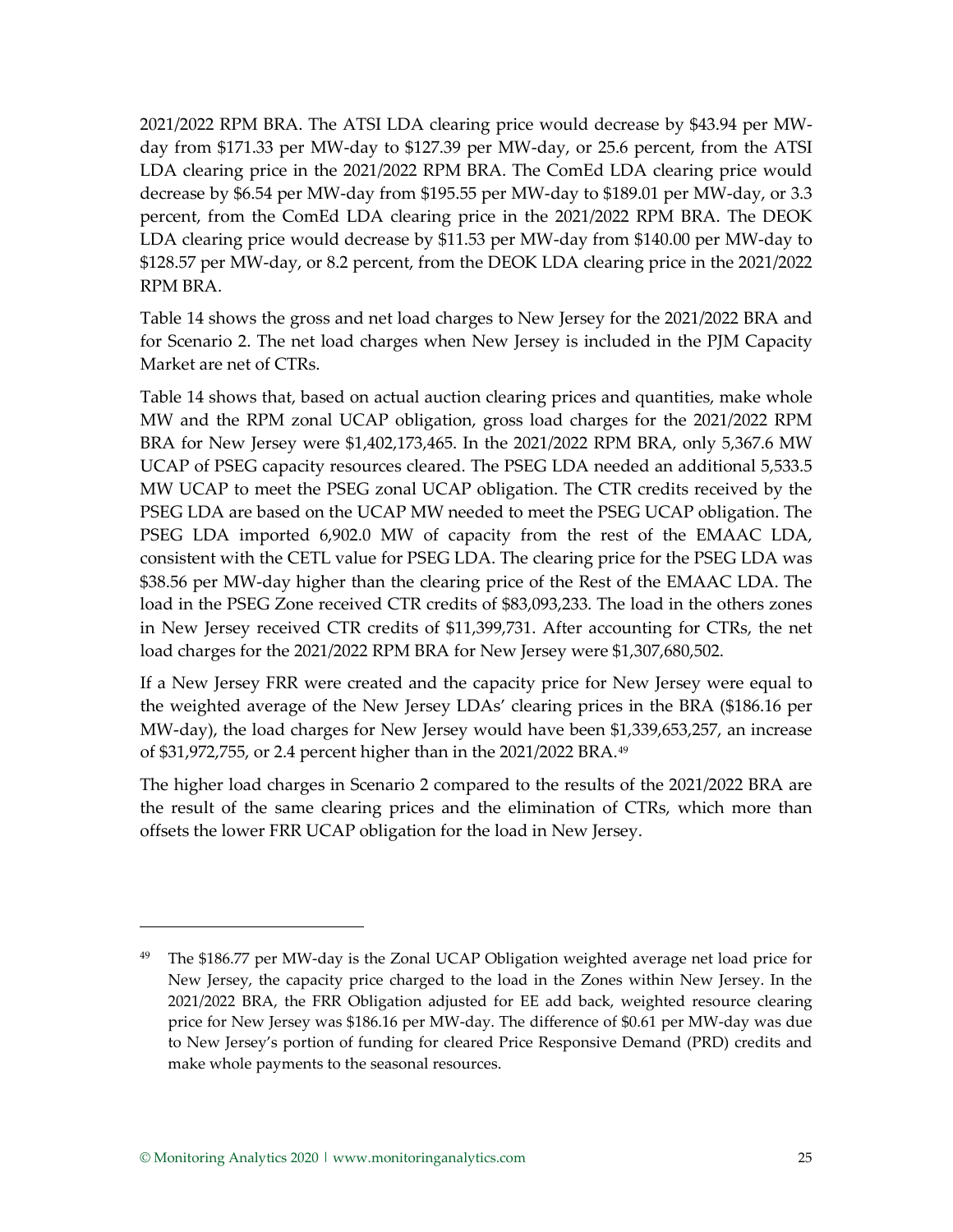[Table 15](#page-27-1) shows the net load charges for the RTO excluding the load in New Jersey for Scenario 2. The net load charges for the RTO excluding New Jersey are the same as Scenario 1.

If New Jersey were to subsidize any generating units, the subsidy costs would be in addition to the direct FRR costs.

| New Jersey FRR                   | <b>BRA</b>      | Scenario 2      | Change         | Percent     |
|----------------------------------|-----------------|-----------------|----------------|-------------|
| Zonal UCAP Obligation            | 20,568.1        | 19,715.8        | (852.2)        | $(4.1\%)$   |
| Zonal Capacity Price (\$/MW-day) | \$186.77        | \$186.16        | (\$0.61)       | $(0.3\%)$   |
| Gross Load Charges               | \$1,402,173,465 | \$1,339,653,257 | (\$62,520,208) | (4.5%)      |
| Value of CTRs                    | \$94,492,963    | \$0             | (\$94,492,963) | $(100.0\%)$ |
| Net Load Charges                 | \$1,307,680,502 | \$1,339,653,257 | \$31,972,755   | $2.4\%$     |

#### <span id="page-27-0"></span>**Table 14 Net load charges for New Jersey (Scenario 2)**

<span id="page-27-1"></span>

|  |  | Table 15 Net load charges for RTO excluding New Jersey (Scenario 2) |  |  |  |
|--|--|---------------------------------------------------------------------|--|--|--|
|  |  |                                                                     |  |  |  |

|                                   |                 | Scenario 1 and  |                   |            |
|-----------------------------------|-----------------|-----------------|-------------------|------------|
| <b>RTO (Excluding New Jersey)</b> | <b>BRA</b>      | Scenario 2      | Change            | Percent    |
| Zonal UCAP Obligation             | 143,059.2       | 143,267.8       | 208.6             | 0.1%       |
| Gross Load Charges                | \$8,312,797,707 | \$7,467,303,983 | (\$845, 493, 724) | $(10.2\%)$ |
| Value of CTRs                     | \$233,633,534   | \$172,066,474   | (\$61,567,060)    | $(26.4\%)$ |
| Net Load Charges                  | \$8,079,164,173 | \$7,295,237,509 | (\$783,926,664)   | (9.7%)     |

### *Scenario 3*

In Scenario 3, an FRR is established for the PSEG LDA and the FRR procures the entire PSEG capacity obligation at a rate equal to the 2021/2022 net CONE times B offer cap for PSEG (\$244.24 per MW-day). The PSEG FRR has 4,494.0 MW UCAP or 43.0 percent fewer MW than needed to meet its FRR obligation. The PSEG FRR would need to contract with the owners of capacity resources outside the PSEG FRR to cover the deficit. If a PSEG FRR service area were created, the PSEG FRR would be required to procure 10,445.6 MW UCAP, 455.5 MW (4.2 percent) less than if the PSEG LDA remained in the PJM Capacity Market. In Scenario 3, summer capacity resources in the PSEG LDA are matched with winter capacity resources in the PSEG LDA such that the total annual equivalent price is less than or equal to the 2021/2022 net CONE times B offer cap for PSEG (\$244.24 per MW-day). The unmatched seasonal resources are mapped to the rest of EMAAC LDA.

This is a sensitivity analysis based on the assumption that the owners of capacity resources needed to meet the reliability requirements in the PSEG FRR would request payment at the existing offer cap and that all capacity resources would be paid the same price. It is assumed that the actual price for capacity in the PSEG FRR would be the result of a negotiation between the owners of the required capacity, and the State of New Jersey. The price for capacity resources could substantially exceed the capacity market clearing price and the capacity market offer cap.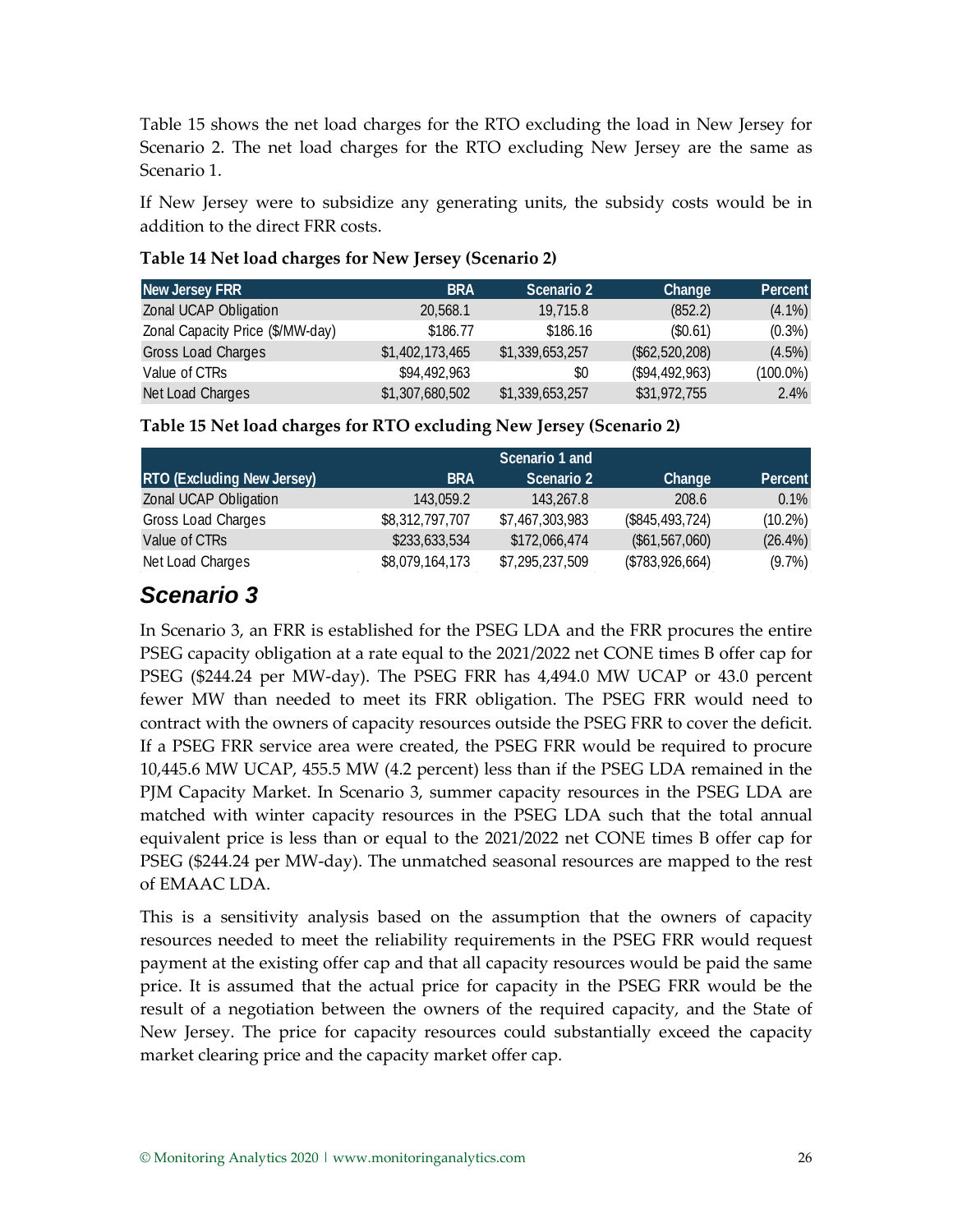[Table 16](#page-30-0) compares the clearing prices for the rest of the PJM Capacity Market by LDA for the 2021/2022 RPM BRA and for Scenario 3. All binding constraints would remain the same and the DEOK LDA constraint would also be binding. The Rest of RTO LDA clearing price would decrease by \$31.27 per MW-day from \$140.00 per MW-day to \$108.73 per MW-day, or 22.3 percent, from the rest of the RTO LDA clearing price in the 2021/2022 RPM BRA. The EMAAC LDA clearing price would decrease by \$10.73 per MW-day from \$165.73 per MW-day to \$155.00 per MW-day, or 6.5 percent, from the EMAAC clearing price in the 2021/2022 RPM BRA. The DEOK LDA clearing price would decrease by \$11.53 per MW-day from \$140.00 per MW-day to \$128.47 per MWday, or 8.2 percent, from the DEOK LDA clearing price in the 2021/2022 RPM BRA.

The AECO Zone clearing price would decrease by \$10.73 per MW-day from \$165.73 per MW-day to \$155.00 per MW-day or 6.5 percent from the AECO Zone clearing price in the 2021/2022 RPM BRA. The JCPL Zone clearing price would decrease by \$10.73 per MW-day from \$165.73 per MW-day to \$155.00 per MW-day or 6.5 percent from the JCPL Zone clearing price in the 2021/2022 RPM BRA. The RECO Zone clearing price would decrease by \$10.73 per MW-day from \$165.73 per MW-day to \$155.00 per MW-day or 6.5 percent from the RECO Zone clearing price in the 2021/2022 RPM BRA.

[Table 17](#page-30-1) shows the gross and net load charges to the PSEG FRR for the 2021/2022 BRA and for Scenario 3. The net load charges when the PSEG LDA is included in the PJM Capacity Market are net of CTR payments to load.

[Table 17](#page-30-1) shows that, based on actual auction clearing prices and quantities, make whole MW and RPM zonal UCAP obligation, gross load charges for the 2021/2022 RPM BRA for PSEG LDA were \$815,342,184. In the 2021/2022 RPM BRA, only 5,367.6 MW UCAP of PSEG capacity resources cleared. The PSEG LDA needed 5,533.5 MW UCAP to meet the PSEG zonal UCAP obligation. The CTR credits received by the PSEG LDA are based on the UCAP MW needed to meet the PSEG UCAP obligation. The PSEG LDA imported 6,902.0 MW of capacity from the rest of EMAAC LDA. The clearing price for the PSEG LDA was \$38.56 per MW-day higher than the clearing price of the rest of the EMAAC LDA. The load in the PSEG Zone received CTR credits of \$83,093,233. After accounting for CTRs, the net load charges for the 2021/2022 RPM BRA for the PSEG LDA were \$732,248,951.

If a PSEG FRR were created and the capacity price for the PSEG Zone were the net CONE times B offer cap (\$244.24 per MW-day), the load charges for the PSEG Zone would have been \$931,199,939, an increase of \$198,950,988, or 27.2 percent higher than in the 2021/2022 BRA.

The higher load charges in Scenario 3 compared to the results of the 2021/2022 BRA are the result of higher prices and the elimination of CTRs, which more than offset the lower FRR UCAP obligation for the load in PSEG.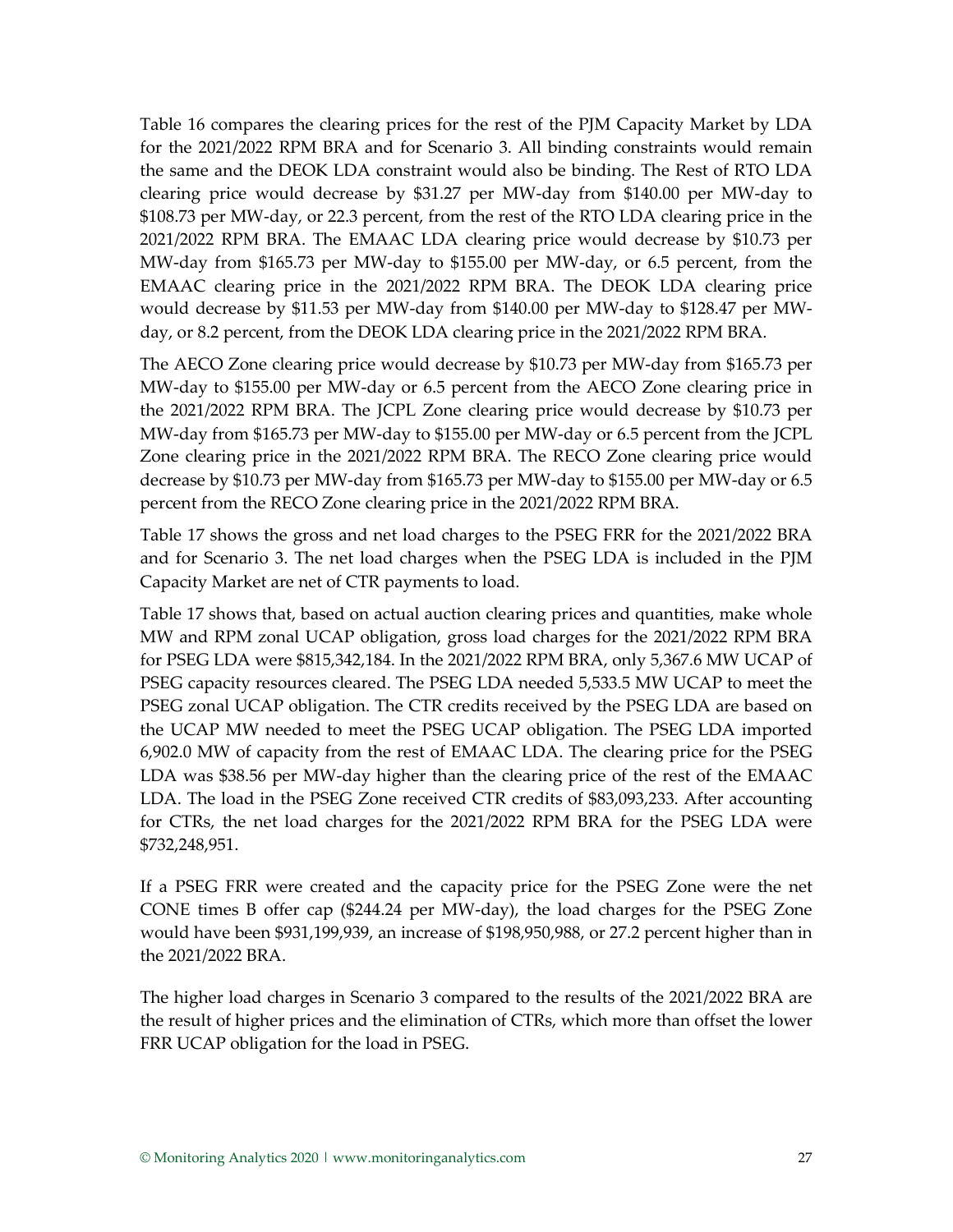[Table 18](#page-30-2) shows the net load charges for the RTO excluding the load in the PSEG FRR for Scenario 3. Based on actual auction clearing prices and quantities, make whole MW and RPM zonal UCAP obligation, the gross load charges for the 2021/2022 RPM BRA, for the RTO excluding the PSEG FRR were \$8,899,628,988. After accounting for CTRs, the net load charges for the 2021/2022 RPM BRA for the RTO excluding the PSEG FRR were \$8,654,595,724.

Under Scenario 3, the gross load charges for the 2021/2022 RPM BRA, for the RTO excluding the PSEG FRR would have been \$7,946,819,327. After accounting for CTRs, the net load charges for the 2021/2022 RPM BRA, for the RTO excluding the PSEG FRR would be \$7,510,313,368, a reduction of \$1,144,282,356 or 13.2 percent.

[Table 19](#page-30-3) shows the net load charges for New Jersey excluding the load in the PSEG FRR for Scenario 3. Based on actual auction clearing prices and quantities, make whole MW and RPM zonal UCAP obligation, the gross load charges for the 2021/2022 RPM BRA, for New Jersey excluding the PSEG FRR were \$586,831,281. After accounting for CTRs, the net load charges for the 2021/2022 RPM BRA for New Jersey excluding the PSEG FRR were \$575,431,550.

Under Scenario 3, the gross load charges for the 2021/2022 RPM BRA, for New Jersey excluding the PSEG FRR would have been \$551,848,868. After accounting for CTRs, the net load charges for the 2021/2022 RPM BRA, for New Jersey excluding the PSEG FRR would be \$533,174,167, a reduction of \$42,257,383 or 7.3 percent.

[Table 20](#page-31-0) shows the change in the net load charges for PSEG, the rest of New Jersey and New Jersey. Under Scenario 3, the net load charges for PSEG would increase by 27.2 percent. The net load charges for New Jersey excluding the PSEG FRR would decrease by 7.3 percent. The net load charges for New Jersey would increase by 12.0 percent. The reduction in load charges for the rest of New Jersey due to the decrease in clearing prices in AECO, JCPL and RECO Zones partially offsets the increase in the net load charges for the PSEG LDA.

If New Jersey were to subsidize any generating units, the subsidy costs would be in addition to the direct FRR costs.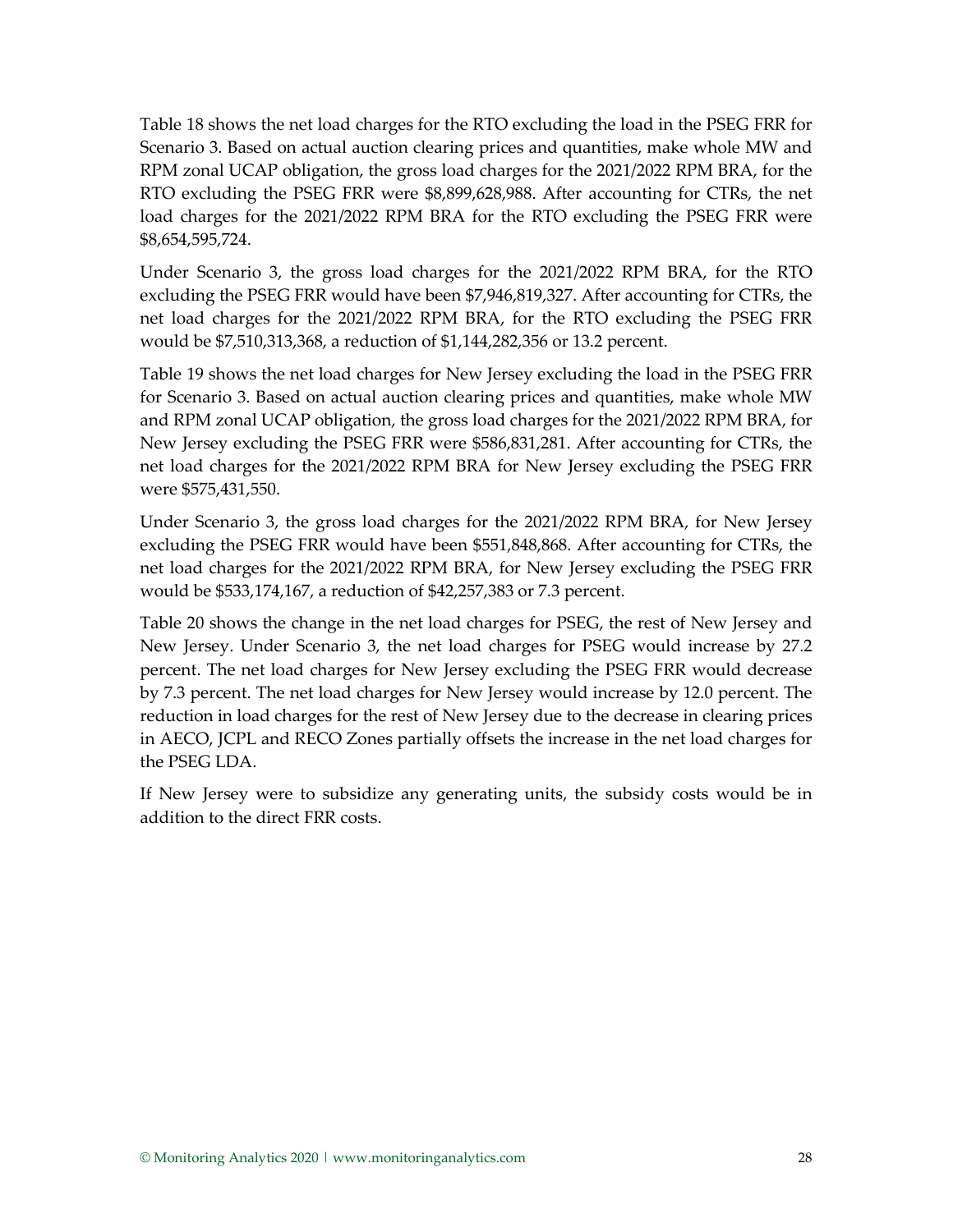|                       |               | Scenario 3 and |           |           |
|-----------------------|---------------|----------------|-----------|-----------|
| <b>LDA</b>            | 2021/2022 BRA | Scenario 4     | Change    | Percent   |
| <b>Rest of RTO</b>    | \$140.00      | \$108.73       | (\$31.27) | (22.3%)   |
| <b>Rest of MAAC</b>   | \$140.00      | \$108.73       | (\$31.27) | (22.3%)   |
| <b>Rest of EMAAC</b>  | \$165.73      | \$155.00       | (\$10.73) | (6.5%)    |
| <b>Rest of SWMAAC</b> | \$140.00      | \$108.73       | (\$31.27) | (22.3%)   |
| Rest of PSEG          | \$204.29      | <b>NA</b>      | <b>NA</b> | <b>NA</b> |
| <b>PSEG North</b>     | \$204.29      | <b>NA</b>      | <b>NA</b> | <b>NA</b> |
| <b>DPL South</b>      | \$165.73      | \$155.00       | (\$10.73) | (6.5%)    |
| Pepco                 | \$140.00      | \$108.73       | (\$31.27) | (22.3%)   |
| <b>Rest of ATSI</b>   | \$171.33      | \$171.33       | \$0.00    | 0.0%      |
| <b>ATSI Cleveland</b> | \$171.33      | \$171.33       | \$0.00    | 0.0%      |
| ComEd                 | \$195.55      | \$195.55       | \$0.00    | 0.0%      |
| <b>BGE</b>            | \$200.30      | \$200.30       | \$0.00    | 0.0%      |
| <b>PPL</b>            | \$140.00      | \$108.73       | (\$31.27) | (22.3%)   |
| DAY                   | \$140.00      | \$108.73       | (\$31.27) | (22.3%)   |
| <b>DEOK</b>           | \$140.00      | \$128.47       | (\$11.53) | (8.2%)    |

<span id="page-30-0"></span>**Table 16 Clearing prices in Scenario 3 and Scenario 4 compared to the actual BRA results**

#### <span id="page-30-1"></span>**Table 17 Net load charges for PSEG LDA (Scenario 3)**

| <b>PSEG FRR</b>                  | 2021/2022 BRA | Scenario 3    | Change         | Percent     |
|----------------------------------|---------------|---------------|----------------|-------------|
| Zonal UCAP Obligation (MW UCAP)  | 10,901.1      | 10,445.6      | (455.5)        | (4.2%)      |
| Zonal Capacity Price (\$/MW-day) | \$204.92      | \$244.24      | \$39.32        | 19.2%       |
| Gross Load Charges               | \$815,342,184 | \$931,199,939 | \$115,857,755  | 14.2%       |
| Value of CTRs                    | \$83,093,233  | \$0           | (\$83,093,233) | $(100.0\%)$ |
| Net Load Charges                 | \$732,248,951 | \$931,199,939 | \$198,950,988  | 27.2%       |

#### <span id="page-30-2"></span>**Table 18 Net load charges for RTO excluding PSEG LDA (Scenario 3)**

|                                 |                 | Scenario 3 and  |                   |            |
|---------------------------------|-----------------|-----------------|-------------------|------------|
| <b>RTO (Excluding PSEG)</b>     | 2021/2022 BRA   | Scenario 4      | Change            | Percent    |
| Zonal UCAP Obligation (MW UCAP) | 152,726.2       | 153,516.8       | 790.6             | $0.5\%$    |
| Gross Load Charges              | \$8,899,628,988 | \$7,946,819,327 | (\$952,809,661)   | (10.7%)    |
| Value of CTRs                   | \$245,033,264   | \$436,505,959   | \$191,472,695     | 78.1%      |
| Net Load Charges                | \$8,654,595,724 | \$7,510,313,368 | (\$1,144,282,356) | $(13.2\%)$ |

#### <span id="page-30-3"></span>**Table 19 Net load charges for the Rest of New Jersey excluding PSEG (Scenario 3)**

|                                    | Scenario 3 and |               |                  |           |  |
|------------------------------------|----------------|---------------|------------------|-----------|--|
| <b>New Jersey (Excluding PSEG)</b> | 2021/2022 BRA  | Scenario 4    | Change           | Percent   |  |
| Zonal UCAP Obligation (MW UCAP)    | 9,667.0        | 9,717.0       | 50.0             | 0.5%      |  |
| Gross Load Charges                 | \$586,831,281  | \$551,848,868 | (\$34,982,413)   | $(6.0\%)$ |  |
| Value of CTRs                      | \$11,399,731   | \$18,674,701  | \$7,274,970      | 63.8%     |  |
| Net Load Charges                   | \$575,431,550  | \$533,174,167 | (\$42, 257, 383) | (7.3%)    |  |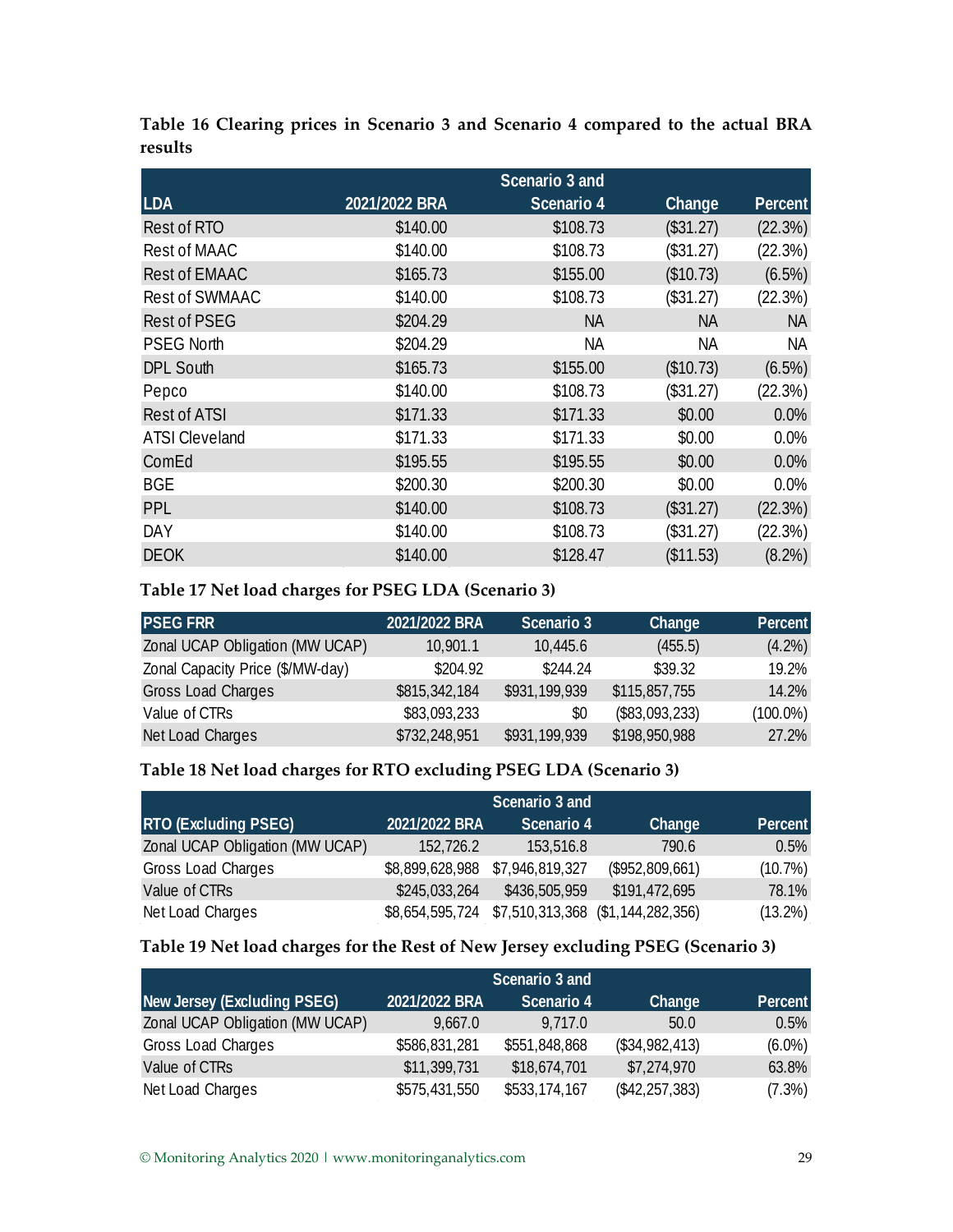<span id="page-31-0"></span>**Table 20 Change in load charges for PSEG, Rest of New Jersey and New Jersey (Scenario 3)**

|                                 | <b>PSEG</b>    |           | <b>Rest of New Jersey</b> |           | New Jersey     |            |
|---------------------------------|----------------|-----------|---------------------------|-----------|----------------|------------|
|                                 | Change         | Percent   | Change                    | Percent   | Change         | Percent    |
| Zonal UCAP Obligation (MW UCAP) | (455.5)        | $(4.2\%)$ | 50.0                      | 0.5%      | (405.5)        | $(2.0\%)$  |
| Gross Load Charges              | \$115,857,755  | 14.2%     | (\$34,982,413)            | $(6.0\%)$ | \$80,875,342   | 5.8%       |
| Value of CTRs                   | (\$83,093,233) | (100.0%)  | \$7,274,970               | 63.8%     | (\$75,818,263) | $(80.2\%)$ |
| Net Load Charges                | \$198,950,988  | 27.2%     | (\$42, 257, 383)          | (7.3%)    | \$156,693,605  | 12.0%      |

# *Scenario 4*

In Scenario 4, an FRR is established for the PSEG LDA and the FRR procures the entire PSEG capacity obligation at a rate equal to the clearing price in the 2021/2022 RPM BRA (\$204.29 per MW-day). The PSEG FRR has 4,494.0 MW UCAP or 43.0 percent fewer MW than needed to meet its FRR obligation. The PSEG FRR would need to contract with the owners of capacity resources outside the PSEG FRR to cover the deficit. If a PSEG FRR service area were created, the PSEG FRR would be required to procure 10,445.6 MW UCAP, 455.5 MW (4.2 percent) less than if the PSEG LDA remained in the PJM Capacity Market. In Scenario 4, summer capacity resources in the PSEG LDA are matched with winter capacity resources in the PSEG LDA such that the total annual equivalent price is less than or equal to the clearing price in the 2021/2022 RPM BRA (\$204.29 per MW-day). The unmatched seasonal resources are mapped to the rest of EMAAC LDA.

[Table 16](#page-30-0) compares the clearing prices for the rest of the PJM Capacity Market by LDA for the 2021/2022 RPM BRA and for Scenario 4. All binding constraints would remain the same and the DEOK LDA constraint would also be binding. The Rest of RTO LDA clearing price would decrease by \$31.27 per MW-day from \$140.00 per MW-day to \$108.73 per MW-day, or 22.3 percent, from the rest of the RTO LDA clearing price in the 2021/2022 RPM BRA. The EMAAC LDA clearing price would decrease by \$10.73 per MW-day from \$165.73 per MW-day to \$155.00 per MW-day, or 6.5 percent, from the EMAAC LDA clearing price in the 2021/2022 RPM BRA. The DEOK LDA clearing price would decrease by \$11.53 per MW-day from \$140.00 per MW-day to \$128.47 per MWday, or 8.2 percent, from the DEOK LDA clearing price in the 2021/2022 RPM BRA.

The AECO Zone clearing price would decrease by \$10.73 per MW-day from \$165.73 per MW-day to \$155.00 per MW-day or 6.5 percent from the AECO Zone clearing price in the 2021/2022 RPM BRA. The JCPL Zone clearing price would decrease by \$10.73 per MW-day from \$165.73 per MW-day to \$155.00 per MW-day or 6.5 percent from the JCPL Zone clearing price in the 2021/2022 RPM BRA. The RECO Zone clearing price would decrease by \$10.73 per MW-day from \$165.73 per MW-day to \$155.00 per MW-day or 6.5 percent from the RECO Zone clearing price in the 2021/2022 RPM BRA.

[Table 21](#page-33-0) shows the gross and net load charges to the PSEG FRR for the 2021/2022 BRA and for Scenario 4. The net load charges when the PSEG LDA is included in the PJM Capacity Market are net of CTR payments.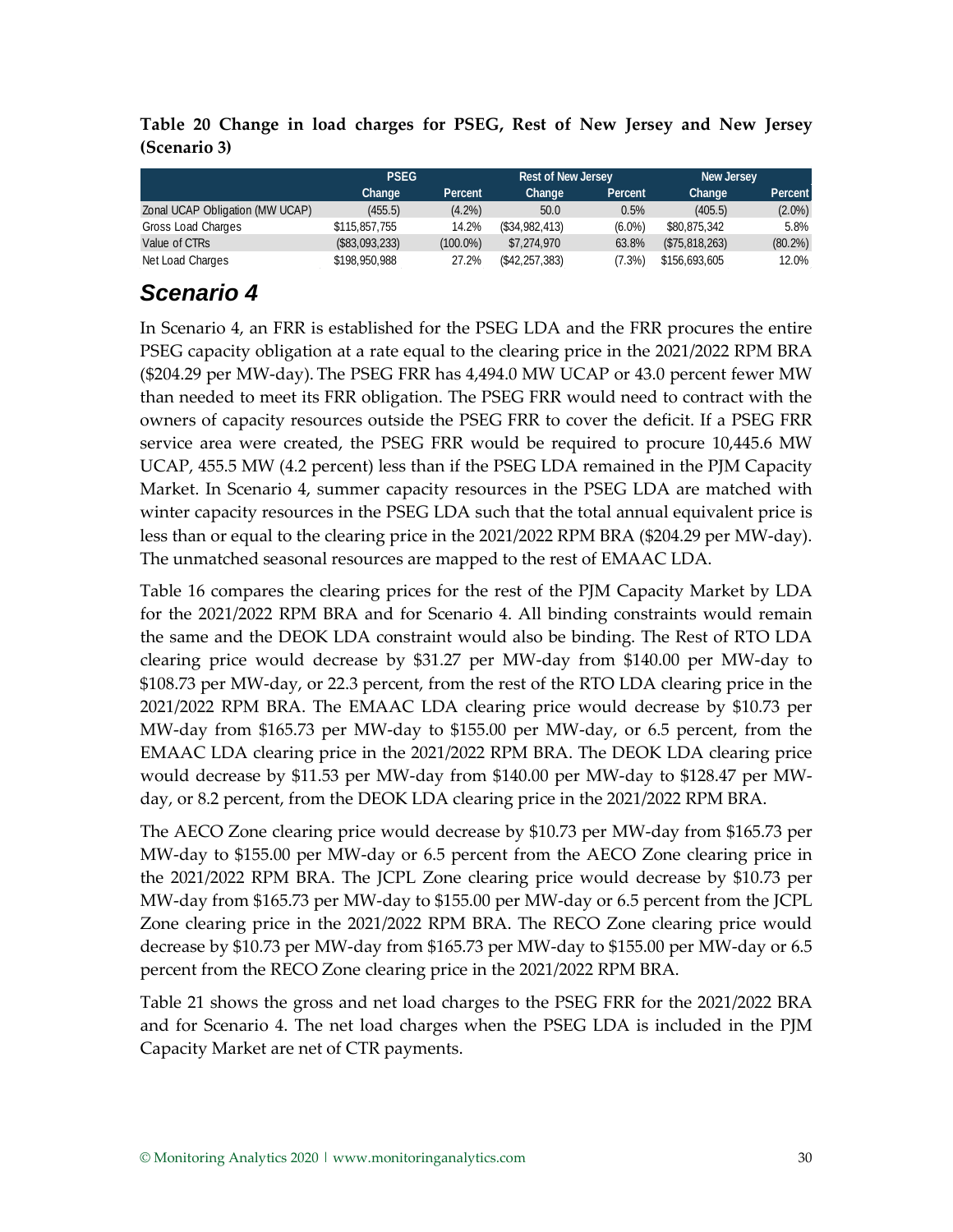[Table 21](#page-33-0) shows that, based on actual auction clearing prices and quantities, make whole MW and RPM zonal UCAP obligation, gross load charges for the 2021/2022 RPM BRA for the PSEG LDA were \$815,342,184. In the 2021/2022 RPM BRA, only 5,367.6 MW UCAP of PSEG capacity resources cleared. The PSEG LDA needed 5,533.5 MW UCAP to meet the PSEG zonal UCAP obligation. The CTR credits received by the PSEG LDA are based on the UCAP MW needed to meet the PSEG UCAP obligation. The PSEG LDA imported 6,902.0 MW of capacity from the Rest of the EMAAC LDA. The clearing price for the PSEG LDA was \$38.56 per MW-day higher than the clearing price of the Rest of the EMAAC LDA. The load in the PSEG Zone received CTR credits of \$83,093,233. After accounting for CTRs, the net load charges for the 2021/2022 RPM BRA for the PSEG LDA were \$732,248,951.

If a PSEG FRR were created and the capacity price for the PSEG FRR were the clearing price in the BRA (\$204.29 per MW-day), the load charges for the PSEG FRR would have been \$778,884,849, an increase of \$46,635,898, or 6.4 percent higher than in the 2021/2022 BRA.[50](#page-32-0)

The higher load charges in Scenario 4 compared to the results of the 2021/2022 BRA are the result of the same clearing prices and the elimination of CTRs, which more than offsets the lower FRR UCAP obligation for the load in New Jersey. In the 2021/2022 RPM BRA, the load in the PSEG LDA received CTR credits of \$83,093,233. Credits for CTRs do not exist with an FRR. CTR credits are based on the operation of an integrated capacity market with locational pricing.

In the 2021/2022 RPM BRA, the load in the PSEG Zone was charged for 10,901.1 MW UCAP, PSEG's share of the zonal unforced capacity obligation. If a PSEG FRR service area were created, the load in the PSEG Zone would need to procure 10,445.6 MW UCAP, the FRR UCAP obligation for the PSEG Zone.

[Table 22](#page-33-1) shows the net load charges, for the RTO excluding the PSEG LDA, for Scenario 4. The net load charges for the RTO excluding the PSEG FRR are the same as Scenario 3.

[Table 23](#page-33-2) shows the net load charges, for New Jersey excluding the PSEG LDA, for Scenario 4. The net load charges for New Jersey excluding the PSEG FRR are the same as Scenario 3.

[Table 24](#page-33-3) shows the change in the net load charges for PSEG, the rest of New Jersey and New Jersey. Under Scenario 4, the net load charges for PSEG would increase by 6.4

<span id="page-32-0"></span><sup>&</sup>lt;sup>50</sup> The \$204.92 per MW-day is the zone net load price, the capacity price charged to the load in the PSEG Zone. In the 2021/2022 BRA, the resource clearing price for the PSEG LDA was \$204.29 per MW-day. The difference of \$0.63 per MW-day was due to PSEG's portion of funding for cleared Price Responsive Demand (PRD) credits and make whole payments to the seasonal resources.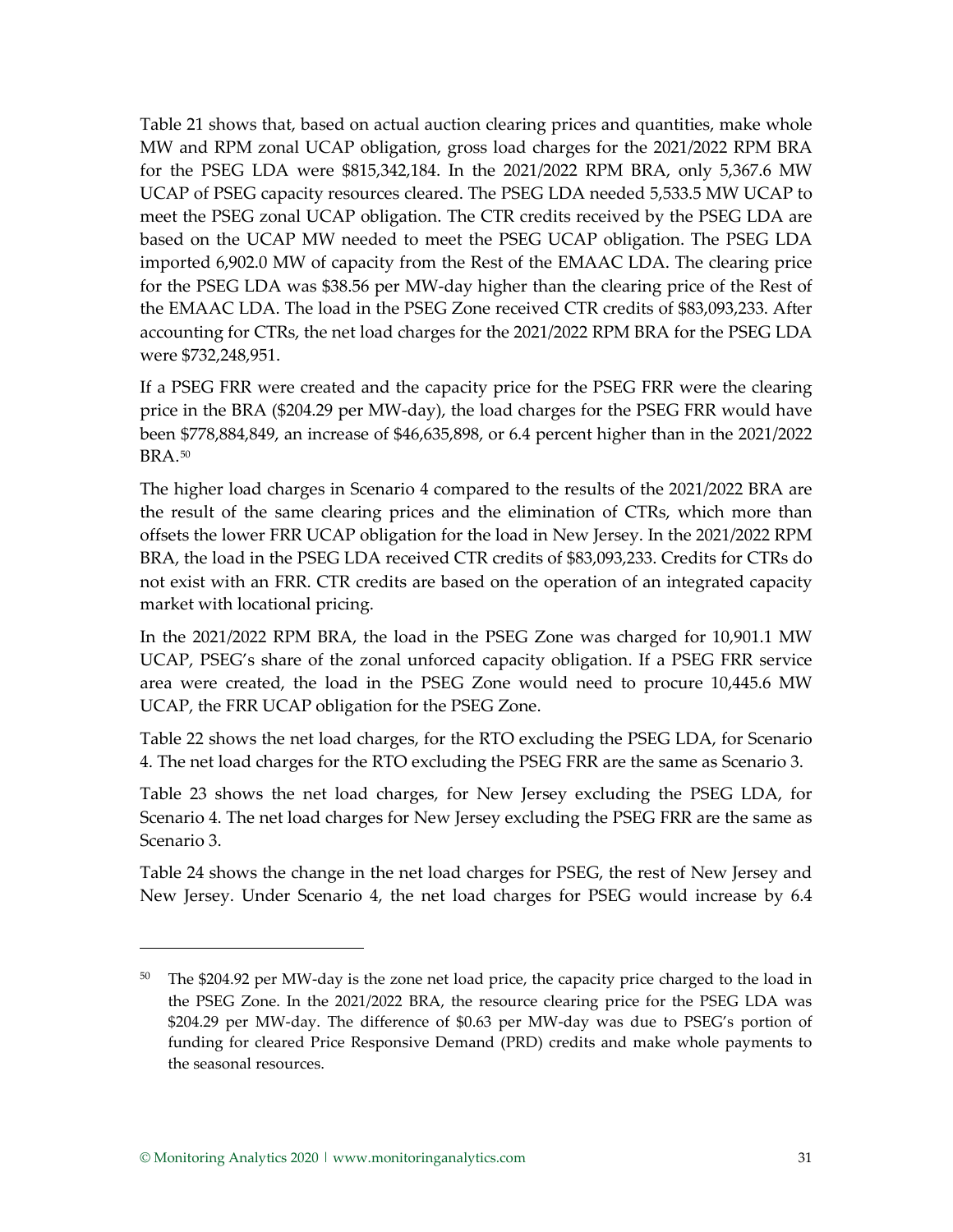percent. The net load charges for New Jersey excluding the PSEG FRR would decrease by 7.3 percent. The net load charges for all of New Jersey would increase by 0.3 percent. The reduction in load charges for the rest of New Jersey due to the decrease in clearing prices in AECO, JCPL and RECO mostly offset the increase in the net load charges for the PSEG LDA.

If New Jersey were to subsidize any generating units, the subsidy costs would be in addition to the direct FRR costs.

| <b>PSEG FRR</b>                  | 2021/2022 BRA | Scenario 4    | Change         | Percent     |
|----------------------------------|---------------|---------------|----------------|-------------|
| Zonal UCAP Obligation (MW UCAP)  | 10,901.1      | 10,445.6      | (455.5)        | $(4.2\%)$   |
| Zonal Capacity Price (\$/MW-day) | \$204.92      | \$204.29      | (\$0.63)       | $(0.3\%)$   |
| Gross Load Charges               | \$815,342,184 | \$778,884,849 | (\$36,457,335) | (4.5%)      |
| Value of CTRs                    | \$83,093,233  | \$0           | (\$83,093,233) | $(100.0\%)$ |
| Net Load Charges                 | \$732,248,951 | \$778,884,849 | \$46,635,898   | $6.4\%$     |

#### <span id="page-33-0"></span>**Table 21 Net load charges for PSEG LDA (Scenario 4)**

#### <span id="page-33-1"></span>**Table 22 Net load charges for RTO excluding PSEG LDA (Scenario 4)**

|                                 | Scenario 3 and  |                 |                                   |            |  |  |
|---------------------------------|-----------------|-----------------|-----------------------------------|------------|--|--|
| <b>RTO (Excluding PSEG)</b>     | 2021/2022 BRA   | Scenario 4      | Change                            | Percent    |  |  |
| Zonal UCAP Obligation (MW UCAP) | 152,726.2       | 153,516.8       | 790.6                             | 0.5%       |  |  |
| Gross Load Charges              | \$8,899,628,988 | \$7,946,819,327 | (\$952,809,661)                   | (10.7%)    |  |  |
| Value of CTRs                   | \$245,033,264   | \$436,505,959   | \$191,472,695                     | 78.1%      |  |  |
| Net Load Charges                | \$8,654,595,724 |                 | \$7,510,313,368 (\$1,144,282,356) | $(13.2\%)$ |  |  |

#### <span id="page-33-2"></span>**Table 23 Net load charges for the Rest of New Jersey excluding PSEG LDA (Scenario 4)**

|                                 |               | Scenario 3 and |                  |           |
|---------------------------------|---------------|----------------|------------------|-----------|
| New Jersey (Excluding PSEG)     | 2021/2022 BRA | Scenario 4     | Change           | Percent   |
| Zonal UCAP Obligation (MW UCAP) | 9,667.0       | 9,717.0        | 50.0             | 0.5%      |
| Gross Load Charges              | \$586,831,281 | \$551,848,868  | (\$34,982,413)   | $(6.0\%)$ |
| Value of CTRs                   | \$11,399,731  | \$18,674,701   | \$7,274,970      | 63.8%     |
| Net Load Charges                | \$575,431,550 | \$533,174,167  | (\$42, 257, 383) | (7.3%)    |

#### <span id="page-33-3"></span>**Table 24 Change in load charges for PSEG LDA, Rest of New Jersey and New Jersey (Scenario 4)**

|                                 | <b>PSEG</b>    |           | <b>Rest of New Jersey</b> |           | New Jersey     |            |
|---------------------------------|----------------|-----------|---------------------------|-----------|----------------|------------|
|                                 | Change         | Percent   | Change                    | Percent   | Change         | Percent    |
| Zonal UCAP Obligation (MW UCAP) | (455.5)        | $(4.2\%)$ | 50.0                      | 0.5%      | (405.5)        | $(2.0\%)$  |
| Gross Load Charges              | (\$36,457,335) | $(4.5\%)$ | (\$34.982.413)            | $(6.0\%)$ | (S71.439.748)  | $(5.1\%)$  |
| Value of CTRs                   | (\$83,093,233) | (100.0%)  | \$7,274,970               | 63.8%     | (\$75,818,263) | $(80.2\%)$ |
| Net Load Charges                | \$46,635,898   | 6.4%      | (\$42, 257, 383)          | (7.3%)    | \$4,378,515    | 0.3%       |

# *Scenario 5*

In Scenario 5, an FRR is established for the JCPL and the FRR procures the entire JCPL capacity obligation at a rate equal to the 2021/2022 net CONE times B offer cap (\$217.38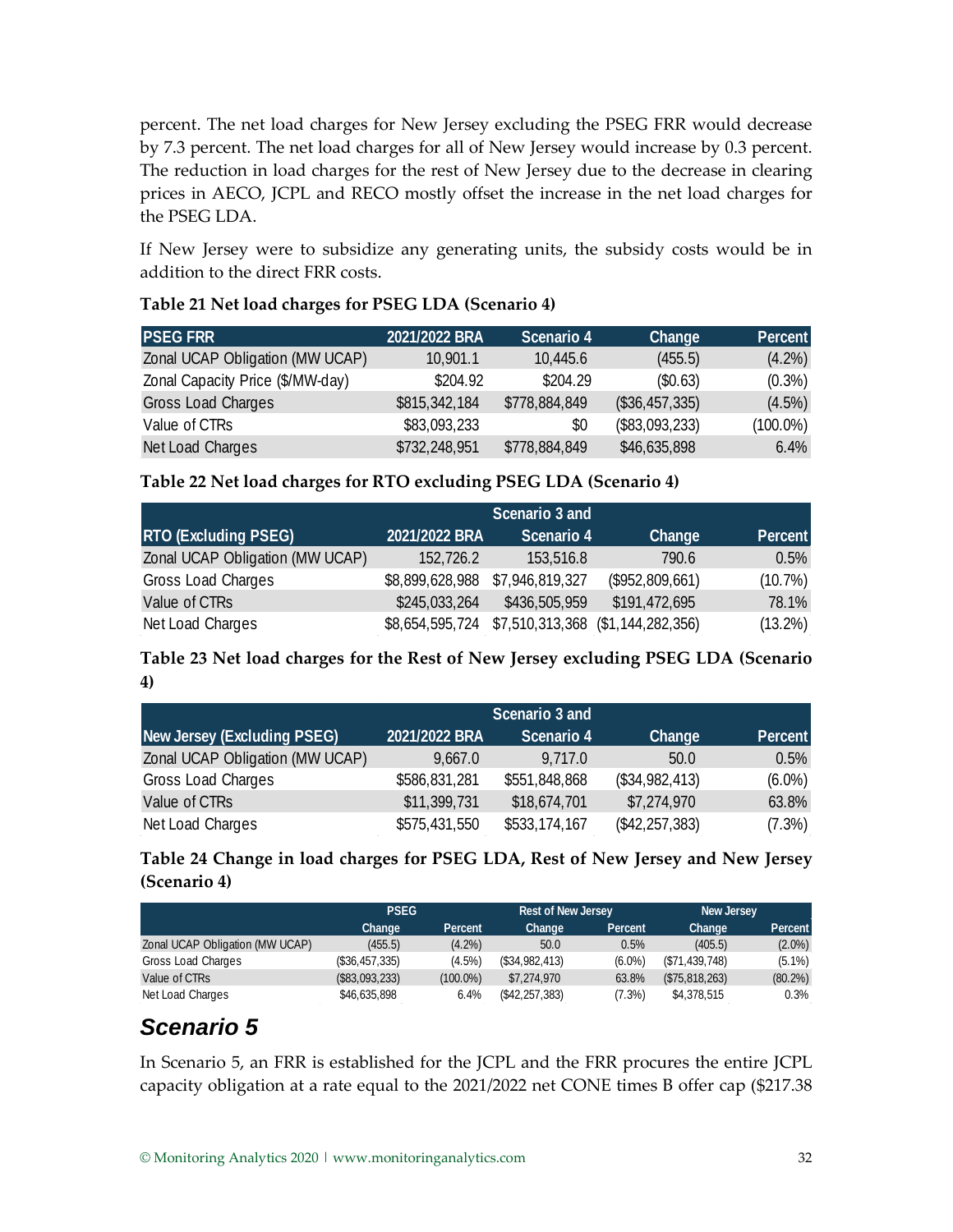per MW-day). The JCPL LDA has 2,448.0 MW UCAP or 38.9 percent fewer MW than needed to meet its FRR UCAP Obligation. The JCPL FRR would need to contract with capacity resources outside the JCPL FRR to cover the deficit. If a JCPL FRR were created, the load in the FRR would be required to procure 6,295.9 MW UCAP, 242.6 MW (3.7 percent) less than if the JCPL LDA remained in the PJM Capacity Market. In Scenario 5, summer capacity resources in the JCPL LDA are matched with winter capacity resources in the JCPL LDA such that the total annual equivalent price is less than or equal to the 2021/2022 net CONE times B offer cap (\$217.38 per MW-day). The unmatched seasonal resources are mapped to the rest of EMAAC LDA.

This is a sensitivity analysis based on the assumption that the owners of capacity resources in the JCPL FRR would request payment at the existing offer cap and that all capacity resources would be paid the same price. It is assumed that the actual price for capacity in the JCPL FRR would be the result of a negotiation between the owners of the required capacity, and the State of New Jersey. The price for capacity resources could substantially exceed the capacity market clearing price and the capacity market offer cap.

[Table 25](#page-36-0) compares the clearing prices for the rest of the PJM Capacity Market by LDA for the 2021/2022 RPM BRA and for Scenario 5. All binding constraints would remain binding and the DEOK LDA constraint would also be binding. The Rest of RTO LDA clearing price would decrease by \$18.31 per MW-day from \$140.00 per MW-day to \$121.69 per MW-day, or 13.1 percent, from the Rest of RTO LDA clearing price in the 2021/2022 RPM BRA. The EMAAC LDA clearing price would increase by \$8.81 per MWday from \$165.73 per MW-day to \$174.54 per MW-day, or 5.3 percent, from the EMAAC LDA clearing price in the 2021/2022 RPM BRA. The PSEG LDA clearing price would increase by \$24.68 per MW-day from \$204.29 per MW-day to \$228.97 per MW-day, or 12.1 percent, from the PSEG LDA clearing price in the 2021/2022 RPM BRA. The DEOK LDA clearing price would decrease by \$11.53 per MW-day from \$140.00 per MW-day to \$128.47 per MW-day, or 8.2 percent, from the DEOK LDA clearing price in the 2021/2022 RPM BRA. The JCPL FRR would need to contract with resources in the rest of EMAAC and PSEG LDAs to meet its FRR Obligation. The reduced supply in the EMAAC and PSEG LDAs, which are constrained LDAs in the 2021/2022 RPM BRA, would result in higher clearing prices for EMAAC and PSEG.

The AECO clearing price would increase by \$8.81 per MW-day from \$165.73 per MWday to \$174.54 per MW-day or 5.3 percent from the AECO Zone clearing price in the 2021/2022 RPM BRA. The PSEG LDA clearing price would increase by \$24.68 per MWday from \$204.29 per MW-day to \$228.97 per MW-day, or 12.1 percent, from the PSEG LDA clearing price in the 2021/2022 RPM BRA. The RECO Zone clearing price would increase by \$8.81 per MW-day from \$165.73 per MW-day to \$174.54 per MW-day, or 5.3 percent, from the RECO Zone clearing price in the 2021/2022 RPM BRA.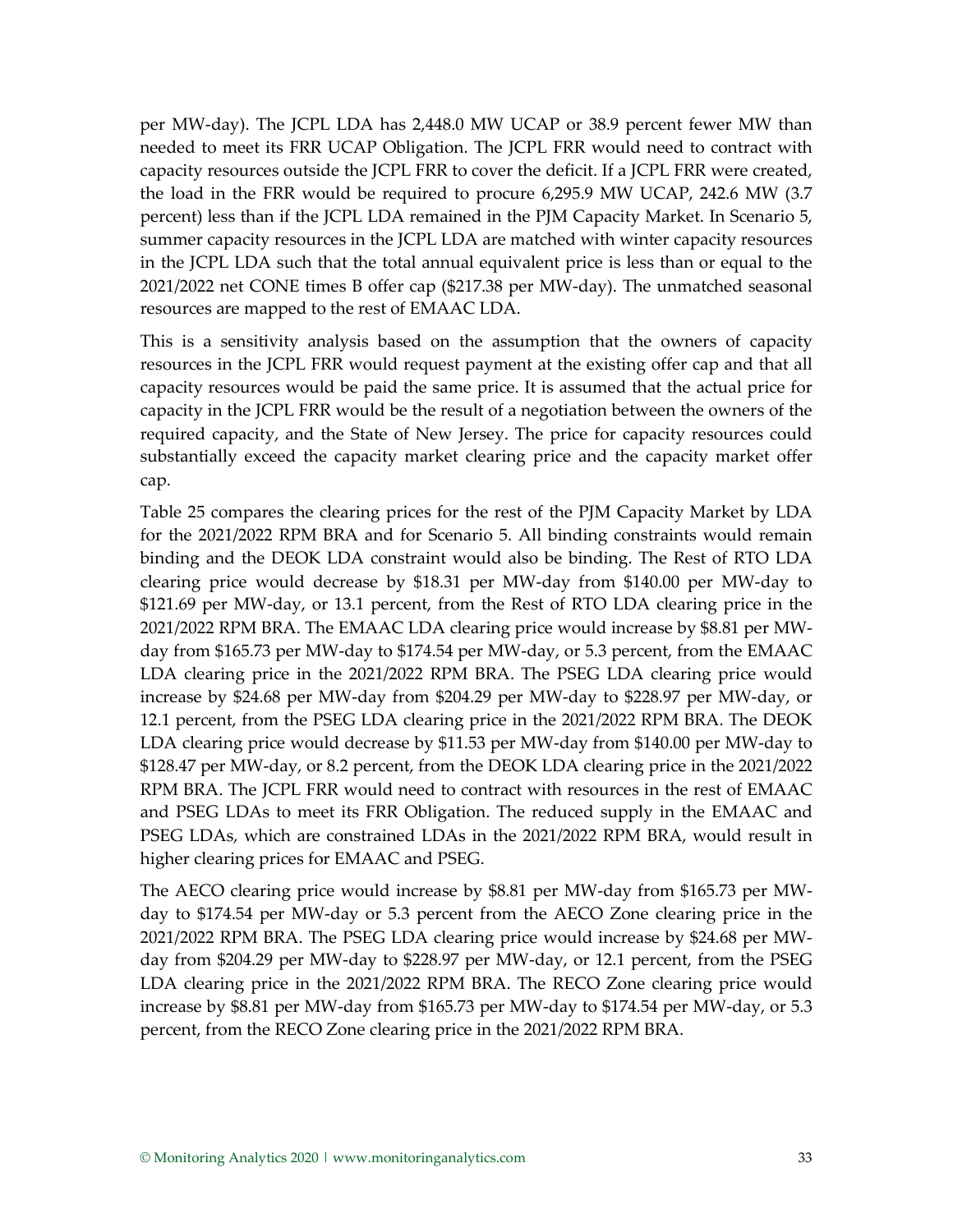[Table 26](#page-36-1) shows the gross and net load charges for the JCPL FRR for the 2021/2022 BRA and for Scenario 5. The net load charges when the JCPL LDA is included in the PJM Capacity Market are net of CTR payments to load.

[Table 26](#page-36-1) shows that, based on actual auction clearing prices and quantities, make whole MW and RPM zonal UCAP obligation, gross load charges for the 2021/2022 RPM BRA for the JCPL LDA were \$396,922,134. In the 2021/2022 RPM BRA, only 3,782.4 MW UCAP of JCPL capacity resources cleared. The JCPL LDA needed 2,756.2 to meet the JCPL zonal UCAP obligation. The CTR credits received by the JCPL LDA are based on the UCAP MW needed to meet the JCPL UCAP obligation. The EMAAC LDA, which includes the entire JCPL LDA, imported 9,000.0 MW of capacity from the rest of the MAAC LDA. The clearing price for the EMAAC LDA was \$25.73 per MW-day higher than the clearing price of the rest of the MAAC LDA. The load in the JCPL Zone received CTR credits of \$7,710,573. After accounting for CTRs, the net load charges for the 2021/2022 RPM BRA for the JCPL LDA were \$389,211,561.

If a JCPL FRR were created and the capacity price for the JCPL LDA were the net CONE times B offer cap (\$217.38 per MW-day), the load charges for the JCPL LDA would have been \$499,541,588, an increase of \$110,330,027, or 28.3 percent higher than in the 2021/2022 BRA.

The higher load charges in Scenario 5 compared to the results of the 2021/2022 BRA are the result of higher prices and the elimination of CTRs, which more than offset the lower FRR UCAP obligation for the load in JCPL.

[Table 27](#page-37-0) shows the net load charges for the RTO excluding the JCPL LDA for Scenario 5. Based on actual auction clearing prices and quantities, make whole MW and RPM zonal UCAP obligation, the gross load charges for the 2021/2022 RPM BRA, for the RTO excluding the JCPL LDA, were \$9,318,049,038. After accounting for payments due to CTRs valued at \$320,415,924, the net load charges for the 2021/2022 RPM BRA for the RTO excluding the JCPL LDA were \$8,997,633,114.

If a JCPL FRR were created, the gross load charges for the 2021/2022 RPM BRA, for the RTO excluding the JCPL LDA would have been \$8,961,093,954. After accounting for CTRs, the net load charges for the 2021/2022 RPM BRA, for the RTO excluding the JCPL FRR would be \$8,478,946,024, a decrease of \$518,687,090 or 5.8 percent.

[Table 28](#page-37-1) shows the net load charges for New Jersey excluding the load in the JCPL FRR for Scenario 5. Based on actual auction clearing prices and quantities, make whole MW and RPM zonal UCAP obligation, the gross load charges for the 2021/2022 RPM BRA, for New Jersey excluding the JCPL FRR were \$1,005,251,331. After accounting for CTRs, the net load charges for the 2021/2022 RPM BRA for New Jersey excluding the JCPL FRR were \$918,468,941.

Under Scenario 5, the gross load charges for the 2021/2022 RPM BRA, for New Jersey excluding the JCPL FRR would have been \$1,116,668,314. After accounting for CTRs, the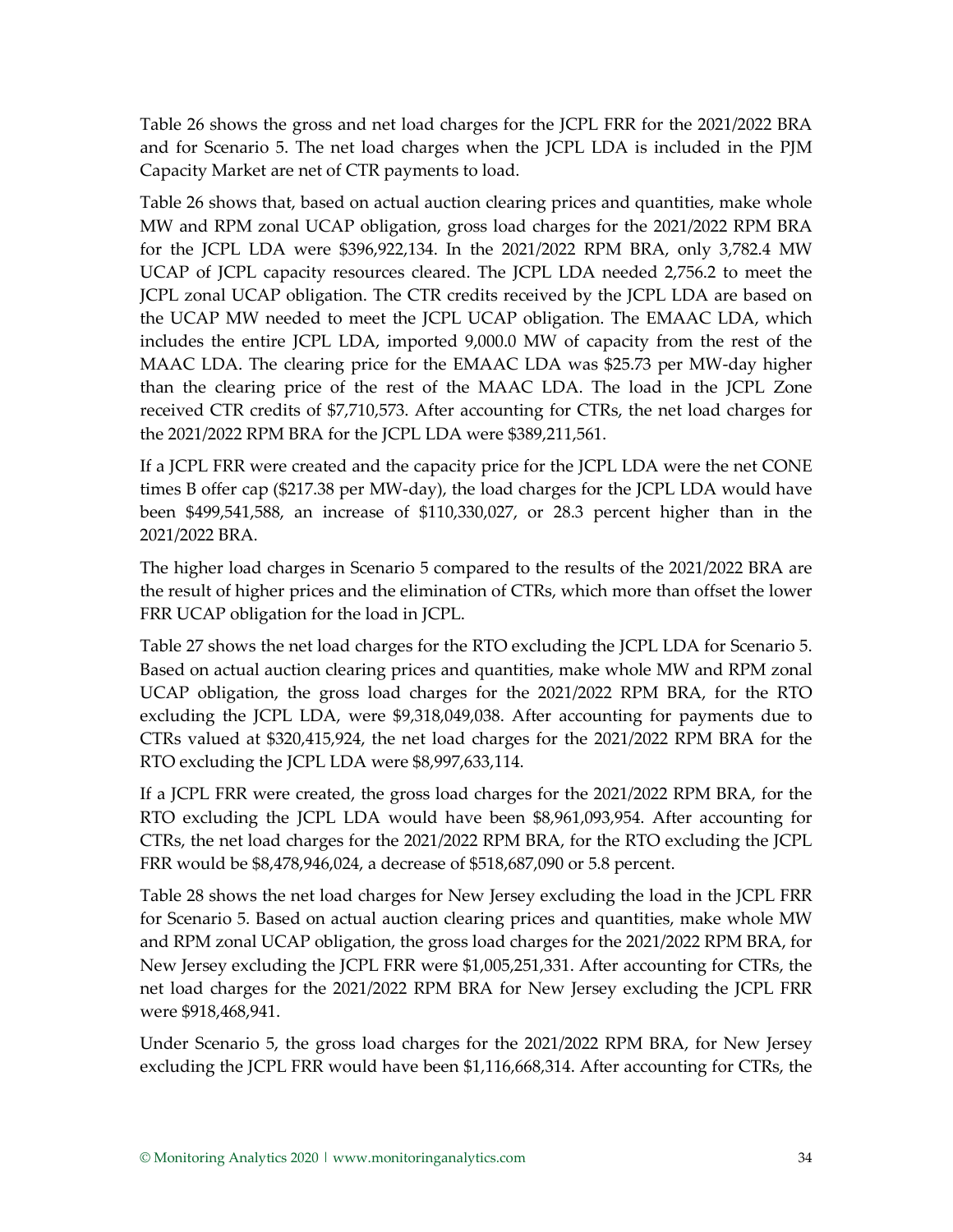net load charges for the 2021/2022 RPM BRA, for New Jersey excluding the JCPL FRR would be \$981,925,469, an increase of \$63,456,528 or 6.9 percent.

[Table 29](#page-37-2) shows the change in the net load charges for JCPL, the rest of New Jersey and New Jersey. Under Scenario 5, the net load charges for JCPL would increase by 28.3 percent. The net load charges for New Jersey excluding the JCPL FRR would increase by 6.9 percent. The net load charges for New Jersey would increase by 13.3 percent. The increase in load charges for the rest of New Jersey due to the increase in clearing prices in the PSEG LDA and Rest of EMAAC LDA added to the increase in the net load charges for the JCPL LDA.

If New Jersey were to subsidize any generating units, the subsidy costs would be in addition to the direct FRR costs.

| <b>LDA</b>            | 2021/2022 BRA | Scenario 5 | Change    | Percent    |
|-----------------------|---------------|------------|-----------|------------|
| Rest of RTO           | \$140.00      | \$121.69   | (\$18.31) | $(13.1\%)$ |
| Rest of MAAC          | \$140.00      | \$121.69   | (\$18.31) | $(13.1\%)$ |
| <b>Rest of EMAAC</b>  | \$165.73      | \$174.54   | \$8.81    | 5.3%       |
| <b>Rest of SWMAAC</b> | \$140.00      | \$121.69   | (\$18.31) | $(13.1\%)$ |
| <b>Rest of PSEG</b>   | \$204.29      | \$228.97   | \$24.68   | 12.1%      |
| <b>PSEG North</b>     | \$204.29      | \$228.97   | \$24.68   | 12.1%      |
| <b>DPL South</b>      | \$165.73      | \$174.54   | \$8.81    | 5.3%       |
| Pepco                 | \$140.00      | \$121.69   | (\$18.31) | $(13.1\%)$ |
| <b>Rest of ATSI</b>   | \$171.33      | \$171.33   | \$0.00    | 0.0%       |
| <b>ATSI Cleveland</b> | \$171.33      | \$171.33   | \$0.00    | 0.0%       |
| ComEd                 | \$195.55      | \$195.55   | \$0.00    | 0.0%       |
| <b>BGE</b>            | \$200.30      | \$200.30   | \$0.00    | 0.0%       |
| <b>PPL</b>            | \$140.00      | \$121.69   | (\$18.31) | $(13.1\%)$ |
| <b>DAY</b>            | \$140.00      | \$121.69   | (\$18.31) | $(13.1\%)$ |
| <b>DEOK</b>           | \$140.00      | \$128.47   | (\$11.53) | (8.2%)     |
|                       |               |            |           |            |

#### <span id="page-36-0"></span>**Table 25 Clearing prices in Scenario 5 compared to the actual BRA results**

#### <span id="page-36-1"></span>**Table 26 Net load charges for JCPL LDA (Scenario 5)**

| <b>JCPL FRR</b>                  | <b>BRA</b>    | Scenario 5    | Change        | Percent     |
|----------------------------------|---------------|---------------|---------------|-------------|
| Zonal UCAP Obligation            | 6,538.6       | 6,295.9       | (242.6)       | (3.7%)      |
| Zonal Capacity Price (\$/MW-day) | \$166.31      | \$217.38      | \$51.07       | 30.7%       |
| Gross Load Charges               | \$396,922,134 | \$499,541,588 | \$102,619,454 | 25.9%       |
| Value of CTRs                    | \$7,710,573   | \$0           | (\$7,710,573) | $(100.0\%)$ |
| Net Load Charges                 | \$389,211,561 | \$499,541,588 | \$110,330,027 | 28.3%       |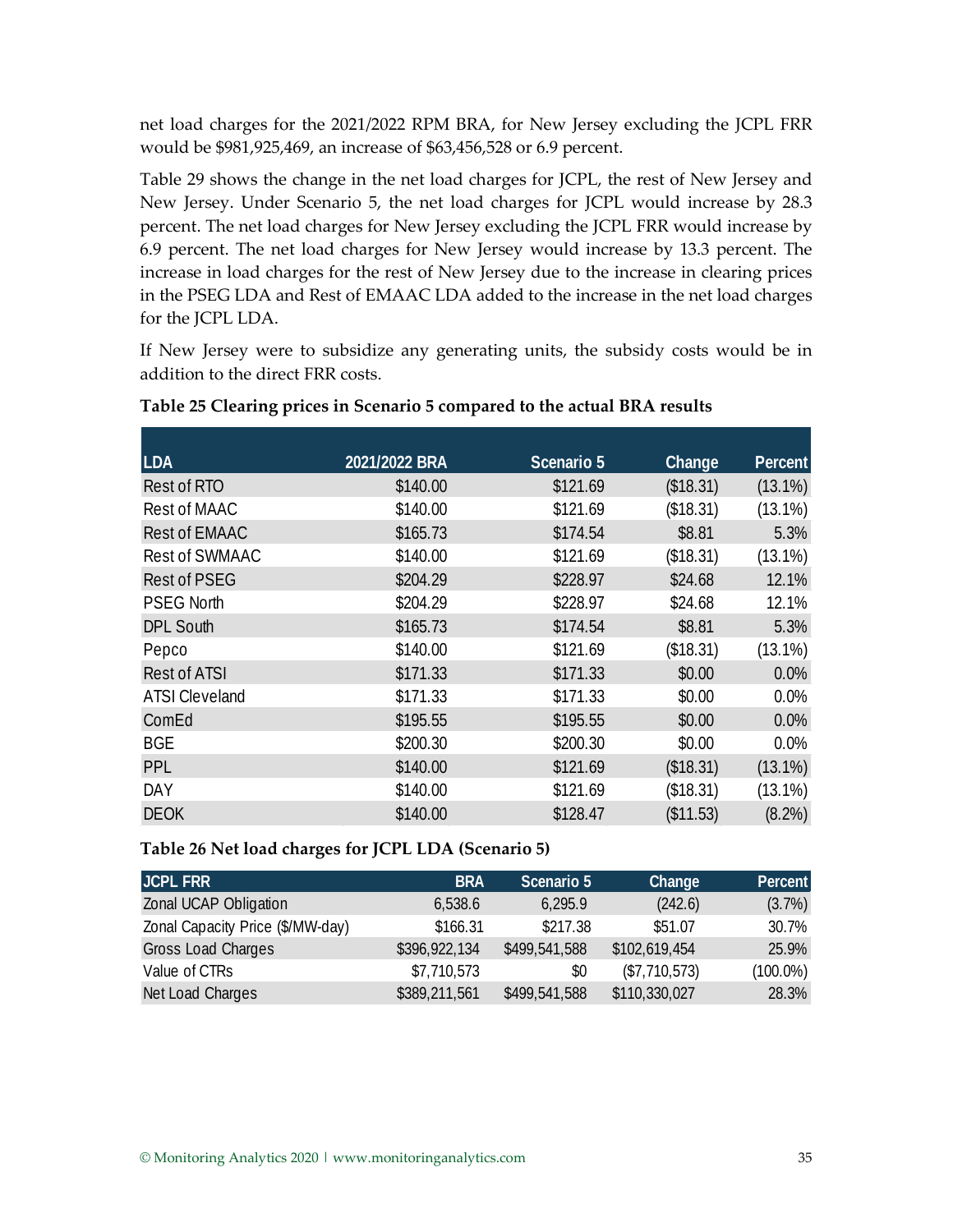| <b>RTO (Excluding JCPL)</b> | <b>BRA</b>      | Scenario 5      | Change          | Percent   |
|-----------------------------|-----------------|-----------------|-----------------|-----------|
| Zonal UCAP Obligation       | 157,088.7       | 157.521.2       | 432.5           | 0.3%      |
| Gross Load Charges          | \$9,318,049,038 | \$8,961,093,954 | (\$356,955,084) | $(3.8\%)$ |
| Value of CTRs               | \$320,415,924   | \$482,147,929   | \$161,732,005   | 50.5%     |
| Net Load Charges            | \$8,997,633,114 | \$8,478,946,024 | (\$518,687,090) | $(5.8\%)$ |

#### <span id="page-37-0"></span>**Table 27 Net load charges for RTO excluding JCPL LDA (Scenario 5)**

#### <span id="page-37-1"></span>**Table 28 Net load charges for the Rest of New Jersey (Scenario 5)**

| New Jersey (Excluding JCPL) | <b>BRA</b>    | Scenario 5                      | Change        | Percent |
|-----------------------------|---------------|---------------------------------|---------------|---------|
| Zonal UCAP Obligation       | 14.029.5      | 14.068.1                        | 38.6          | 0.3%    |
| Gross Load Charges          |               | \$1,005,251,331 \$1,116,668,314 | \$111,416,983 | 11.1%   |
| Value of CTRs               | \$86,782,390  | \$134,742,845                   | \$47,960,455  | 55.3%   |
| Net Load Charges            | \$918,468,941 | \$981,925,469                   | \$63,456,528  | $6.9\%$ |

<span id="page-37-2"></span>**Table 29 Change in load charges for JCPL LDA, Rest of New Jersey and New Jersey (Scenario 5)**

|                       | <b>JCPL</b>   |             |               | <b>Rest of New Jersey</b> |               | New Jersey |  |
|-----------------------|---------------|-------------|---------------|---------------------------|---------------|------------|--|
|                       | Change        | Percent     | Change        | Percent                   | Change        | Percent    |  |
| Zonal UCAP Obligation | (242.6)       | $(3.7\%)$   | 38.6          | 0.3%                      | (204.0)       | $(1.0\%)$  |  |
| Gross Load Charges    | \$102,619,454 | 25.9%       | \$111,416,983 | 11.1%                     | \$214,036,437 | 15.3%      |  |
| Value of CTRs         | (\$7,710,573) | $(100.0\%)$ | \$47,960,455  | 55.3%                     | \$40,249,882  | 42.6%      |  |
| Net Load Charges      | \$110,330,027 | 28.3%       | \$63,456,528  | 6.9%                      | \$173,786,555 | 13.3%      |  |

# *Scenario 6*

In Scenario 6, an FRR is established for the JCPL LDA and the FRR procures the entire JCPL capacity obligation at a rate equal to the clearing price in the 2021/2022 RPM BRA (\$165.73 per MW-day). The JCPL LDA has 2,448.0 MW UCAP or 38.9 percent fewer MW than needed to meet its FRR UCAP Obligation. The JCPL FRR would need to contract with capacity resources outside the JCPL FRR to cover the deficit. If a JCPL FRR service area were created, the load in the service area would be required to procure 6,295.9 MW UCAP, 242.6 MW (3.7 percent) less than if the JCPL LDA remained in the PJM Capacity Market. In Scenario 6, summer capacity resources in the JCPL LDA are matched with winter capacity resources in the JCPL LDA such that the total annual equivalent price is less than or equal to the clearing price in the 2021/2022 RPM BRA (\$165.73 per MW-day). The unmatched seasonal resources are mapped to the rest of EMAAC LDA.

[Table 30](#page-40-0) compares the clearing prices for the rest of the PJM Capacity Market by LDA for the 2021/2022 RPM BRA and for Scenario 6. All binding constraints would have remained binding and the DEOK LDA constraint would also be binding. The Rest of the RTO LDA clearing price would decrease by \$16.39 per MW-day from \$140.00 per MWday to \$123.61 per MW-day, or 11.7 percent, from the rest of the RTO LDA clearing price in the 2021/2022 RPM BRA. The EMAAC LDA clearing price would increase by \$19.27 per MW-day from \$165.73 per MW-day to \$185.00 per MW-day, or 11.6 percent, from the EMAAC LDA clearing price in the 2021/2022 RPM BRA. The DEOK LDA clearing price would decrease by \$11.53 per MW-day from \$140.00 per MW-day to \$128.47 per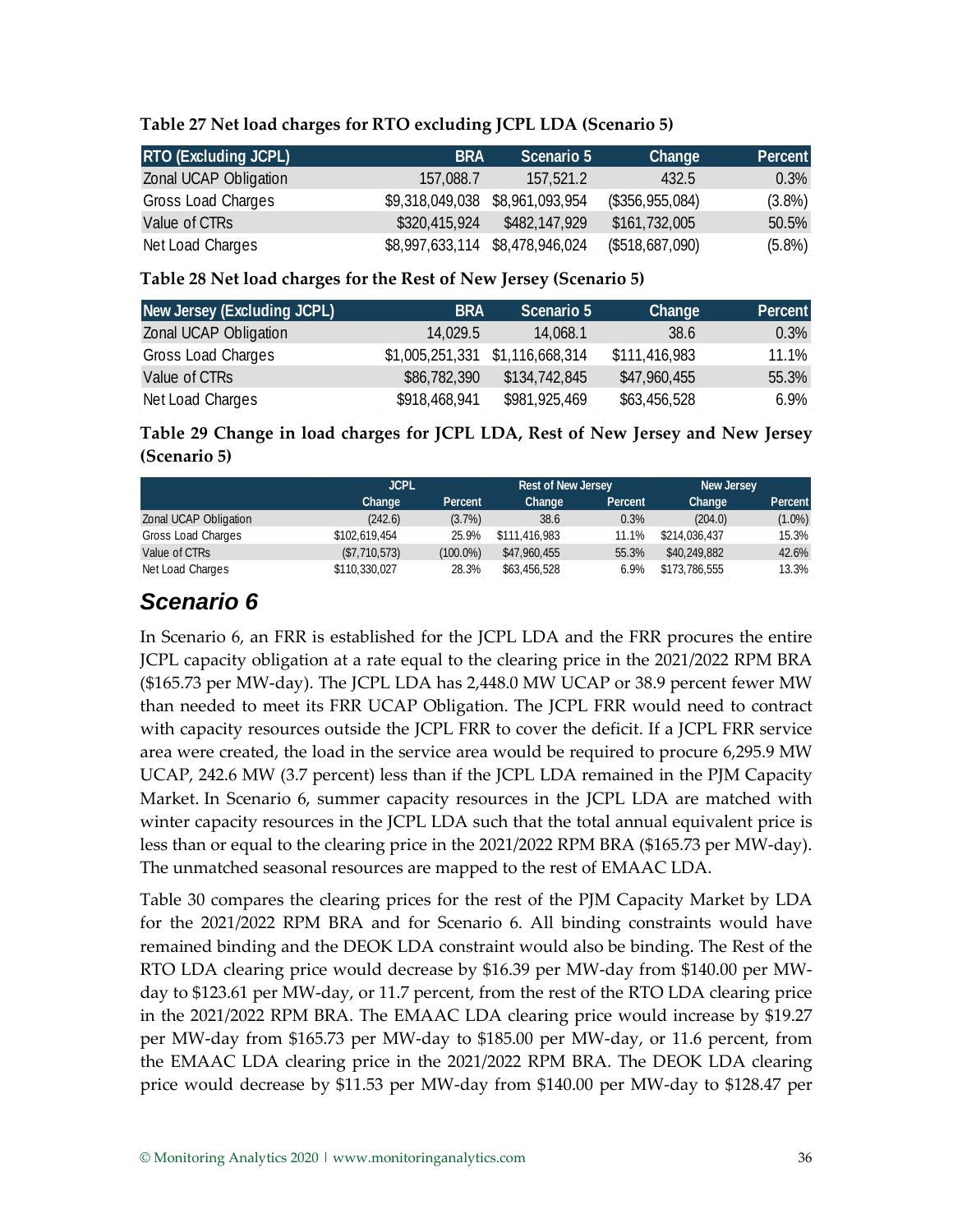MW-day, or 8.2 percent, from the DEOK LDA clearing price in the 2021/2022 RPM BRA. The JCPL FRR would need to contract with resources in the rest of EMAAC only to meet its FRR Obligation. In Scenario 6, the JCPL FRR would not contract with resources in the PSEG LDA. The capacity resources in the PSEG LDA would be paid more (\$204.29 per MW-day) if they remained in the PJM Capacity Market than the FRR rate equal to the clearing price of the JCPL LDA in the 2021/2022 RPM BRA (\$165.73 per MW-day). The reduced supply, which would be greater than the change in the demand curve, in the EMAAC LDA, a constrained LDA in the 2021/2022 RPM BRA, would result in a higher clearing price for EMAAC.

The AECO Zone clearing price would increase by \$19.27 per MW-day from \$165.73 per MW-day to \$185.00 per MW-day or 11.6 percent from the AECO Zone clearing price in the 2021/2022 RPM BRA. The PSEG LDA clearing price would remain the same. The RECO Zone clearing price would increase by \$19.27 per MW-day from \$165.73 per MWday to \$185.00 per MW-day, or 11.6 percent, from the RECO Zone clearing price in the 2021/2022 RPM BRA.

[Table 31](#page-40-1) shows the gross and net load charges for the JCPL LDA for the 2021/2022 BRA and Scenario 6. The net load charges when the JCPL LDA is included in the PJM Capacity Market are net of CTRs.

[Table 31](#page-40-1) shows that, based on actual auction clearing prices and quantities, make whole MW and RPM zonal UCAP obligation, gross load charges for the 2021/2022 RPM BRA for the JCPL LDA were \$396,922,134. In the 2021/2022 RPM BRA, only 3,782.4 MW UCAP of JCPL capacity resources cleared. The JCPL LDA needed 2,756.2 to meet the JCPL zonal UCAP obligation. The CTR credits received by the JCPL LDA are based on the UCAP MW needed to meet the JCPL UCAP obligation. The EMAAC LDA, which includes the entire JCPL LDA imported 9,000.0 MW of capacity from the rest of the MAAC LDA. The clearing price for the EMAAC LDA was \$25.73 per MW-day higher than the clearing price of the rest of the MAAC LDA. The load in the JCPL Zone received CTR credits of \$7,710,573. After accounting for CTRs, the net load charges for the 2021/2022 RPM BRA for the JCPL LDA were \$389,211,561.

If a JCPL FRR were created and the capacity price for JCPL LDA were the clearing price in the BRA (\$165.73 per MW-day), the load charges for the JCPL LDA would have been \$380,849,330, a decrease of \$8,362,231, or 2.1 percent lower than in the 2021/2022 BRA.[51](#page-38-0)

<span id="page-38-0"></span><sup>&</sup>lt;sup>51</sup> The \$166.31 per MW-day is the zone net load price, the capacity price charged to the load in the JCPL LDA. In the 2021/2022 BRA, the resource clearing price for the EMAAC LDA, which includes the entire JCPL LDA was \$165.73 per MW-day. The difference of \$0.58 per MW-day was due to JCPL's portion of funding for cleared Price Responsive Demand (PRD) credits and make whole payments to the seasonal resources.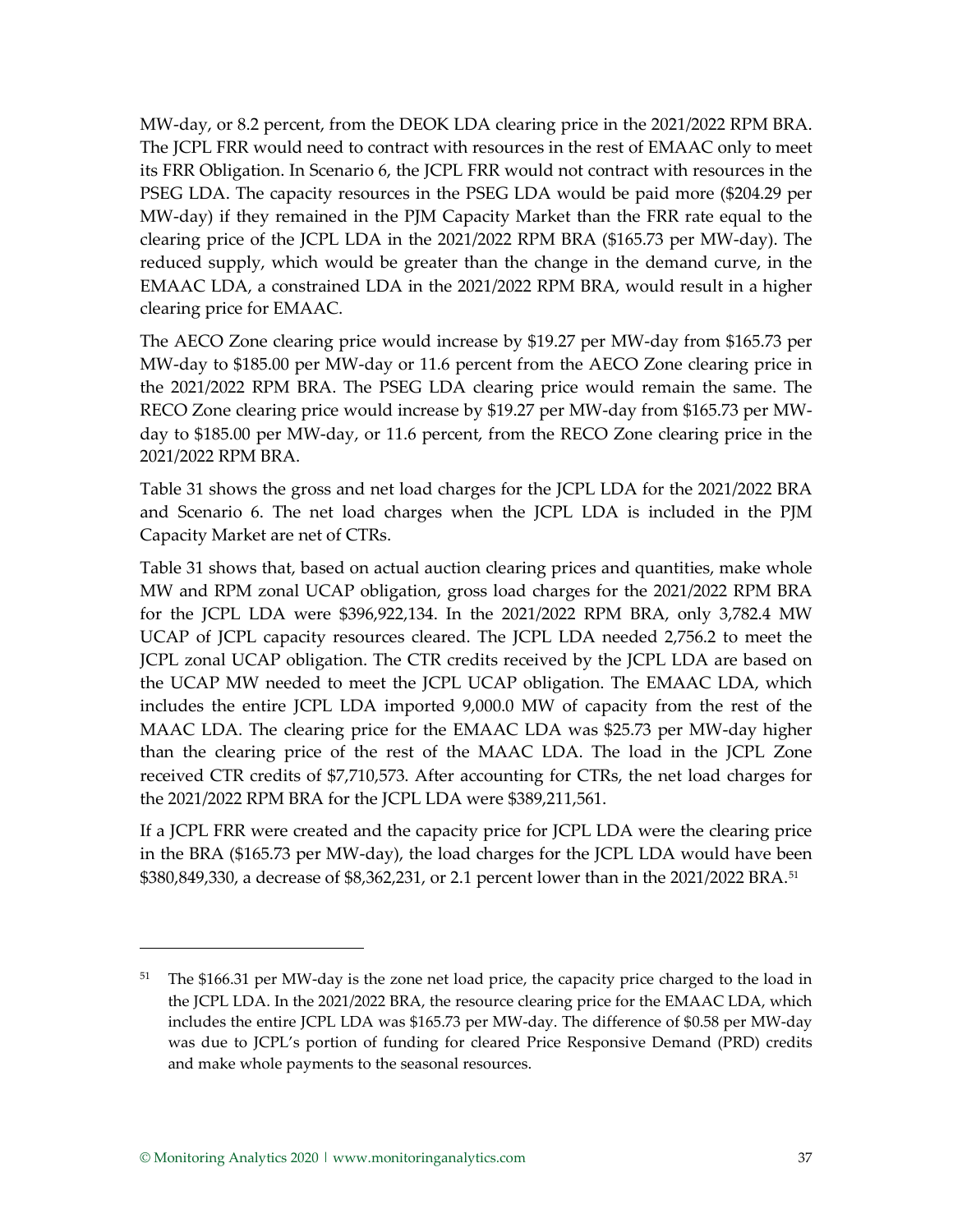The lower load charges in Scenario 6 compared to the results of the 2021/2022 BRA are the result of the same clearing prices and the lower FRR UCAP obligation for the load in the JCPL LDA and the elimination of CTR credits, which partially offsets the lower FRR UCAP obligation.

Table 32 shows the net load charges for the RTO excluding the JCPL FRR for Scenario 6. Based on actual auction clearing prices and quantities, make whole MW and RPM zonal UCAP obligation, the gross load charges for the 2021/2022 RPM BRA, for the RTO excluding the JCPL LDA, were \$9,318,049,038. After accounting for payments due to CTRs valued at \$320,415,924, the net load charges for the 2021/2022 RPM BRA for the RTO excluding the JCPL LDA were \$8,997,633,114.

If a JCPL FRR were created, the gross load charges for the 2021/2022 RPM BRA, for the RTO excluding the JCPL LDA would have been \$8,981,803,821. After accounting for CTRs, the net load charges for the 2021/2022 RPM BRA, for RTO excluding the JCPL FRR would be \$8,564,303,530, a decrease of \$433,329,584 or 4.8 percent.

[Table 33](#page-40-2) shows the net load charges, for New Jersey excluding the JCPL FRR, for Scenario 6. Based on actual auction clearing prices and quantities, make whole MW and RPM zonal UCAP obligation, the gross load charges for the 2021/2022 RPM BRA, for New Jersey excluding the JCPL FRR were \$1,005,251,331. After accounting for CTRs, the net load charges for the 2021/2022 RPM BRA for New Jersey excluding the JCPL FRR were \$918,468,941.

Under Scenario 6, the gross load charges for the 2021/2022 RPM BRA, for New Jersey excluding the JCPL FRR would have been \$1,030,896,797. After accounting for CTRs, the net load charges for the 2021/2022 RPM BRA, for New Jersey excluding the JCPL FRR would be \$955,603,259, an increase of \$37,134,318 or 4.0 percent.

[Table 34](#page-41-0) shows the change in the net load charges for the JCPL FRR, the rest of New Jersey and New Jersey. Under Scenario 6, the net load charges for the JCPL FRR would decrease by 2.1 percent. The net load charges for New Jersey excluding the JCPL LDA would increase by 4.0 percent. The net load charges for New Jersey would increase by 2.2 percent.

If New Jersey were to subsidize any generating units, the subsidy costs would be in addition to the direct FRR costs.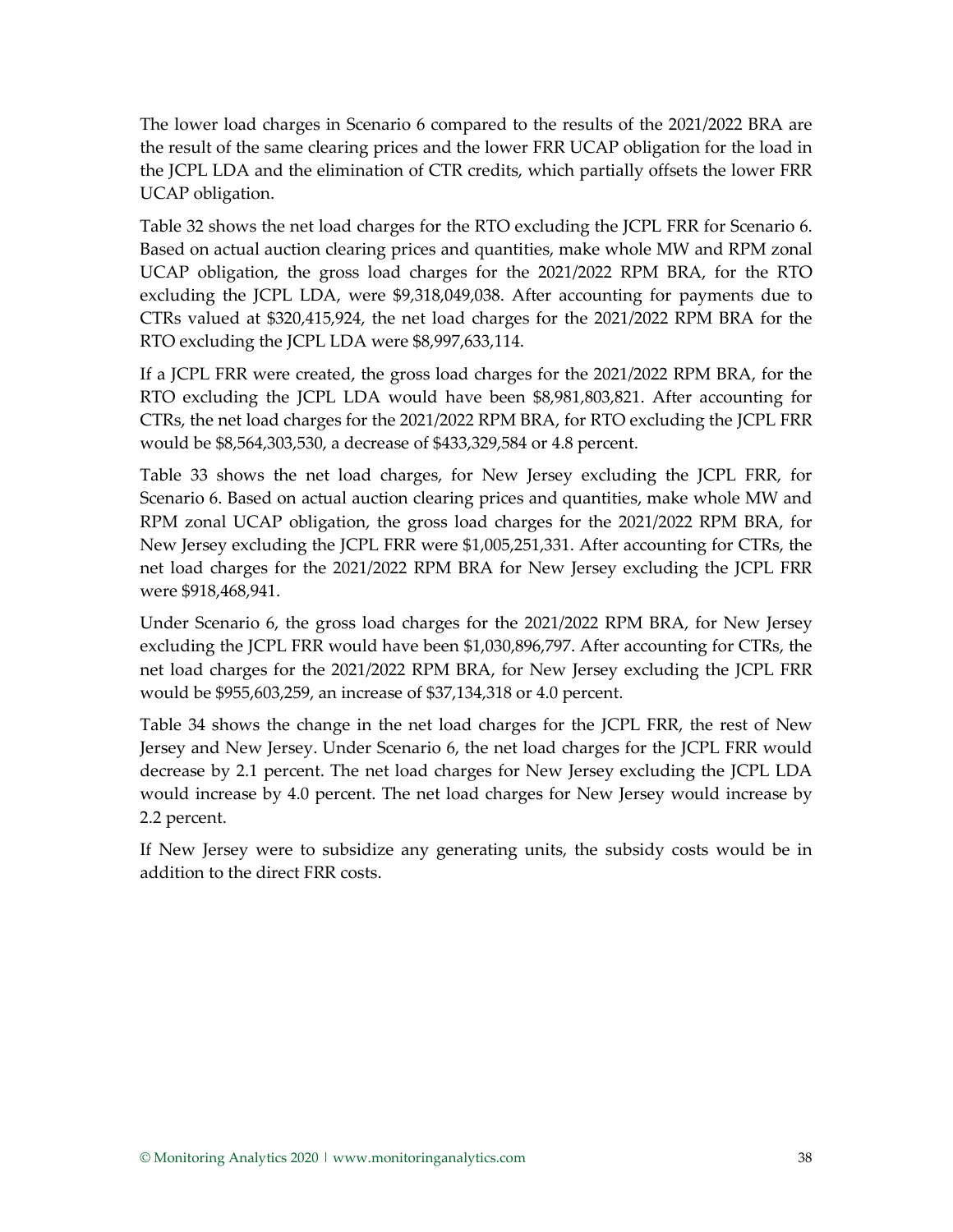| 2021/2022 BRA | Scenario 6 | Change    | Percent   |
|---------------|------------|-----------|-----------|
| \$140.00      | \$123.61   | (\$16.39) | (11.7%)   |
| \$140.00      | \$123.61   | (\$16.39) | (11.7%)   |
| \$165.73      | \$185.00   | \$19.27   | 11.6%     |
| \$140.00      | \$123.61   | (\$16.39) | (11.7%)   |
| \$204.29      | \$204.29   | \$0.00    | 0.0%      |
| \$204.29      | \$204.29   | \$0.00    | 0.0%      |
| \$165.73      | \$185.00   | \$19.27   | 11.6%     |
| \$140.00      | \$123.61   | (\$16.39) | (11.7%)   |
| \$171.33      | \$171.33   | \$0.00    | 0.0%      |
| \$171.33      | \$171.33   | \$0.00    | 0.0%      |
| \$195.55      | \$195.55   | \$0.00    | 0.0%      |
| \$200.30      | \$200.30   | \$0.00    | 0.0%      |
| \$140.00      | \$123.61   | (\$16.39) | (11.7%)   |
| \$140.00      | \$123.61   | (\$16.39) | (11.7%)   |
| \$140.00      | \$128.47   | (\$11.53) | $(8.2\%)$ |
|               |            |           |           |

<span id="page-40-0"></span>**Table 30 Clearing prices in Scenario 6 compared to the actual BRA results**

#### <span id="page-40-1"></span>**Table 31 Net load charges for JCPL LDA (Scenario 6)**

|                                  | <b>BRA</b>    | Scenario 6    | Change         | Percent     |
|----------------------------------|---------------|---------------|----------------|-------------|
| Zonal UCAP Obligation            | 6,538.6       | 6,295.9       | (242.6)        | (3.7%)      |
| Zonal Capacity Price (\$/MW-day) | \$166.31      | \$165.73      | (\$0.58)       | $(0.4\%)$   |
| Gross Load Charges               | \$396,922,134 | \$380,849,330 | (\$16,072,804) | $(4.0\%)$   |
| Value of CTRs                    | \$7,710,573   | \$0           | (\$7,710,573)  | $(100.0\%)$ |
| Net Load Charges                 | \$389,211,561 | \$380,849,330 | (\$8,362,231)  | $(2.1\%)$   |

#### **Table 32 Net load charges for RTO excluding JCPL LDA (Scenario 6)**

| <b>RTO (Excluding JCPL)</b> | <b>BRA</b>      | Scenario 6      | Change            | Percent   |
|-----------------------------|-----------------|-----------------|-------------------|-----------|
| Zonal UCAP Obligation       | 157,088.7       | 157,461.5       | 372.8             | 0.2%      |
| Gross Load Charges          | \$9,318,049,038 | \$8,981,803,821 | (\$336, 245, 217) | $(3.6\%)$ |
| Value of CTRs               | \$320,415,924   | \$417,500,290   | \$97,084,366      | 30.3%     |
| Net Load Charges            | \$8,997,633,114 | \$8,564,303,530 | (\$433,329,584)   | $(4.8\%)$ |

#### <span id="page-40-2"></span>**Table 33 Net load charges for the Rest of New Jersey (Scenario 6)**

| New Jersey (Excluding JCPL) | <b>BRA</b>      | Scenario 6      | Change         | Percent    |
|-----------------------------|-----------------|-----------------|----------------|------------|
| Zonal UCAP Obligation       | 14.029.5        | 14,062.8        | 33.3           | 0.2%       |
| Gross Load Charges          | \$1,005,251,331 | \$1,030,896,797 | \$25,645,466   | 2.6%       |
| Value of CTRs               | \$86,782,390    | \$75,293,538    | (\$11,488,852) | $(13.2\%)$ |
| Net Load Charges            | \$918,468,941   | \$955,603,259   | \$37,134,318   | 4.0%       |